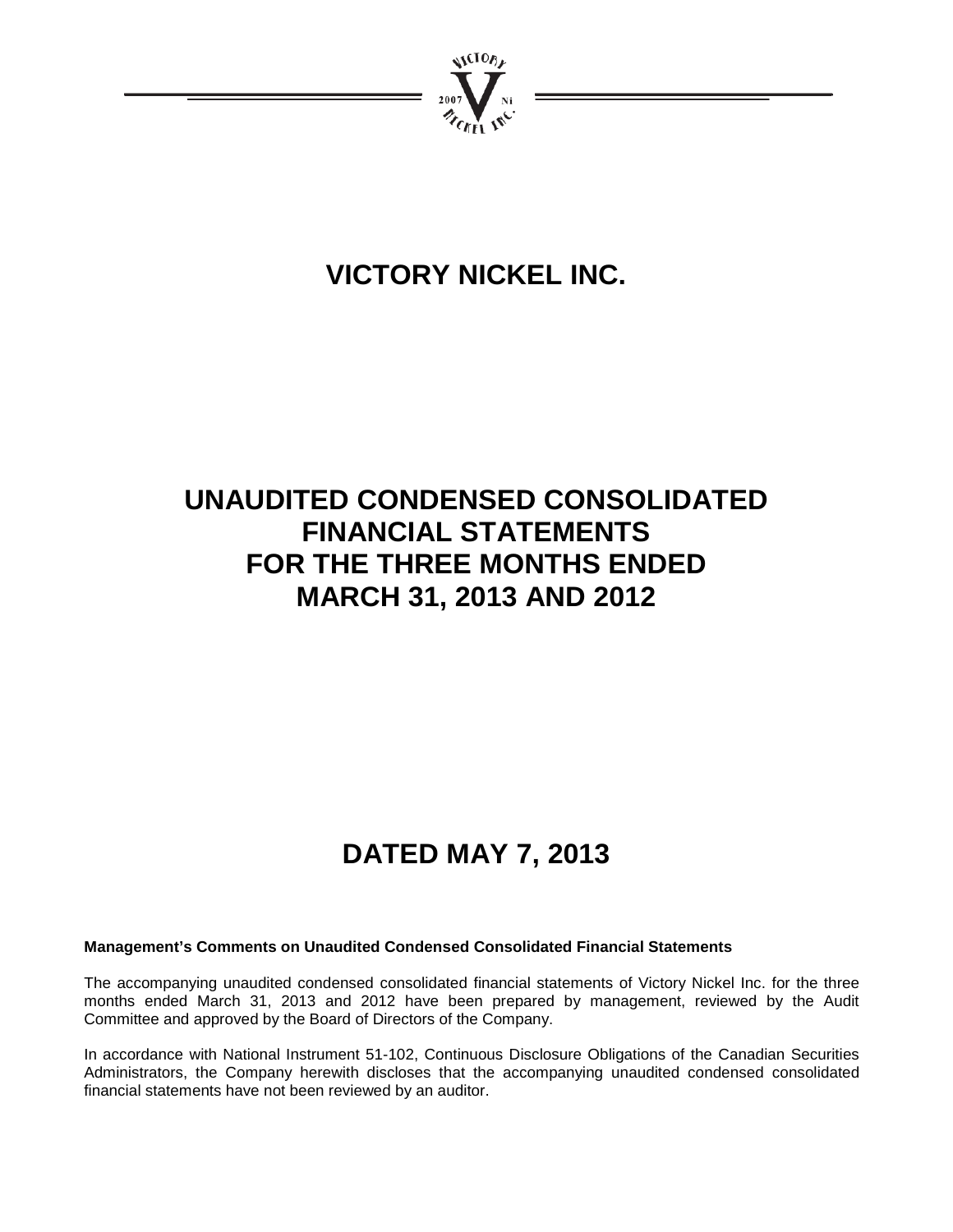# **Condensed Consolidated Balance Sheets**

|                                                   |                | March 31, December 31, |     |         |
|---------------------------------------------------|----------------|------------------------|-----|---------|
|                                                   |                | 2013                   |     | 2012    |
| (in thousands of Canadian dollars)                | <b>Notes</b>   | (unaudited)            |     |         |
| <b>ASSETS</b>                                     |                |                        |     |         |
| <b>Current assets</b>                             |                |                        |     |         |
| Cash and cash equivalents                         | 6              | $1,812$ \$<br>\$       |     | 256     |
| Receivables and prepaids                          | $\overline{7}$ | 155                    |     | 155     |
| Marketable securities                             | 8              | 353                    |     | 557     |
| <b>Total current assets</b>                       |                | 2,320                  |     | 968     |
| <b>Non-current assets</b>                         |                |                        |     |         |
| Property and equipment                            | 9              | 1,420                  |     | 1,424   |
| Mine property and development project             | 10             | 38,034                 |     | 37,897  |
| Exploration and evaluation projects               | 11             | 14,763                 |     | 14,738  |
| <b>Total non-current assets</b>                   |                | 54,217                 |     | 54,059  |
| <b>Total Assets</b>                               |                | \$<br>56,537 \$        |     | 55,027  |
| <b>LIABILITIES AND SHAREHOLDERS' EQUITY</b>       |                |                        |     |         |
| <b>Current liabilities</b>                        |                |                        |     |         |
| Trade and other payables                          | 12             | \$<br>298              | -\$ | 551     |
| Loans and borrowings - current portion            | 13             | 625                    |     | 1,000   |
| <b>Total current liabilities</b>                  |                | 923                    |     | 1,551   |
| <b>Non-current liabilities</b>                    |                |                        |     |         |
| Loans and borrowings - long-term portion          | 13             | 94                     |     | 8       |
| Deferred tax liability                            |                | 2,383                  |     | 2,473   |
| <b>Total non-current liabilities</b>              |                | 2,477                  |     | 2,481   |
| <b>Total Liabilities</b>                          |                | 3,400                  |     | 4,032   |
| <b>Shareholders' equity</b>                       |                |                        |     |         |
| Share capital                                     | 14             | 50,246                 |     | 47,683  |
| Contributed surplus                               |                | 4,416                  |     | 4,397   |
| Accumulated other comprehensive income            |                | 1,730                  |     | 1,855   |
| Deficit                                           |                | (3, 255)               |     | (2,940) |
| Total shareholders' equity                        |                | 53,137                 |     | 50,995  |
| <b>Total Liabilities and Shareholders' Equity</b> |                | 56,537 \$<br>\$        |     | 55.027  |

 $\sum_{j_{\ell}\in I_{\ell}}^{j_{\ell}\in I_{\ell}\cup J_{\ell}}$ 

# **NATURE OF OPERATIONS (Note 1)**

The accompanying notes are an integral part of these condensed consolidated financial statements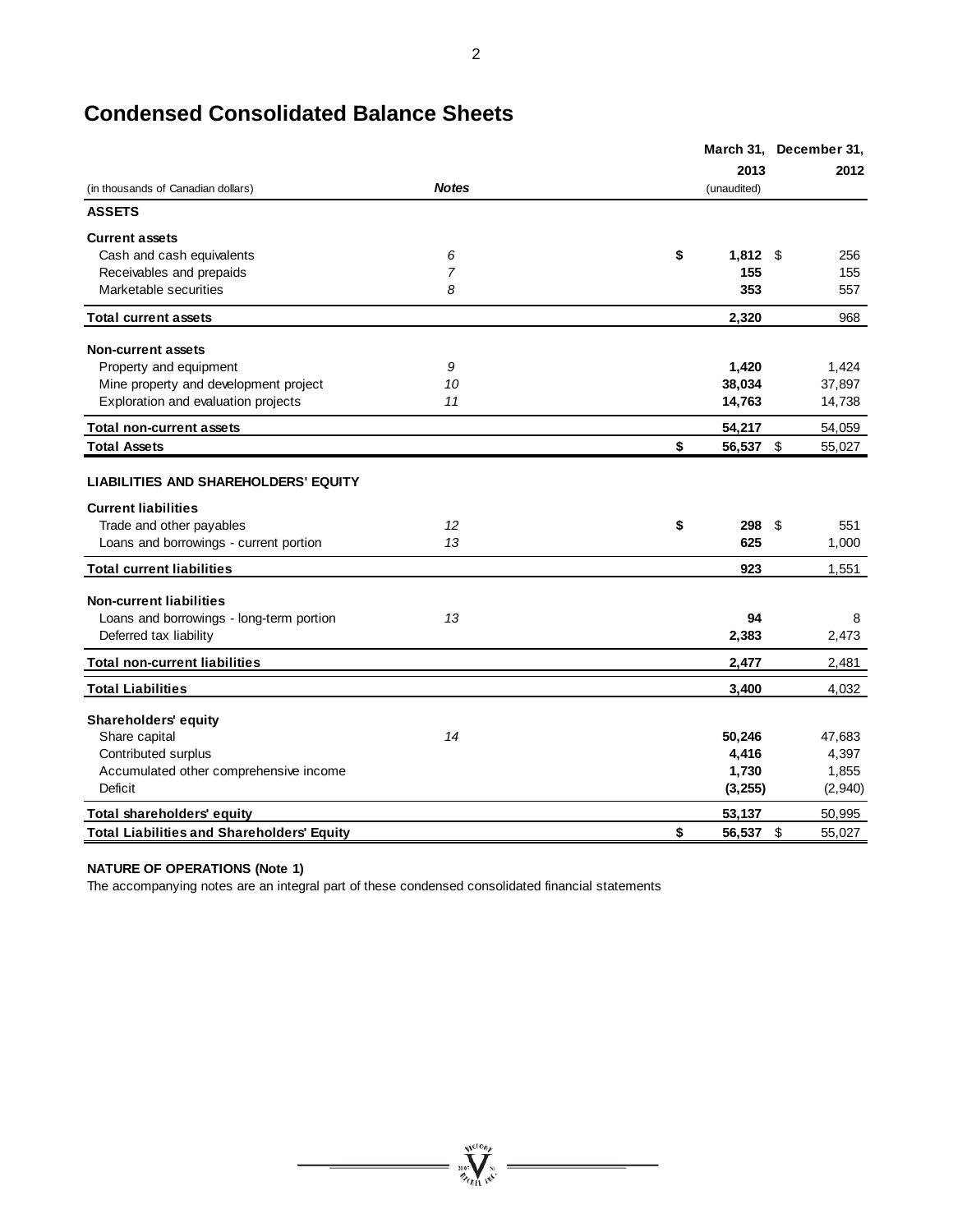|                                                              |              |          | Three months ended March 31, |             |
|--------------------------------------------------------------|--------------|----------|------------------------------|-------------|
|                                                              |              |          | 2013                         | 2012        |
| (in thousands of Canadian dollars, except per share amounts) | <b>Notes</b> |          | (unaudited)                  | (unaudited) |
| <b>Operating expenses</b>                                    |              |          |                              |             |
| General and administrative                                   |              | \$       | $(351)$ \$                   | (435)       |
| Share-based payments:                                        | 16           |          |                              |             |
| Options                                                      |              |          | (19)                         | (14)        |
| Amortization of property and equipment                       | 9            |          | (4)                          | (4)         |
| Recovery of exploration and evaluation project               | 11           |          | 121                          | 1,000       |
| Victory Silica pre-operating costs                           | 11           |          | (95)                         |             |
| <b>Operating (loss) income</b>                               |              |          | (348)                        | 547         |
| Finance income                                               | 17           |          | 1                            |             |
| Finance costs                                                | 17           |          | (38)                         | (5)         |
| Net finance costs                                            |              |          | (37)                         | (4)         |
| (Loss) income before income taxes                            |              |          | (385)                        | 543         |
| Income tax recovery (expense)                                |              |          | 70                           | (76)        |
| Net (Loss) Income for the Period                             |              | \$       | $(315)$ \$                   | 467         |
| (Loss) earnings per share                                    | 15           |          |                              |             |
| Basic (loss) earnings per share                              |              |          | $(0.00)$ \$                  | 0.00        |
| Diluted (loss) earnings per share                            |              | \$<br>\$ | $(0.00)$ \$                  | 0.00        |
|                                                              |              |          |                              |             |

# **Condensed Consolidated Statements of Operations**

The accompanying notes are an integral part of these condensed consolidated financial statements

# **Condensed Consolidated Statements of Comprehensive (Loss) Income**

|                                                  |   |             | Three months ended March 31, |
|--------------------------------------------------|---|-------------|------------------------------|
|                                                  |   | 2013        | 2012                         |
| (in thousands of Canadian dollars)               |   | (unaudited) | (unaudited)                  |
| Net (loss) income for the period                 | จ | $(315)$ \$  | 467                          |
| Other comprehensive (loss) income ("OCI")        |   |             |                              |
| Net change in fair value of financial assets     |   | (145)       | 256                          |
| Income tax recovery (expense)                    |   | 20          | (34)                         |
| Other comprehensive (loss) income for the period |   | (125)       | 222                          |
| Total Comprehensive (Loss) Income for the Period |   | (440)       | 689                          |

The accompanying notes are an integral part of these condensed consolidated financial statements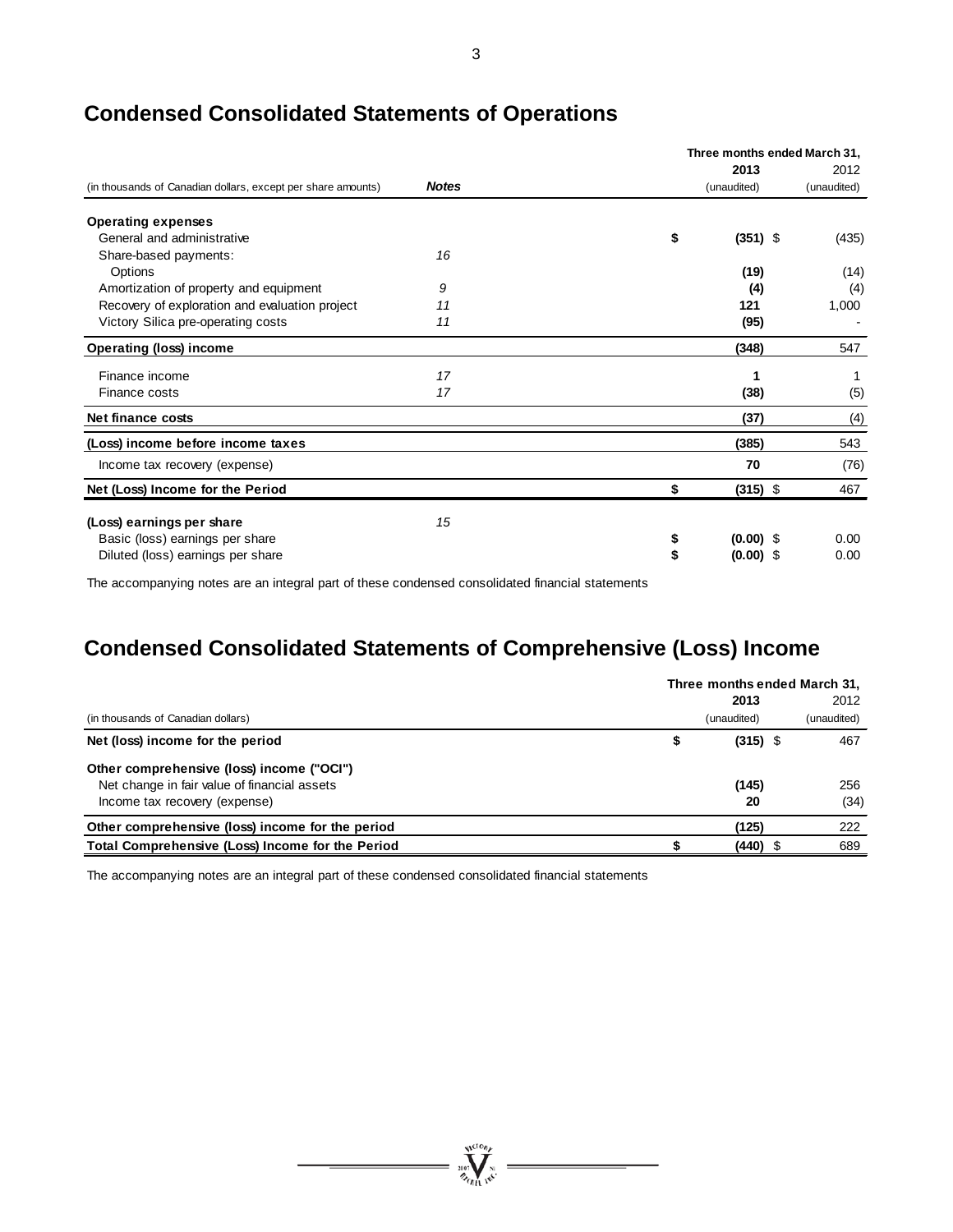# **Condensed Consolidated Statements of Shareholders' Equity**

|                                                       |                             |    |           |                |     | <b>Accumulated</b><br>Other |                              |    |                     |
|-------------------------------------------------------|-----------------------------|----|-----------|----------------|-----|-----------------------------|------------------------------|----|---------------------|
| (unaudited)                                           | Contributed<br><b>Share</b> |    |           | Comprehensive  |     |                             |                              |    |                     |
| (in thousands of Canadian dollars)                    |                             |    | Capital   | <b>Surplus</b> |     | Income / (Loss)             | <b>Deficit</b>               |    | <b>Total Equity</b> |
| Balances as at January 1, 2012                        | Notes \$                    |    | 47,631    | \$<br>4,134    | \$  | $2,422$ \$                  | (2,757)                      | \$ | 51,430              |
| Total comprehensive income for the period             |                             |    |           |                |     |                             |                              |    |                     |
| Net income for the period                             |                             |    |           |                |     |                             | 467                          |    | 467                 |
| Other comprehensive income                            |                             |    |           |                |     |                             |                              |    |                     |
| Net change in fair value of financial assets          |                             |    |           |                |     | 256                         |                              |    | 256                 |
| Income tax expense                                    |                             |    |           |                |     | (34)                        |                              |    | (34)                |
| Total other comprehensive income                      |                             |    |           |                |     | 222                         |                              |    | 222                 |
| Total comprehensive income for the period             |                             |    |           |                |     |                             |                              |    | 689                 |
| Transactions with owners, recorded directly in equity |                             |    |           |                |     |                             |                              |    |                     |
| Contributions by owners in the period                 |                             |    |           |                |     |                             |                              |    |                     |
| Options vesting                                       |                             |    |           | 14             |     |                             |                              |    | 14                  |
| Total contributions by owners                         |                             |    |           | 14             |     |                             |                              |    | 14                  |
| <b>Total transactions with owners</b>                 |                             |    |           | 14             |     |                             |                              |    | 14                  |
| Balances as at March 31, 2012                         |                             | \$ | 47,631    | \$<br>4,148    | \$  | 2,644                       | \$<br>$(2,290)$ \$           |    | 52,133              |
| Balances as at January 1, 2013                        |                             | \$ | 47,683    | \$<br>4,397    | -\$ | 1,855                       | \$<br>$(2,940)$ \$           |    | 50,995              |
| Total comprehensive loss for the period               |                             |    |           |                |     |                             |                              |    |                     |
| Net loss for the period                               |                             |    |           |                |     |                             | (315)                        |    | (315)               |
| Other comprehensive loss                              |                             |    |           |                |     |                             |                              |    |                     |
| Net change in fair value of financial assets          |                             |    |           |                |     | (145)                       |                              |    | (145)               |
| Income tax recovery                                   |                             |    |           |                |     | 20                          |                              |    | 20                  |
| Total other comprehensive loss                        |                             |    |           |                |     | (125)                       |                              |    | (125)               |
| Total comprehensive loss for the period               |                             |    |           |                |     |                             |                              |    | (440)               |
| Transactions with owners, recorded directly in equity |                             |    |           |                |     |                             |                              |    |                     |
| Contributions by owners in the period                 |                             |    |           |                |     |                             |                              |    |                     |
| Issue of common shares for settlement of liabilities  | 14                          |    | 113       |                |     |                             |                              |    | 113                 |
| Issue of common shares under private placement, net   | 14                          |    | 2,200     |                |     |                             |                              |    | 2,200               |
| Issue of common shares for loan fee                   | 14                          |    | 250       |                |     |                             |                              |    | 250                 |
| Options vesting                                       | 16                          |    | ÷.        | 19             |     |                             |                              |    | 19                  |
| <b>Total contributions by owners</b>                  |                             |    | 2,563     | 19             |     | $\blacksquare$              | ÷,                           |    | 2.582               |
| <b>Total transactions with owners</b>                 |                             |    | 2,563     | 19             |     | $\overline{\phantom{a}}$    | $\qquad \qquad \blacksquare$ |    | 2,582               |
| Balances as at March 31, 2013                         |                             | \$ | 50,246 \$ | 4,416 \$       |     | $1,730$ \$                  | $(3,255)$ \$                 |    | 53,137              |

The accompanying notes are an integral part of these condensed consolidated financial statements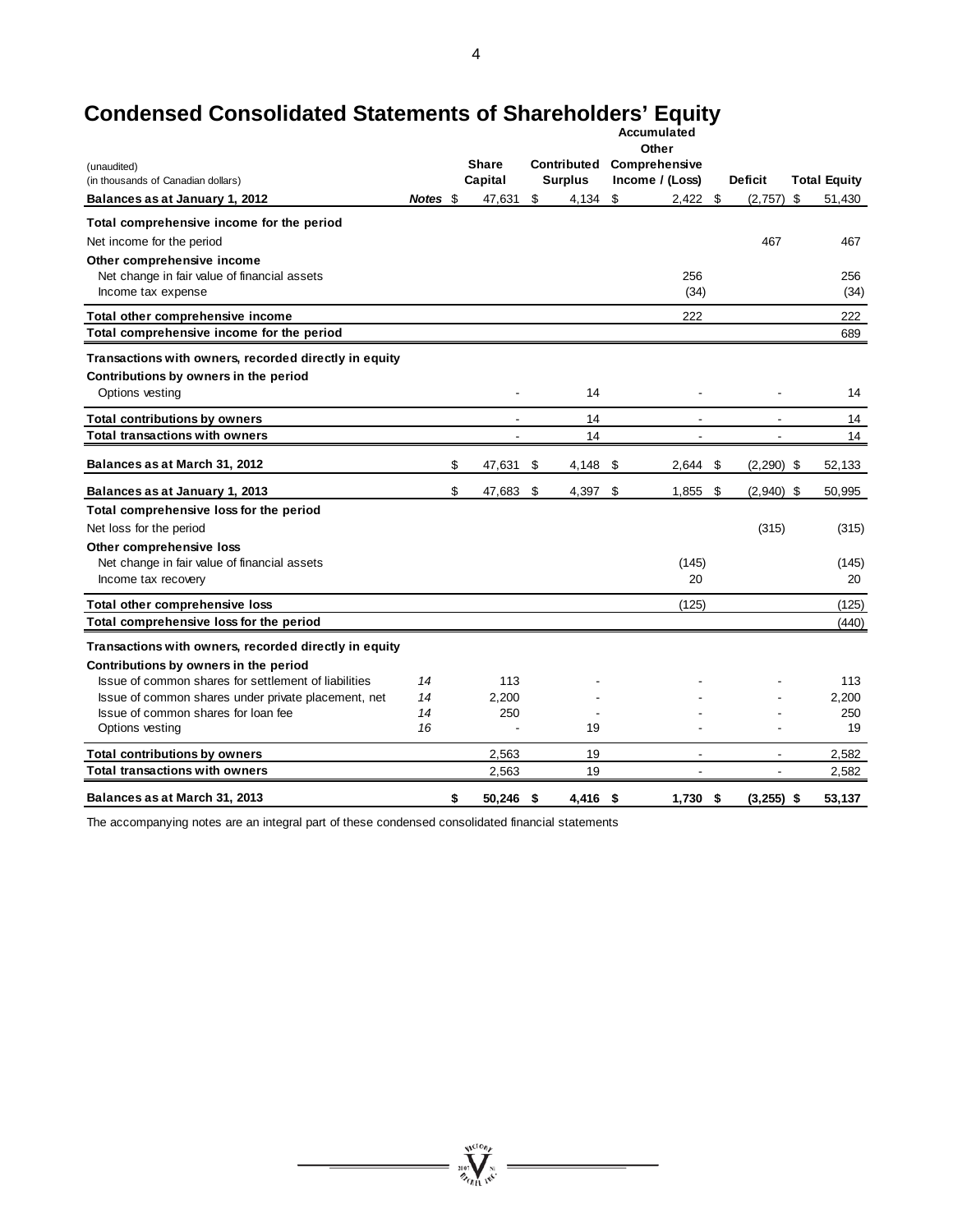|                                                       |              | Three months ended March 31, |             |
|-------------------------------------------------------|--------------|------------------------------|-------------|
|                                                       |              | 2013                         | 2012        |
| (in thousands of Canadian dollars)                    | <b>Notes</b> | (unaudited)                  | (unaudited) |
| Cash flows from operating activities                  |              |                              |             |
| Net (loss) income for the period                      |              | \$<br>$(315)$ \$             | 467         |
| Adjustments for:                                      |              |                              |             |
| Share-based payments                                  | 16           | 19                           | 14          |
| Amortization of property and equipment                | 9            | 4                            | 4           |
| Recovery of exploration and evaluation project        | 11           | (121)                        | (1,000)     |
| Net finance costs                                     | 17           | 8                            | 3           |
| Income tax (recovery) expense                         |              | (70)                         | 76          |
| Net change in working capital:                        |              |                              |             |
| Change in receivables                                 |              | (46)                         | (150)       |
| Change in trade and other payables                    |              | 71                           | 78          |
| Net cash used by operating activities                 |              | (450)                        | (508)       |
| Cash flows from investing activities                  |              |                              |             |
| Expenditures on mine property and development project | 10           | (389)                        | (637)       |
| Expenditures on exploration and evaluation projects   | 11           | (26)                         | (56)        |
| Proceeds on sale of marketable securities             |              | 59                           | 415         |
| Proceeds from option of Lynn Lake                     | 11           | 125                          | 1,000       |
| Deposits on equipment                                 |              | (10)                         | (150)       |
| Proceeds on sale of furniture                         |              | 56                           |             |
| Net cash (used by) from investing activities          |              | (185)                        | 572         |
| Cash flows from financing activities                  |              |                              |             |
| Issue of common shares and warrants                   | 14           | 2,200                        |             |
| Payment of interest accrued in prior year             | 13           | (9)                          |             |
| Net cash from financing activities                    |              | 2,191                        |             |
| Net increase in cash and cash equivalents             |              | 1,556                        | 64          |
| Cash and Cash Equivalents, Beginning of the Period    |              | 256                          | 517         |
| Cash and Cash Equivalents, End of the Period          |              | \$<br>$1,812$ \$             | 581         |

**WICIONA** 

# **Condensed Consolidated Statements of Cash Flows**

The accompanying notes are an integral part of these condensed consolidated financial statements

5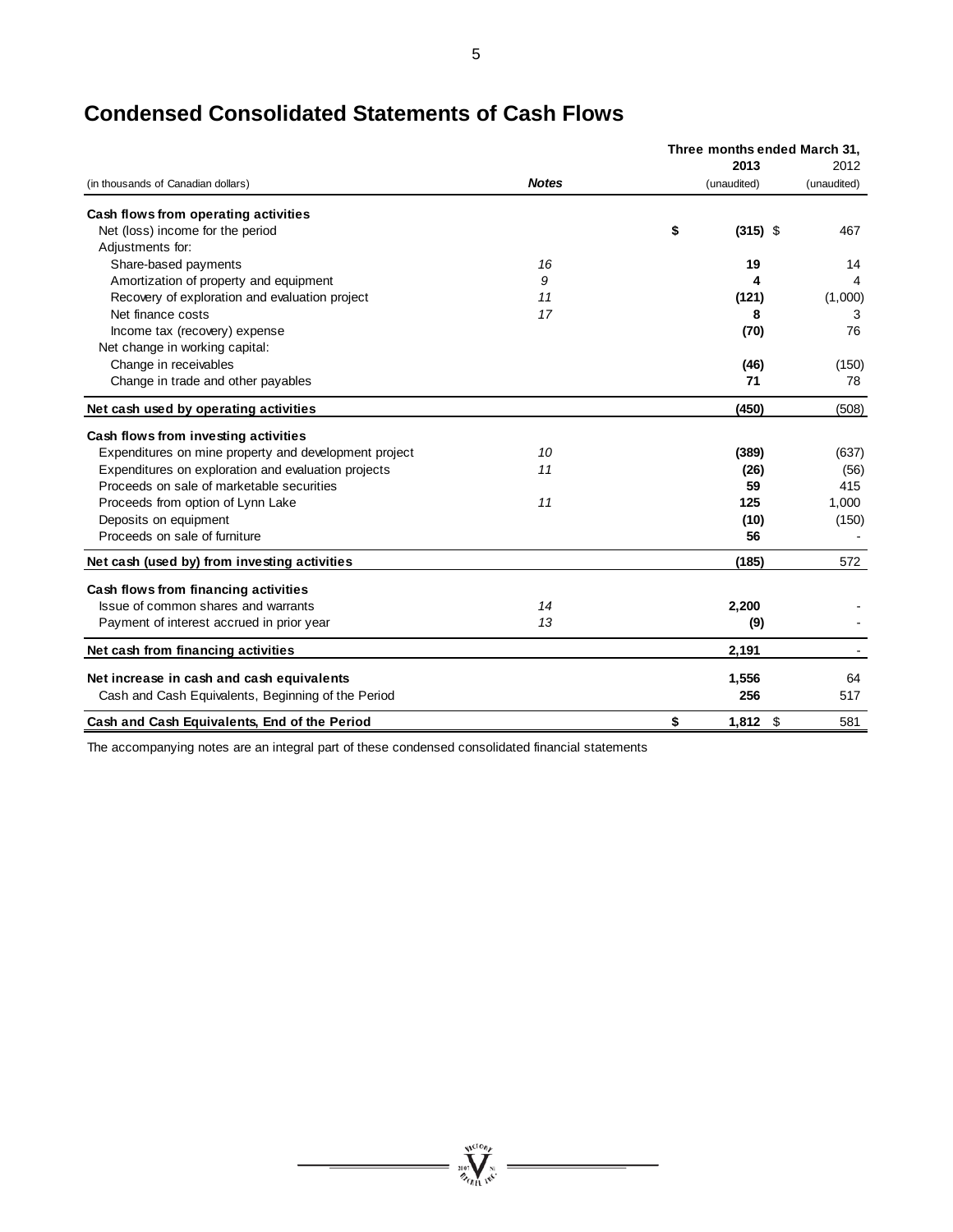*(all tabular amounts in thousands of Canadian dollars, except common share and per share information)*

# **1. NATURE OF OPERATIONS**

# **Nature of Operations**

Victory Nickel Inc. ("Victory Nickel" or the "Company") is a company domiciled in Canada. The address of the Company's registered office is 80 Richmond St. West, Suite 1802, Toronto, Ontario, M5H 2A4. The condensed consolidated financial statements as at and for the three months ended March 31, 2013 and 2012 comprise the Company and its subsidiary Victory Silica Ltd. ("VSL" or "Victory Silica") together referred to as "Victory Nickel" and individually as "Victory Nickel entities". Victory Nickel is primarily engaged in the acquisition, exploration and development of nickel properties in Canada. The Company was formed on February 1, 2007 pursuant to a plan of arrangement.

The Company is listed on the Toronto Stock Exchange ("TSX") under the symbol NI.

These condensed consolidated financial statements have been prepared using Generally Accepted Accounting Principles ("GAAP") applicable to a going concern, which contemplates the realization of assets and settlement of liabilities in the normal course of business as they come due. As at March 31, 2013, the Company had working capital of \$1,397,000 (December 31, 2012 – working capital deficiency of \$583,000). Working capital is defined as current assets less current liabilities. The Company closed a private placement generating \$2,209,000 in the quarter and has other initiatives underway to improve working capital which are expected to be announced shortly.

The Company is subject to the risks and challenges experienced by other companies at a comparable stage. These risks include, but are not limited to, continuing losses, dependence on key individuals and the ability to secure adequate financing or to complete corporate transactions to meet the minimum capital required to successfully complete its projects and fund other operating expenses. Development of the Company's current projects to the production stage will require significant financing. Given the current economic climate, the ability to raise funds may prove difficult.

None of the Company's projects has commenced commercial production and, accordingly, the Company is dependent upon debt or equity financings and the optioning and/or sale of resource or resource-related assets for its funding. The recoverability of the carrying value of exploration and evaluation projects and the mine property and development project, and ultimately the Company's ability to continue as a going concern, is dependent upon exploration results which have the potential for the discovery of economically-recoverable reserves and resources, the Company's ability to finance exploitation of its projects through debt or equity financings and the optioning and/or sale of resource or resource-related assets such as royalty interests for its funding.

Should the Company not be able to continue to achieve favourable exploration results, obtain the necessary financing, achieve profitable operations on the frac sand business or achieve future profitable production or sale of properties, the carrying value of the Company's assets could be subject to material adjustment and, in addition, other adjustments may be necessary to these financial statements should such adverse events impair the Company's ability to continue as a going concern as contemplated under GAAP.

# **2. BASIS OF PREPARATION**

# **(a) Statement of Compliance**

The condensed consolidated financial statements have been prepared using accounting policies consistent with International Financial Reporting Standards ("IFRS") and its interpretations adopted by the International Accounting Standards Board ("IASB") and in accordance with IAS 34, *Interim Financial Reporting* ("IAS 34"). This is GAAP for a Canadian public company.

These condensed consolidated financial statements reflect the accounting policies described in Note 3 to the Company's Audited Consolidated Financial Statements for the years ended December 31, 2012 and 2011 ("2012 Audited Consolidated Financial Statements") (with the exception of any changes set out in Note 3 below) and accordingly, should be read in conjunction with those financial statements and the notes thereto.

The management of Victory Nickel prepares the unaudited condensed consolidated financial statements which are then reviewed by the Audit Committee and the Board of Directors. The unaudited condensed consolidated financial statements were authorized for issue by the Board of Directors on May 7, 2013 and are made available to shareholders and others through filing on SEDAR shortly thereafter.

 $\sum_{i=1}^{N^{CIO}}\sum_{j=1}^{N^{CIO}}$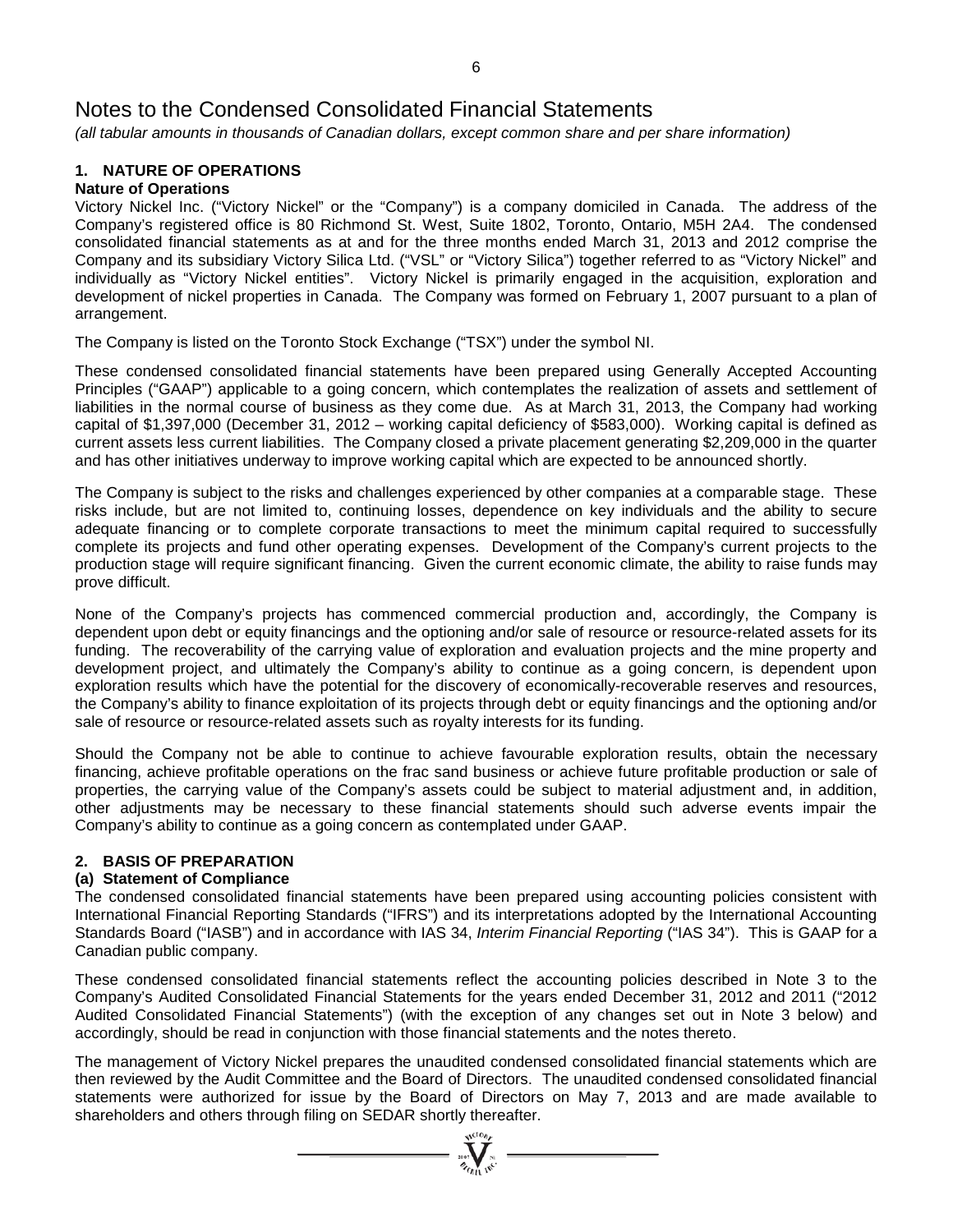*(all tabular amounts in thousands of Canadian dollars, except common share and per share information)*

# **(b) Basis of Measurement**

The financial statements have been prepared on the historic cost basis except for derivative financial instruments such as warrants which are measured at fair value with changes through operations and financial assets such as marketable securities which are measured at fair value with changes recorded through other comprehensive income or loss ("OCI").

# **(c) Functional and Presentation Currency**

These financial statements are presented in Canadian dollars, which is the Company's functional currency. All financial information is expressed in Canadian dollars unless otherwise stated; tabular amounts are stated in thousands of dollars.

# **(d) Use of Estimates and Judgements**

The preparation of financial statements in conformity with IFRS requires management to make estimates, judgements and assumptions that affect the application of accounting policies and the reported amounts of assets, liabilities, income and expenses. Actual results may differ from these estimates.

It is reasonably possible that, on the basis of existing knowledge, outcomes in the next financial year that are different from the assumptions used could require a material adjustment to the carrying amount of the asset or liability affected. The accompanying unaudited condensed consolidated financial statements include all adjustments that are, in the opinion of management, necessary for fair presentation. The results of operations and cash flows for the current periods as presented are not necessarily indicative of the results to be expected for the full year.

# *Significant estimates and assumptions*

Estimates and underlying assumptions are reviewed on an ongoing basis. Revisions to accounting estimates are recognized in the period in which the estimates are revised and in any future periods affected.

Information regarding significant areas of estimation uncertainty made in applying accounting policies that have the most significant effect on the amounts recognized in the financial statements is included in the following notes:

- Note 8 valuation of financial assets at fair value through operations and OCI;
- Note 10 measurement of the recoverable amount of mine property and development project;
- Note 11 measurement of the recoverable amount of exploration and evaluation projects;
- Note 13 valuation of the convertibility feature of the loan; and
- Note 16 measurement of share-based payments.

# *Significant judgements*

Judgements are reviewed on an ongoing basis. Changes resulting from the effects of amended judgements are recognized in the period in which the circumstance giving rise to the change occurs and in any future periods presented.

Information regarding significant areas of critical judgements made in applying accounting policies that have the most significant effect on the amounts recognized in the financial statements is included in the following notes:

- Note 1 going concern assessment;
- Note 10 classification of expenditures as mine property and development project or operating expenses;
- Note 11 classification of expenditures as exploration and evaluation projects or operating expenses;
- Note 10 impairment of mine property and development project; and
- Note 11 impairment of exploration and evaluation projects.

# **3. SIGNIFICANT ACCOUNTING POLICIES**

The accounting policies of the Company are set out in detail in Note 3 to the 2012 Audited Consolidated Financial Statements. Such policies have been applied consistently to all periods presented in these condensed consolidated financial statements, and have been applied consistently by Victory Nickel entities.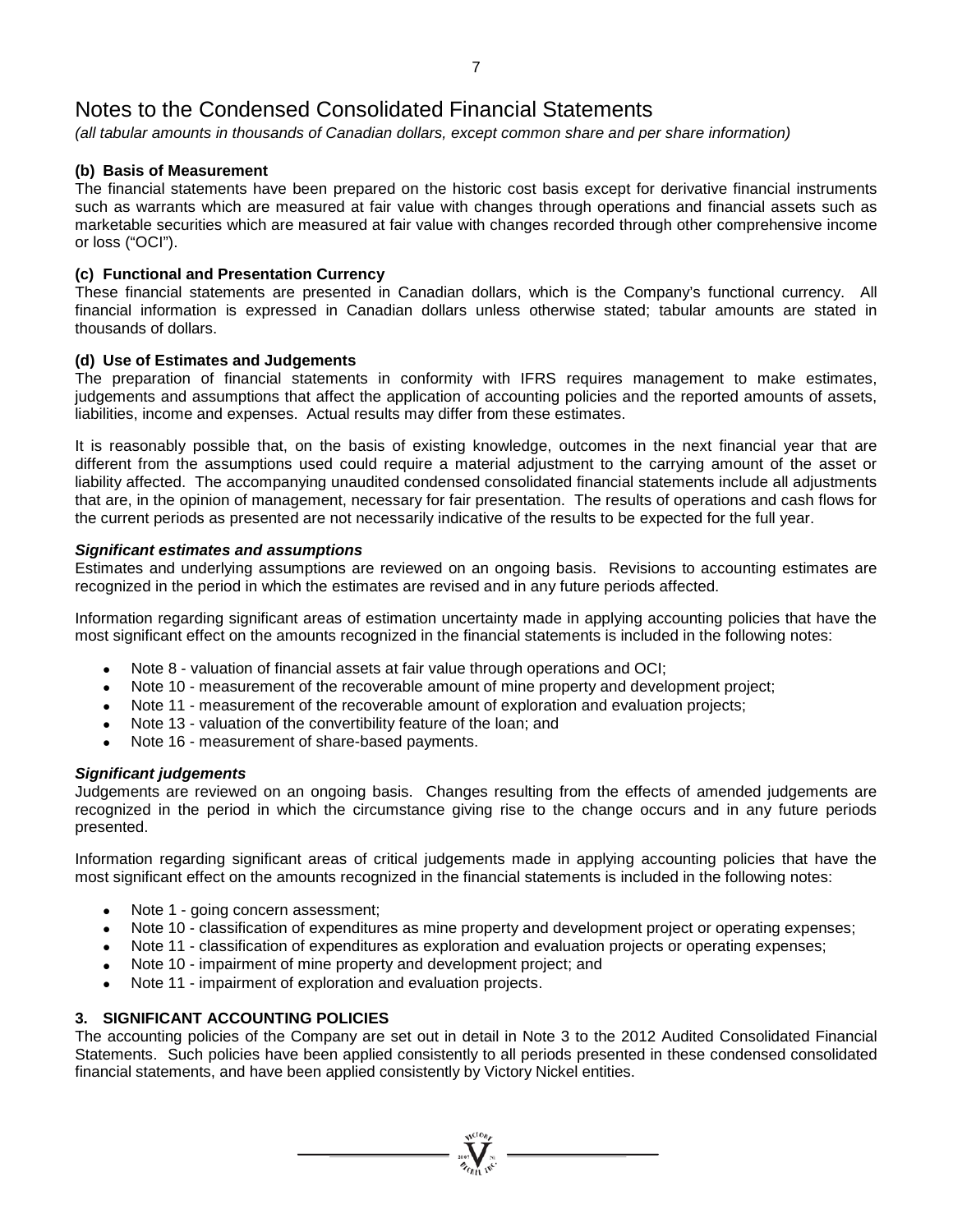*(all tabular amounts in thousands of Canadian dollars, except common share and per share information)*

# **(a) New Accounting Policies**

There have been no new accounting policies adopted by the Company.

# **(b) New Standards and Interpretations Not Yet Adopted**

Since the issuance of the Company's 2012 Audited Consolidated Financial Statements, the IASB and International Financial Reporting Interpretations Committee ("IFRIC") have issued no additional new and revised standards and interpretations which are applicable to the Company.

# **4. FINANCIAL RISK MANAGEMENT AND CAPITAL MANAGEMENT DISCLOSURES**

# **Overview**

The Company has exposure to credit risk, liquidity risk, market risk and operational risk from its use of financial instruments. A complete description of the Company's financial risk management and capital management is included in Note 4 to the 2012 Audited Consolidated Financial Statements. This note updates information about the Company's exposure to each of the above risks where there have been material or noteworthy changes. Further quantitative disclosures are included throughout these consolidated financial statements.

# **Capital Management Disclosures**

The Company's objective when managing capital is to safeguard its accumulated capital in order to provide an adequate return to shareholders by maintaining a sufficient level of funds to support continued project development and corporate activities. Capital is defined by the Company as the aggregate of its shareholders' equity as well as any long-term debt, equipment-based and/or project-based financing.

|                                          | March 31,<br>2013 | December 31,<br>2012 |
|------------------------------------------|-------------------|----------------------|
| Shareholders' equity                     | $53,137$ \$       | 50,995               |
| Loans and borrowings - long-term portion | 94                | 8                    |
| Loans and borrowings - available         | 2.000             |                      |
|                                          | 55,231            | 51,003               |

Neither the Company, nor its subsidiary, are subject to externally-imposed capital requirements. There were no changes in the Company's approach to capital management during the year.

# **5. DETERMINATION OF FAIR VALUES**

There have been no changes in how the Company determines fair value for both financial and non-financial assets and liabilities from the descriptions included in Note 5 to the Company's 2012 Audited Consolidated Financial Statements. When applicable, further information about the assumptions made in determining fair values is disclosed in the notes specific to that asset or liability.

A number of the Company's accounting policies and disclosures require the determination of fair value for both financial and non-financial assets and liabilities. Fair values have been determined for measurement and/or disclosure purposes based on the methods described below. When applicable, further information about the assumptions made in determining fair values is disclosed in the notes specific to that asset or liability.

# **(a) Property and Equipment**

The fair value of property and equipment recognized as a result of a business combination is based on the amount for which a property could be exchanged on the date of valuation between knowledgeable, willing parties in an arm's length transaction.

# **(b) Intangible Assets**

The fair value of other intangible assets is based on the discounted cash flows expected to be derived from the use and eventual sale of the assets.

# **(c) Marketable Securities**

The fair value of financial assets at fair value through operations or OCI is determined by reference to their quoted closing bid price at the reporting date.

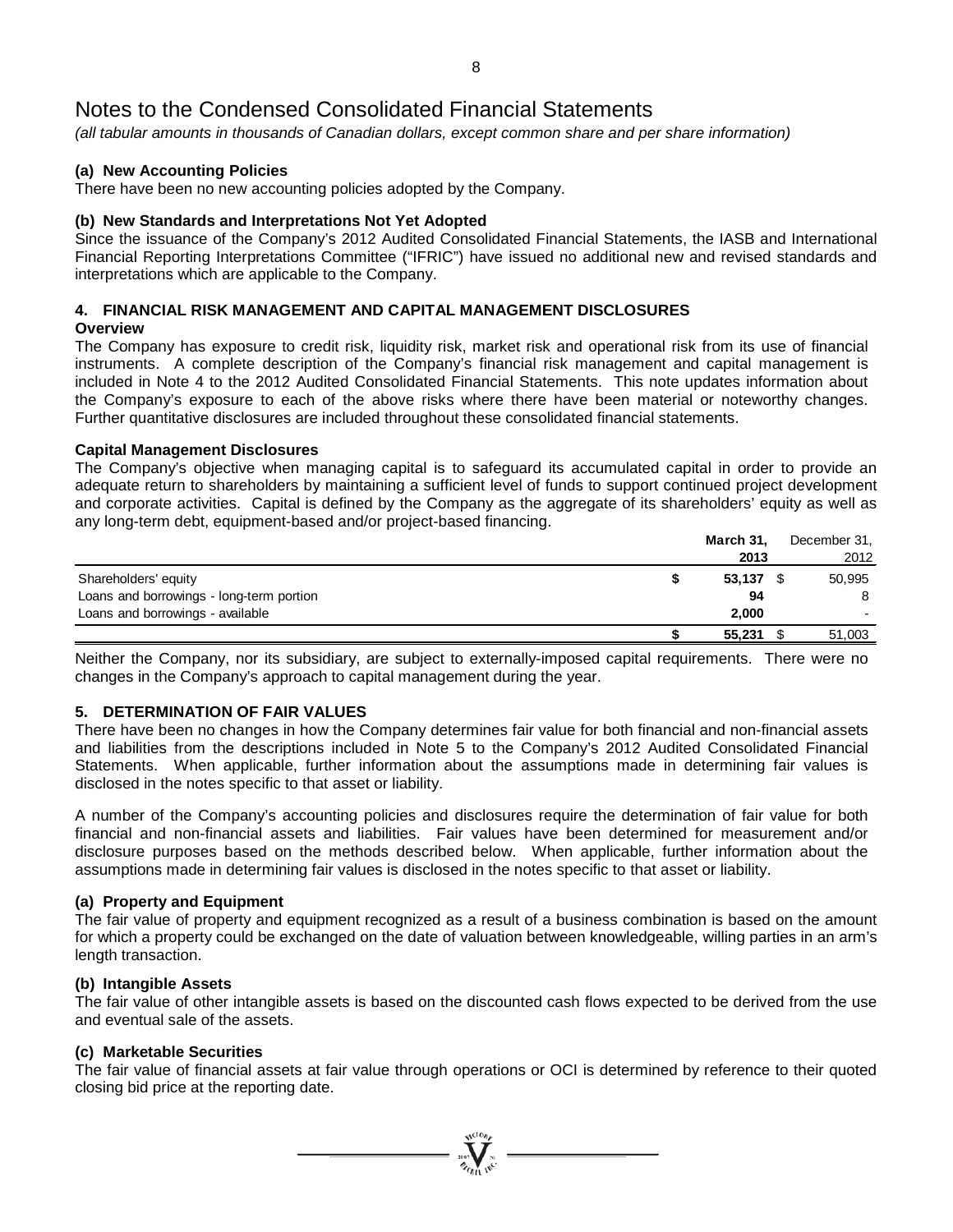*(all tabular amounts in thousands of Canadian dollars, except common share and per share information)*

# *Fair value hierarchy*

The different levels of valuation are defined as follows:

- Level 1: Quoted prices (unadjusted) in active markets for identical assets or liabilities;<br>Level 2: Inputs other than quoted prices included within Level 1 that are observable
- Inputs other than quoted prices included within Level 1 that are observable for the asset or liability, either directly (i.e. as prices) or indirectly (i.e. derived from prices); and
- Level 3: Inputs for the asset or liability are not based on observable market data (unobservable inputs).

# **(d) Receivables**

The fair value of receivables is estimated as the present value of future cash flows, discounted at the market rate of interest at the reporting date. This fair value is determined for disclosure purposes only.

# **(e) Warrants**

The fair value of warrants included in financial assets at fair value through operations is based upon the Black-Scholes option-pricing model. Measurement inputs include: share price on measurement date, exercise price of the instrument, expected volatility (based on weighted average historic volatility adjusted for changes expected due to publicly-available information), weighted average expected life of the instruments (based on historic experience and general option-holder behaviour), expected dividends and the risk-free interest rate (based on government bonds).

# **(f) Non-derivative Financial Liabilities**

Fair value, which is determined for disclosure purposes, is calculated based on the present value of future principal and interest cash flows, discounted at the market rate of interest at the reporting date.

# **(g) Share-based Payment Transactions**

The fair value of share options is measured using the Black-Scholes option-pricing model. The measurement inputs are described above under Note 5(e). Any service and non-market performance conditions attached to the transactions are not taken into account in determining fair value.

# **6. CASH AND CASH EQUIVALENTS**

|                                               | March 31, | December 31, |
|-----------------------------------------------|-----------|--------------|
|                                               | 2013      | 2012         |
| Bank balances                                 | 1.812     | 256          |
| Cash and Cash Equivalents in the Statement of |           |              |
| <b>Cash Flows</b>                             | 1.812     | 256          |

# **7. RECEIVABLES AND PREPAIDS**

|                                    |             | March 31, |      | December 31, |
|------------------------------------|-------------|-----------|------|--------------|
|                                    | <b>Note</b> |           | 2013 | 2012         |
| Receivables                        |             |           | 77   | 68           |
| Prepaid expenses and deposits      |             |           | 78   | 50           |
| Due from Nuinsco Resources Limited | 19          |           |      | 37           |
|                                    |             |           | 155  | 155          |

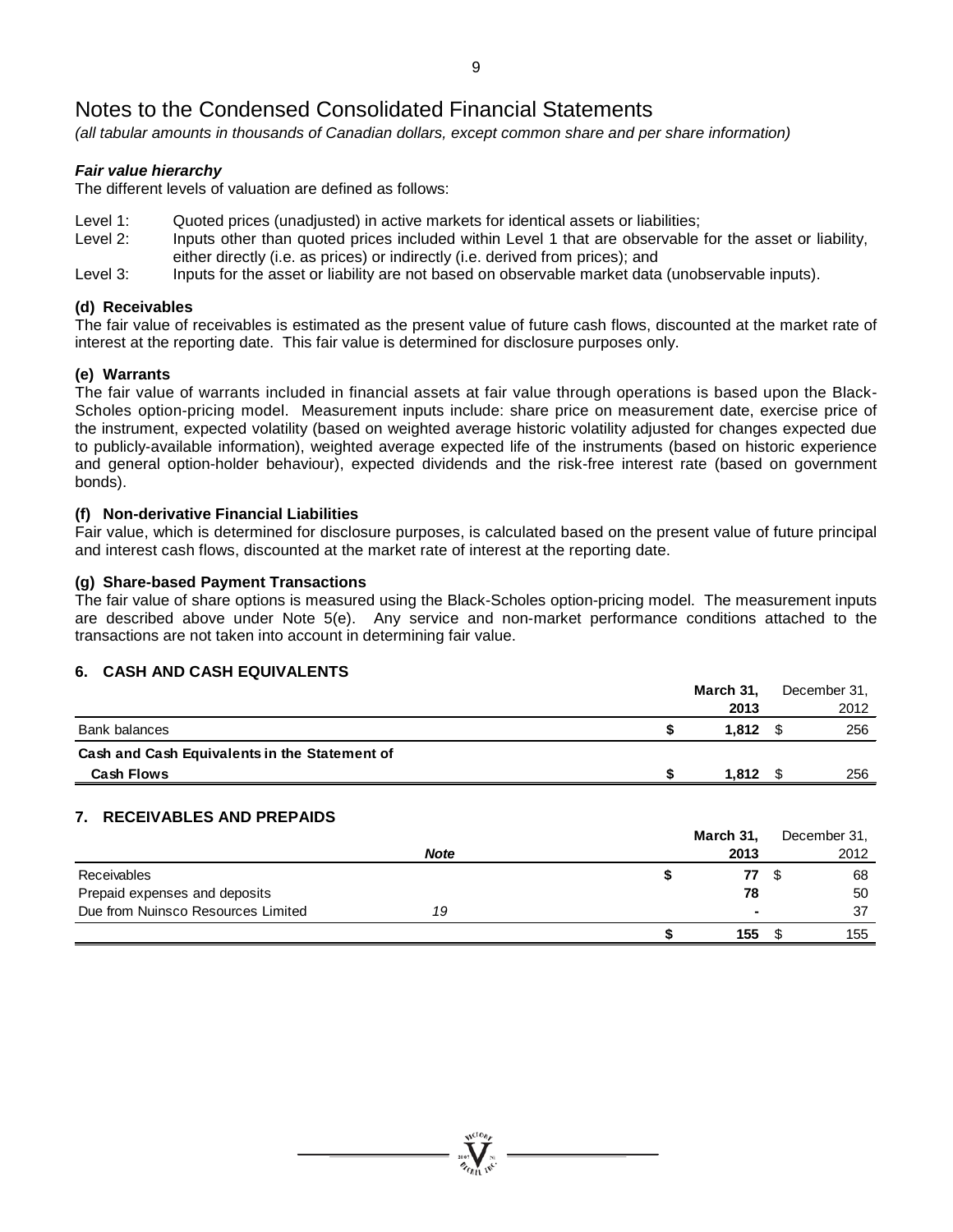*(all tabular amounts in thousands of Canadian dollars, except common share and per share information)*

# **8. MARKETABLE SECURITIES**

|                                                    | March 31,<br>2013 |      | December 31,<br>2012 |
|----------------------------------------------------|-------------------|------|----------------------|
|                                                    |                   |      |                      |
| Financial assets at fair value through OCI:        |                   |      |                      |
| Shares                                             | 353               | - \$ | 557                  |
| Financial assets at fair value through operations: |                   |      |                      |
| Warrants                                           | ٠                 |      |                      |
|                                                    | 353               |      | 557                  |
|                                                    |                   |      |                      |

The Company records its portfolio of shares at available market prices with any difference in fair value compared with acquisition cost being recorded as gain or loss on financial assets at fair value through OCI.

The financial assets at fair value through operations consist of warrants which are not publicly-traded. However, they are susceptible to valuation using the Black-Scholes option-pricing model, the inputs for which are readily determinable. Any change in fair value after initial recognition, is recorded through the consolidated statement of operations as a gain or loss on financial assets at fair value in *Finance income* or *Finance costs* (Note 17). The change in the fair value of the warrants was a net decline of \$nil during the three months ended March 31, 2013 and is included in *Finance costs* (March 31, 2012 – net decline of \$3,000 in *Finance costs*). The warrants expired unexercised on April 21, 2013.

# **9. PROPERTY AND EQUIPMENT**

|                                      | Land and         |                | <b>Equipment and</b> |       |  |  |
|--------------------------------------|------------------|----------------|----------------------|-------|--|--|
| Balance as at January 1, 2012        | <b>Building</b>  | <b>Vehicle</b> | <b>Furniture</b>     | Total |  |  |
| Cost                                 | \$<br>83<br>- \$ | \$<br>32       | \$<br>1,211          | 1,326 |  |  |
| Accumulated Amortization             | (6)              | (11)           | (32)                 | (49)  |  |  |
| <b>Carrying Amount</b>               | 77               | 21             | 1,179                | 1,277 |  |  |
| Additions                            | ٠                | $\blacksquare$ | 200                  | 200   |  |  |
| Disposals - cost                     |                  |                | (52)                 | (52)  |  |  |
| Disposals - accumulated amortization |                  |                | (17)                 | (17)  |  |  |
| Amortization                         | (2)              | (6)            | (10)                 | (18)  |  |  |
| Balance as at December 31, 2012      |                  |                |                      |       |  |  |
| Cost                                 | 83               | 32             | 1,359                | 1,474 |  |  |
| <b>Accumulated Amortization</b>      | (8)              | (17)           | (25)                 | (50)  |  |  |
| <b>Carrying Amount</b>               | 75               | 15             | 1,334                | 1,424 |  |  |
| Amortization                         | (1)              | (2)            | (1)                  | (4)   |  |  |
| Balance as at March 31, 2013         |                  |                |                      |       |  |  |
| Cost                                 | 83               | 32             | 1,359                | 1,474 |  |  |
| Accumulated Amortization             | (9)              | (19)           | (26)                 | (54)  |  |  |
| <b>Carrying Amount</b>               | \$<br>74 \$      | 13<br>\$       | 1,333<br>\$          | 1,420 |  |  |

Equipment and furniture includes deposits of \$1,334,000 related to the purchase of transformers and other electrical equipment; the equipment is not available for use and is not being depreciated; an additional deposit of \$50,000 was made on April 3, 2013. On May 10, 2010, the Company entered into an agreement to purchase the equipment for the Minago project. The total price is US\$2,840,000 (Note 21).

# **10. MINE PROPERTY AND DEVELOPMENT PROJECT**

|        | January |    | Current      |    |            | March 31, |
|--------|---------|----|--------------|----|------------|-----------|
|        | 2013    |    | Expenditures |    | Recoveries | 2013      |
| Minago | 37,897  | ъ  | 137          | ъ  |            | 38,034    |
|        | 37,897  | ۰D | 137          | ۰D | -          | 38,034    |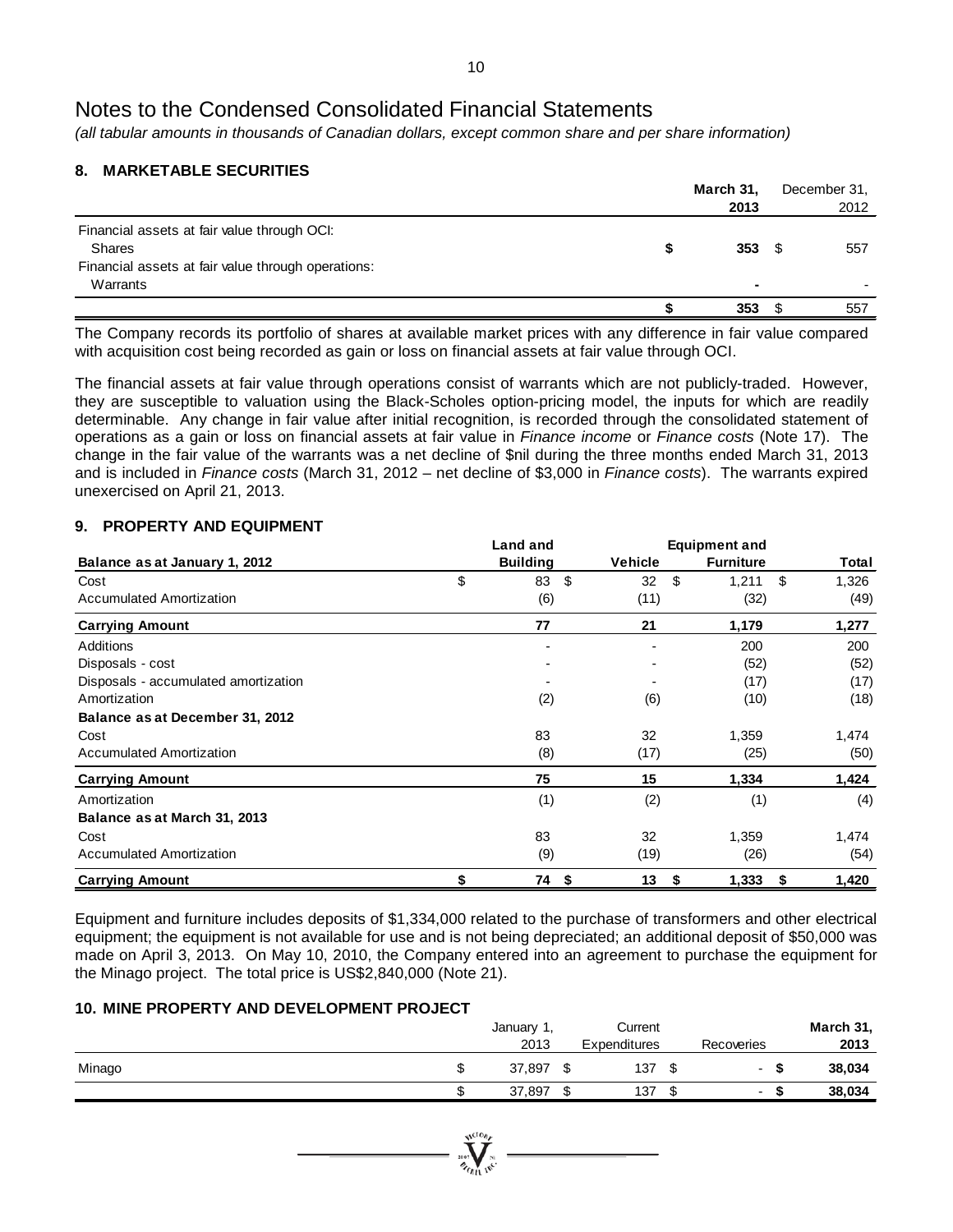*(all tabular amounts in thousands of Canadian dollars, except common share and per share information)*

|        |   | January 1 |   | Current      |      |              | March 31, |
|--------|---|-----------|---|--------------|------|--------------|-----------|
|        |   | 2012      |   | Expenditures |      | Recoveries   | 2012      |
| Minago | w | 35,571    | Œ | .393         | - \$ | (50)<br>- \$ | 36,914    |
|        |   | 35,571    | w | .393         | ◠    | (50)<br>Œ    | 36,914    |

Recoveries in 2012 represent a grant from the Manitoba Government that was received in April, 2012.

The 100%-owned Minago project covers approximately 28,928 ha, through a combination of mining claims, mineral leases and a mineral exploration licence, on Manitoba's Thompson Nickel Belt. The property encompasses the Nose Deposit, which contains the entire current nickel mineral resource, and the North Limb, a zone of nickel mineralization with a known strike length of 1.5 kilometres located to the north of the Nose Deposit.

From 2006 to date, considerable work has been performed, including diamond drilling, metallurgical testing and engineering studies and all the studies required to complete the Environmental Impact Study which was filed in May 2010. As a result, in August 2011, the Company received its Environmental Act Licence. The results of the Minago Feasibility Study ("FS") were announced in December 2009 and improvements thereto announced in June 2010 and July 2011.

Five mineral claims totalling 691 ha located at the north end of the Company's existing Minago property package are subject to a maximum 2% net smelter return royalty with a 50% back-in right; these claims represent approximately 2.4% of the total Minago project.

The Minago project is not in production. Accordingly, the Minago project is not being depreciated. On September 19, 2011, the Company announced that the Board of Directors had approved the development of Minago and directed management to proceed with securing financing arrangements.

# **11. EXPLORATION AND EVALUATION PROJECTS**

Cumulative costs relating to the acquisition of mineral properties and E&E expenditures have been incurred on the following projects:

|            | January 1,<br>2013 | Current<br><b>Expenditures</b> |     | Recoveries   | Excess<br>Proceeds |        | March 31,<br>2013 |
|------------|--------------------|--------------------------------|-----|--------------|--------------------|--------|-------------------|
| Lac Rocher | \$<br>$7,317$ \$   | 17 <sub>1</sub>                | \$  | - \$         | - \$               |        | 7,334             |
| Mel        | 7,421              | 8                              |     |              |                    |        | 7,429             |
| Lynn Lake  |                    | 4                              |     | (125)        | 121                |        |                   |
|            | 14,738 \$          | 29 \$                          |     | $(125)$ \$   | 121                | -\$    | 14,763            |
|            | January 1,<br>2012 | Current<br><b>Expenditures</b> |     | Recoveries   | Excess<br>Proceeds |        | March 31,<br>2012 |
| Lac Rocher | \$<br>$7,254$ \$   | 17 <sup>2</sup>                | -\$ | - \$         |                    | $-$ \$ | 7,271             |
| Mel        | 7,323              | 19                             |     |              |                    |        | 7,342             |
| Lynn Lake  |                    | $\blacksquare$                 |     | (1,000)      | 1,000              |        |                   |
|            | \$<br>14,577       | \$<br>36                       | \$  | $(1,000)$ \$ | 1,000              | \$     | 14,613            |

The expenditures on the Lynn Lake property are shown net of cumulative option payments received; these include \$125,000 in March 2013 and \$1,000,000 in February 2012 and \$450,000 in August 2012. The excess proceeds of \$121,000 and \$1,000,000 for the three months ended March 31, 2013 and 2012, respectively, represent the excess of consideration received under the option agreement above carrying value and are reflected in *Recovery of exploration and evaluation project* through operations.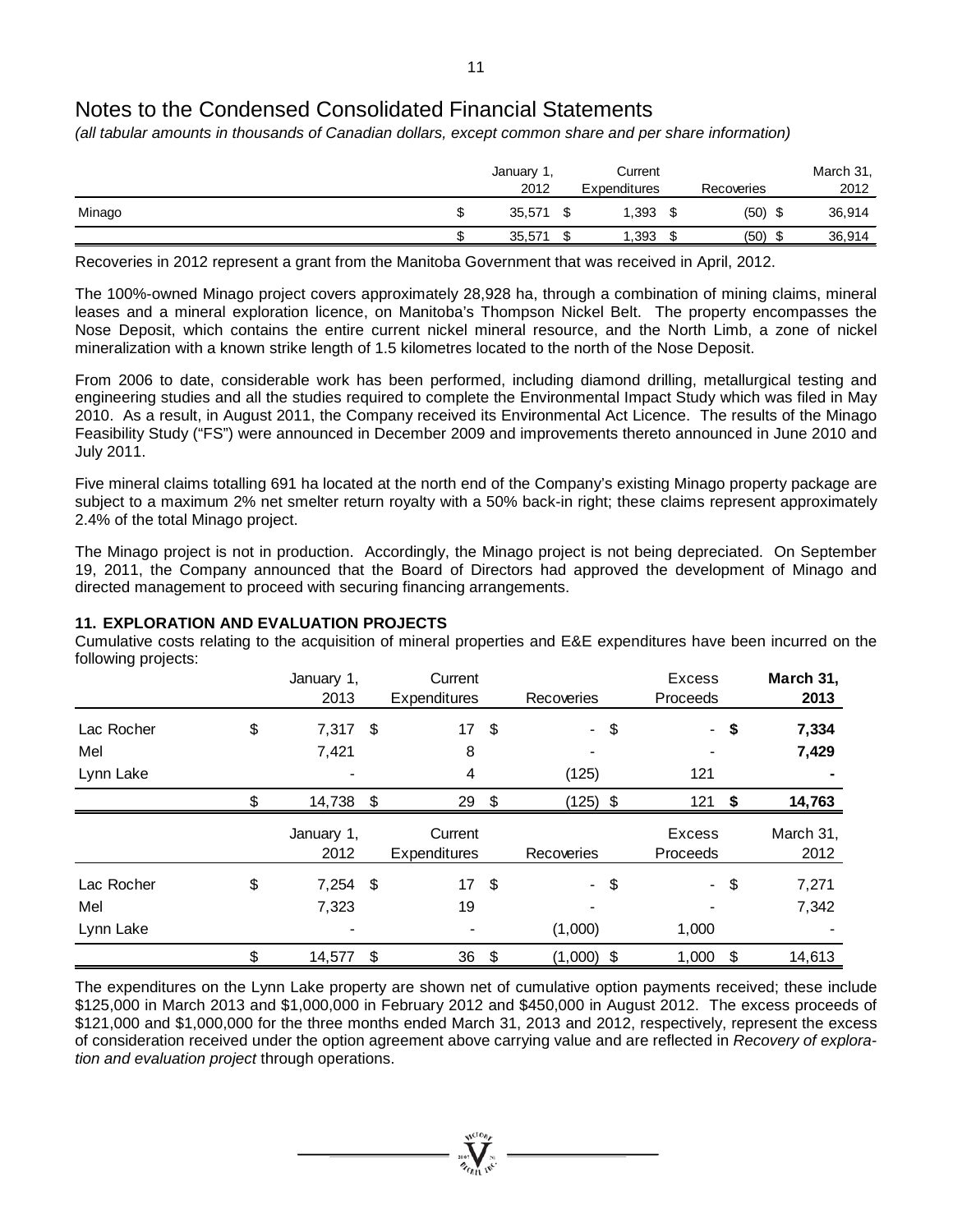*(all tabular amounts in thousands of Canadian dollars, except common share and per share information)*

# **Lac Rocher**

The Lac Rocher project, which is 100%-owned, is located 140 kilometres northeast of Matagami in northwestern Québec. The project is subject to a royalty of \$0.50 per ton on any ores mined and milled from the property and a 2% NSR described below.

In 2007, the Company began environmental work in support of obtaining a permit for the Lac Rocher deposit in order to extract and direct-ship mineralized material to an offsite mill for processing. A 12-hole, 1,500 metre drill program was also completed to test for extensions to the nickel sulphide mineralization and to provide metallurgical samples for the Preliminary Economic Assessment ("PEA") to determine the near-term production and cash generation potential of the project.

Metallurgical testing of the massive sulphide mineralization from the deposit was completed in December, 2007. In February, 2008, the Company announced the results from metallurgical testing of the disseminated sulphide zone and they were incorporated into the PEA completed in November 2008. The Company completed the construction of an access road in the third quarter of 2009 and performed diamond drilling to provide geotechnical data for portal and ramp development.

The Lac Rocher property is subject to a discovery incentive plan (the "DIP") to reward certain individuals involved in the discovery of Lac Rocher with a 2% NSR for mines that were discovered on certain properties prior to the expiry of the DIP. The NSR is payable only on revenues earned after recovery of all development costs for any mine on the property. The terms of the DIP provide the Company with a right of first refusal on any proposed disposition of the NSR. In addition, the DIP contains put/call provisions under which the Company may be required to purchase, or may exercise an option to purchase, the NSR at the value of its discounted cash flows, as defined therein. The Lac Rocher property is the only property subject to the DIP. As the Lac Rocher property is not yet in production, no royalties are currently payable.

# **Mel**

Effective August 27, 1999, Nuinsco Resources Limited ("Nuinsco") (the predecessor entity of Victory Nickel) entered into an option agreement (the "Agreement") with Inco Limited (predecessor to CVRD Inco Limited, now Vale) for the exploration and development of Vale's Mel properties (the "Mel Properties") located in the Thompson area of northern Manitoba. Pursuant to the Agreement, sufficient expenditures have been incurred to earn a 100% interest in the Mel Properties, and in 2007 the Company exercised its option to acquire such interest. Vale had the right to earn back a 51% interest by incurring expenditures of \$6,000,000 over a four-year period. On September 14, 2010, Vale notified the Company that it would not exercise this back-in right. In accordance with the terms of the agreement with Vale, they now are entitled to a 10% royalty on "distributable earnings" as defined in the agreement. Distributable earnings is defined as net revenue less operating expenses, before federal and provincial income taxes, after provincial mining taxes and less aggregate pre-production capital but before depreciation.

Also under the Agreement, Vale has a contractual obligation to mill ore mined from the Mel deposit at its cash cost plus 5% (provided that the product meets Vale specifications and that Vale has sufficient mill capacity).

Ongoing updating of Mel data is being conducted and applies to both the drilling data on the Mel deposit/lease as well as the 111 drill holes collared on the claims portion of the property. When completed, additional modelling of the resource will be continued. No fieldwork has been conducted during 2012.

# **Lynn Lake**

The Company owns a 100% right, title and interest in the Lynn Lake nickel property ("Lynn Lake"), covering approximately 600 ha in northern Manitoba. The Lynn Lake property is subject to an option agreement with Prophecy Platinum Corp. ("Prophecy Platinum").

The Company received \$1,000,000 in February 2012; on August 8, 2012, the Company received \$450,000 from Prophecy Platinum in consideration for removal of the exploration expenditure condition from the Lynn Lake option agreement and has received all payments scheduled under the option agreement to December 31, 2012. Accordingly, under the original agreement, the sole remaining condition for the Lynn Lake property to transfer to Prophecy Platinum was the \$1,000,000 option payment which was originally due from Prophecy Platinum by March

 $\sum_{n=1}^{\infty} \sum_{n=1}^{\infty}$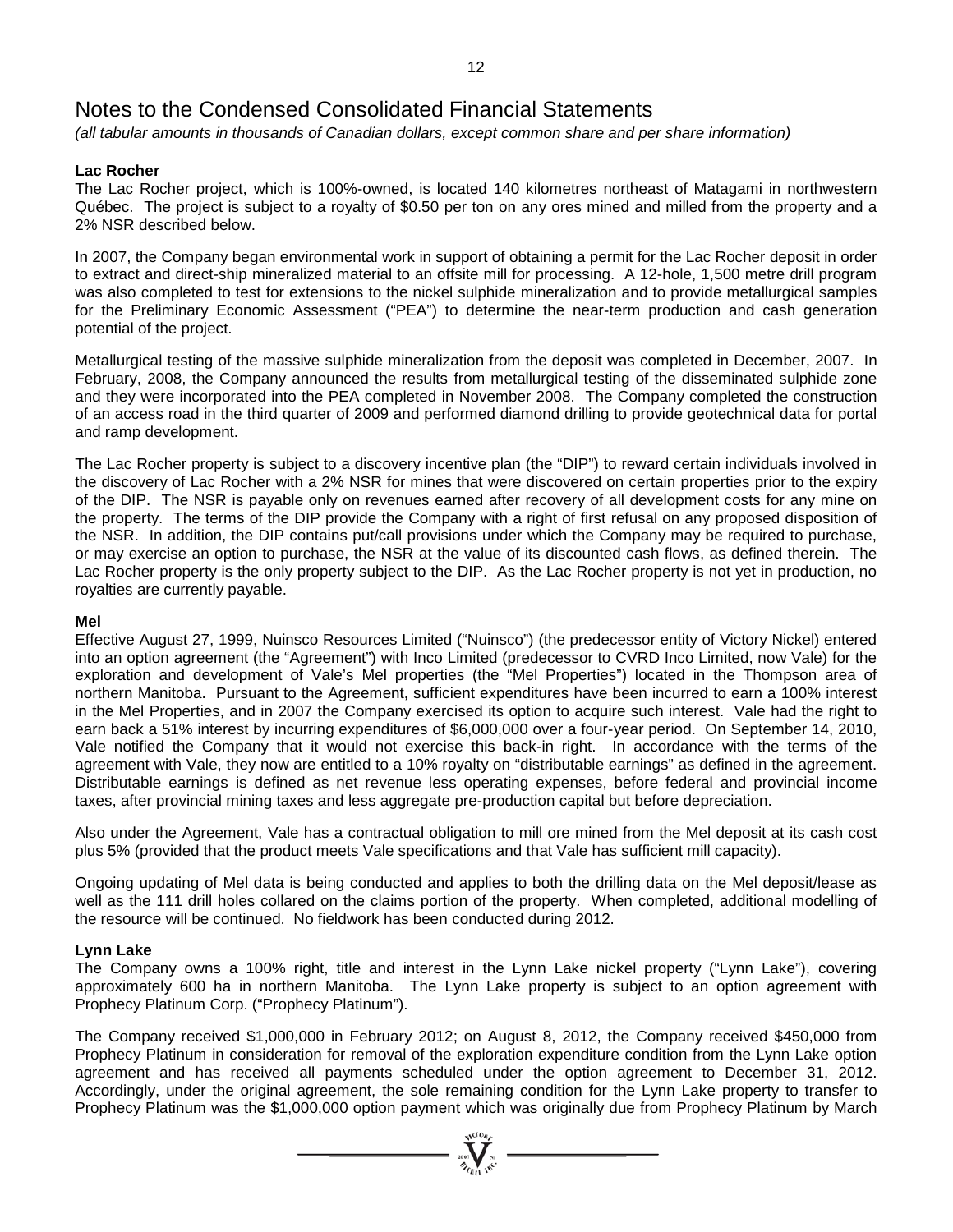*(all tabular amounts in thousands of Canadian dollars, except common share and per share information)*

1, 2013. On March 1, 2013, the Company agreed to an additional amendment to the option agreement which allows Prophecy Platinum to make a series of payments through 2013 and 2014 aggregating \$1,125,000 in satisfaction of the remaining option conditions. On March 1, 2013, the Company received the first payment of \$125,000; \$450,000 remains due across 2013 and \$550,000 is payable by August 29, 2014. Upon receipt of the final option payment in 2014, the Company will transfer ownership of Lynn Lake to Prophecy Platinum.

Failure on the part of Prophecy Platinum (if not cured by Prophecy Coal Corp.; the option agreement was assigned by them to Prophecy Platinum with the Company's consent) to meet any of the terms will result in cancellation of the option on the property and it will revert to the Company.

# **Victory Silica**

On June 19, 2012, the Company announced a new initiative through the creation of Victory Silica and the hiring of Ken Murdock as the CEO. The objective is to establish VSL as a supplier of premium frac sand prior to commencing frac sand production from the Minago project. Presently, all costs relate to pre-operating costs and have been expensed through operations.

# **Impairment and Pre-exploration Costs**

There were no writedowns of projects or pre-exploration costs recorded in the three months ended March 31, 2013 or 2012.

# **12. TRADE AND OTHER PAYABLES**

|                                       |             | March 31, |      | December 31,  |
|---------------------------------------|-------------|-----------|------|---------------|
|                                       | <b>Note</b> | 2013      |      | 2012          |
| Trade payables                        |             |           |      |               |
| Mine property and development project |             | 43        | - \$ | 293           |
| Exploration and evaluation projects   |             |           |      | 3             |
| Non-project related                   |             | 127       |      | 84            |
| Accrued liabilities                   |             |           |      |               |
| Mine property and development project |             |           |      | $\mathcal{P}$ |
| Exploration and evaluation projects   |             |           | 4    |               |
| Non-project related                   |             | 92        |      | 160           |
| Other payables                        |             |           |      | 8             |
| Due to Nuinsco Resources Limited      | 19          | 25        |      |               |
|                                       |             | 298       | \$   | 551           |

# **13. LOANS AND BORROWINGS**

|                                              | March 31, | December 31,  |
|----------------------------------------------|-----------|---------------|
|                                              | 2013      | 2012          |
| Advances                                     | 1,000     | 1,000<br>- \$ |
| Interest payable                             |           |               |
| Unamortized Ioan fees                        | (281)     | (1)           |
|                                              | 719       | 1,008         |
| Less: loans and borrowings - current portion | (625)     | (1,000)       |
| Loans and borrowings - long-term portion     | 94        |               |

In 2012, the Company entered into a loan agreement for \$1,000,000. The loan was amended and restated on March 25, 2013 (the "Amended Loan") to up to \$3 million with the additional amount being available to fund capital expenditures relating to the Seven Person sand recycling facility ( the "7P Plant"). The Amended Loan bears interest at 12% per annum and matures on January 31, 2015; the loan is secured by equipment and a general security agreement over the assets of the Company. At the option of the lender, and under certain circumstances, the lender can elect to receive prepayment of the loan from up to \$1,000,000 of the proceeds of the Lynn Lake option payments originally due by March 1, 2013. Accordingly, \$625,000 of the loan has been classified as a current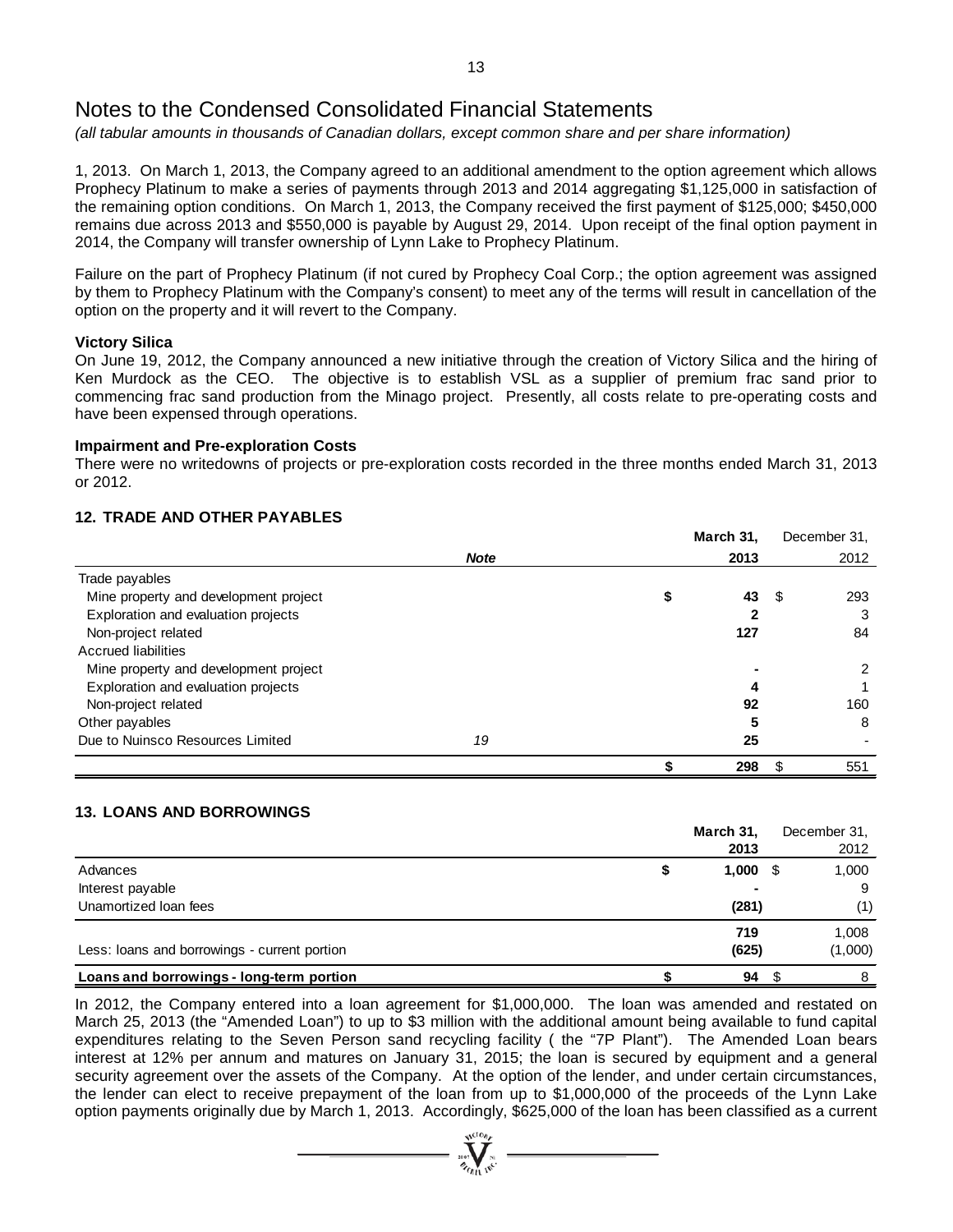*(all tabular amounts in thousands of Canadian dollars, except common share and per share information)*

liability due within one year since this matches the Lynn Lake option payments which are available to be diverted to the lender at their option under the Amended Loan.

Prior to June 1, 2014, the lender has the right to convert the outstanding balance of the Amended Loan into a limited participating interest (the "Conversion") whereby the lender is entitled to receive a share of cash flows earned from the sale of frac sand from the 7P Plant. The Lender's participation is capped at \$10,000,000, with a minimum of \$7,500,000, and is subject to adjustment under certain circumstances. On Conversion, the Amended Loan would be considered paid in full. The Lender has also agreed to backstop an equity issue, if any is announced, with cash or by converting a portion of the Amended Loan into shares, at the Lender's option to an amount up to \$1,500,000 under certain circumstances.

The Company will pay, with shares, an arrangement fee of up to \$300,000 plus a commitment fee of 1.5% per annum on unutilized balances. Effective March 2013, the Company issued 5,681,818 shares in satisfaction of the arrangement fee at that time of \$250,000. This amount, along with other loan fees, is being amortized as interest expense using the effective interest rate method; in the three months ended March 31, 2013, \$7,000 was amortized as interest expense and \$39,000 interest was paid to the Lender which includes \$9,000 accrued in 2012.

# **14. CAPITAL AND OTHER COMPONENTS OF EQUITY**

# **Share Capital**

# *Authorized*

The Company is authorized to issue an unlimited number of common shares.

# *Number of shares issued and outstanding*

The issued and outstanding common shares for the three months ended March 31, 2013 are as follows:

|                                        |              | Number of     | Gross<br>Proceeds/ |          | Non-cash | Share              | Income | Flow-Through |                          | Finder's<br>Unit         | Other<br>Warrants<br>and |                          | <b>Share</b> |
|----------------------------------------|--------------|---------------|--------------------|----------|----------|--------------------|--------|--------------|--------------------------|--------------------------|--------------------------|--------------------------|--------------|
|                                        | <b>Notes</b> | <b>Shares</b> | Consideration      |          | Items    | <b>Issue Costs</b> | Taxes  | Premium      |                          | Warrants                 | Options                  |                          | Capital      |
| Balance as at January 1, 2013          |              | 397.347.042   |                    |          |          |                    |        |              |                          |                          |                          |                          | 47,683       |
| Issue of common shares for liabilities | (a)          | 4,720,000 \$  |                    | <br>- 35 | 118 S    | (5)                | - \$   | \$           | $\sim$                   | - \$<br>$\sim$           | . ა                      | $\overline{\phantom{a}}$ | 113          |
| Issue of common shares for cash        | (b)          | 44,178,500    | 2,209              |          |          | (9)                |        |              |                          |                          |                          |                          | 2.200        |
| Issue of common shares for loan fee    | (c)          | 5,681,818     |                    |          | 250      |                    |        |              |                          | $\overline{\phantom{a}}$ |                          | $\overline{\phantom{a}}$ | 250          |
| Balance as at March 31, 2013           |              | 451.927.360   | 2.209              |          | 368      | (14)               | -S     |              | $\overline{\phantom{a}}$ | $\overline{\phantom{a}}$ |                          |                          | 50.246       |

(a) In January, 2013, the Company issued 4,720,000 shares to satisfy \$118,000 in accounts payable owing to a vendor for settlement of outstanding amounts owed by the Company.

(b) In March 2013, the Company entered into a private placement with a key investor and issued 44,178,500 shares at \$0.05 per share generating gross proceeds of approximately \$2,209,000.

(c) Effective March 2013, the Company issued 5,681,818 shares to satisfy \$250,000 of the arrangement fee then outstanding on the Amended Loan.

# **Share Incentive Plan**

The Company has a Share Incentive Plan which includes a Share Purchase Plan and a Share Bonus Plan. Both are described fully in the Company's 2012 Audited Consolidated Financial Statements.

# **Shareholder Rights Plan**

The Company has a Shareholder Rights Plan which is described fully in the Company's 2012 Audited Consolidated Financial Statements.

# **Accumulated Other Comprehensive Income or (Loss) ("AOCI")**

AOCI is comprised of the following separate components of equity:

# *Net change of financial assets at fair value through OCI*

This comprises the cumulative net change in the fair value of financial assets at fair value through OCI.

# *Income tax on other comprehensive income*

This comprises the amount of income tax determined to be required on the cumulative net change in the fair value of financial assets at fair value through OCI.

 $\sum_{\substack{u \in \mathcal{U}^{(0)} \cup \mathcal{U}^{(1)} \\ \text{and } \text{ } u \in \mathcal{U}^{(1)} }} \mathcal{L}^{(1)}_{\text{in}} =$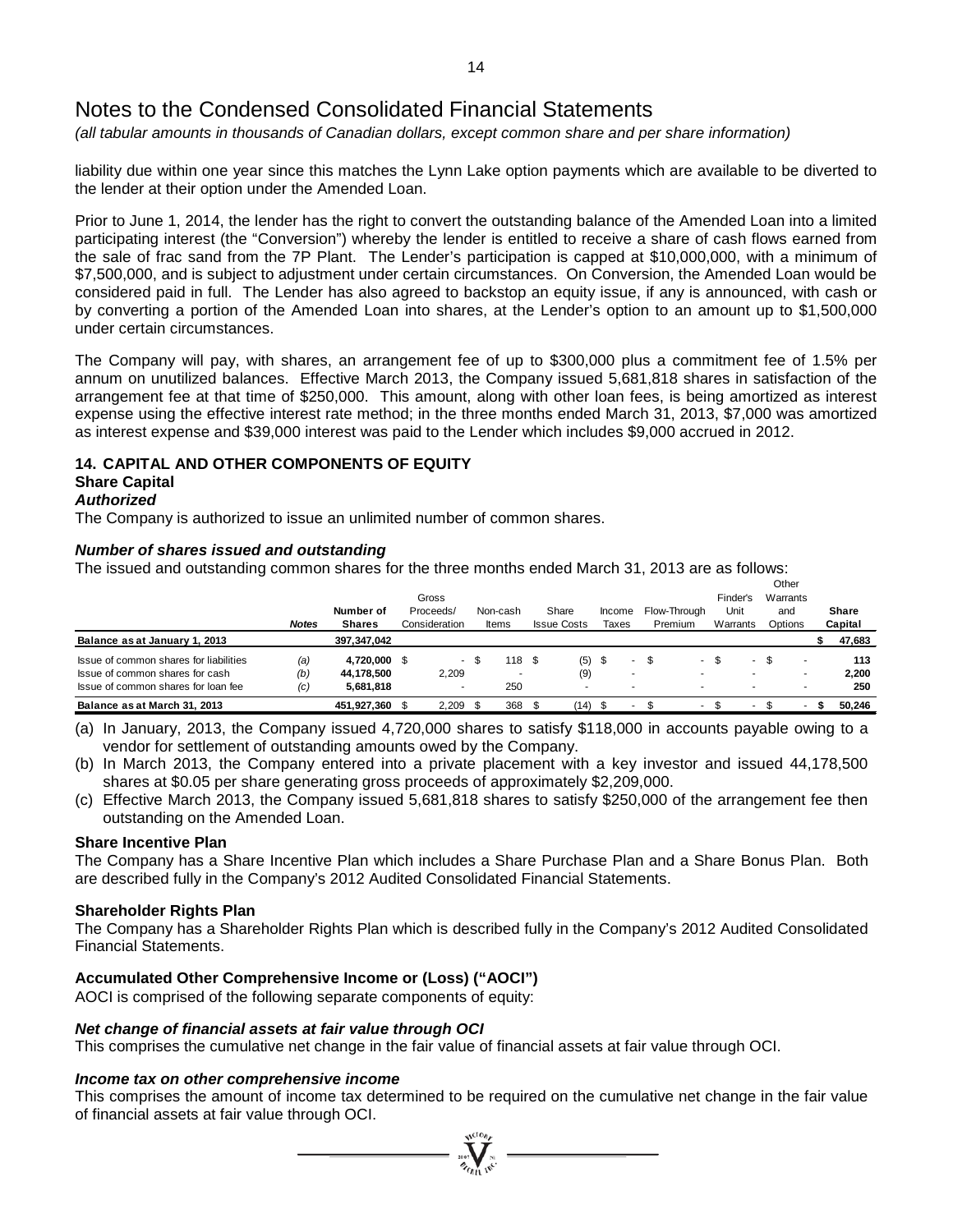*(all tabular amounts in thousands of Canadian dollars, except common share and per share information)*

# **15. EARNINGS (LOSS) PER SHARE**

The calculation of basic and diluted EPS for the three months ended March 31, 2013 and 2012 was based on the information in the table below.

|                                                                                        | Three months ended March 31, |                         |
|----------------------------------------------------------------------------------------|------------------------------|-------------------------|
|                                                                                        | 2013                         | 2012                    |
| Balance as at beginning of period                                                      | 397,347,000                  | 395,807,000             |
| Effect of shares issued                                                                | 9,182,000                    |                         |
| Weighted average number of common shares as at end of period - Basic                   | 406,529,000                  | 395,807,000             |
| Effect of options granted and outstanding<br>Effect of warrants issued and outstanding | 20,000                       | 1,223,000               |
| Weighted average number of common shares as at end of period - Diluted                 | 406,549,000                  | 397,030,000             |
| Number of options excluded<br>Number of warrants excluded                              | 25,843,000                   | 21,091,000<br>4,804,786 |
| Net (loss) income attributable to shareholders                                         | $(315)$ \$                   | 467                     |
| Basic (loss) earnings per share                                                        | \$<br>$(0.00)$ \$            | 0.00                    |
| Diluted (loss) earnings per share                                                      | $(0.00)$ \$                  | 0.00                    |

The effect of adjustments to the weighted average number of common shares would be anti-dilutive when the Company incurs losses. The table above provides the weighted average number of shares on a diluted basis for periods where losses are incurred for information only. The average market value of the Company's shares for purposes of calculating the dilutive effect of share options is based on quoted market prices for the respective periods during which the options were outstanding.

There have been no significant capital transactions from the reporting date to the date of this filing which have had a material impact on earnings per share.

# **16. SHARE-BASED PAYMENTS**

# **Description of the Share-based Payment Arrangements**

The Company's share-based payment arrangements are described in Note 18 to the Company's 2012 Audited Consolidated Financial Statements.

# *Stock Option Plan (equity-settled)*

As at March 31, 2013, the Company had 33,740,000 common shares available for the granting of future options (December 31, 2012 – 30,951,000 common shares). Options are exercisable at the closing market price of the shares at the date prior to grant. The Company does not have any cash-settled transactions.

# *Share purchase warrants (equity-settled)*

There were no outstanding warrants as at March 31, 2013. The Company does not have any cash-settled transactions.

# *Share Bonus Plan*

The terms of the Share Bonus Plan are set out in Note 16 to the Company's 2012 Audited Consolidated Financial Statements.

# **Terms and Conditions of Share-based Payment Arrangements**

# *Stock Option Plan and Share purchase warrants*

The terms and conditions relating to the grants of the Company's Stock Option Plan and share purchase warrants are set out in Note 18 to the Company's 2012 Audited Consolidated Financial Statements.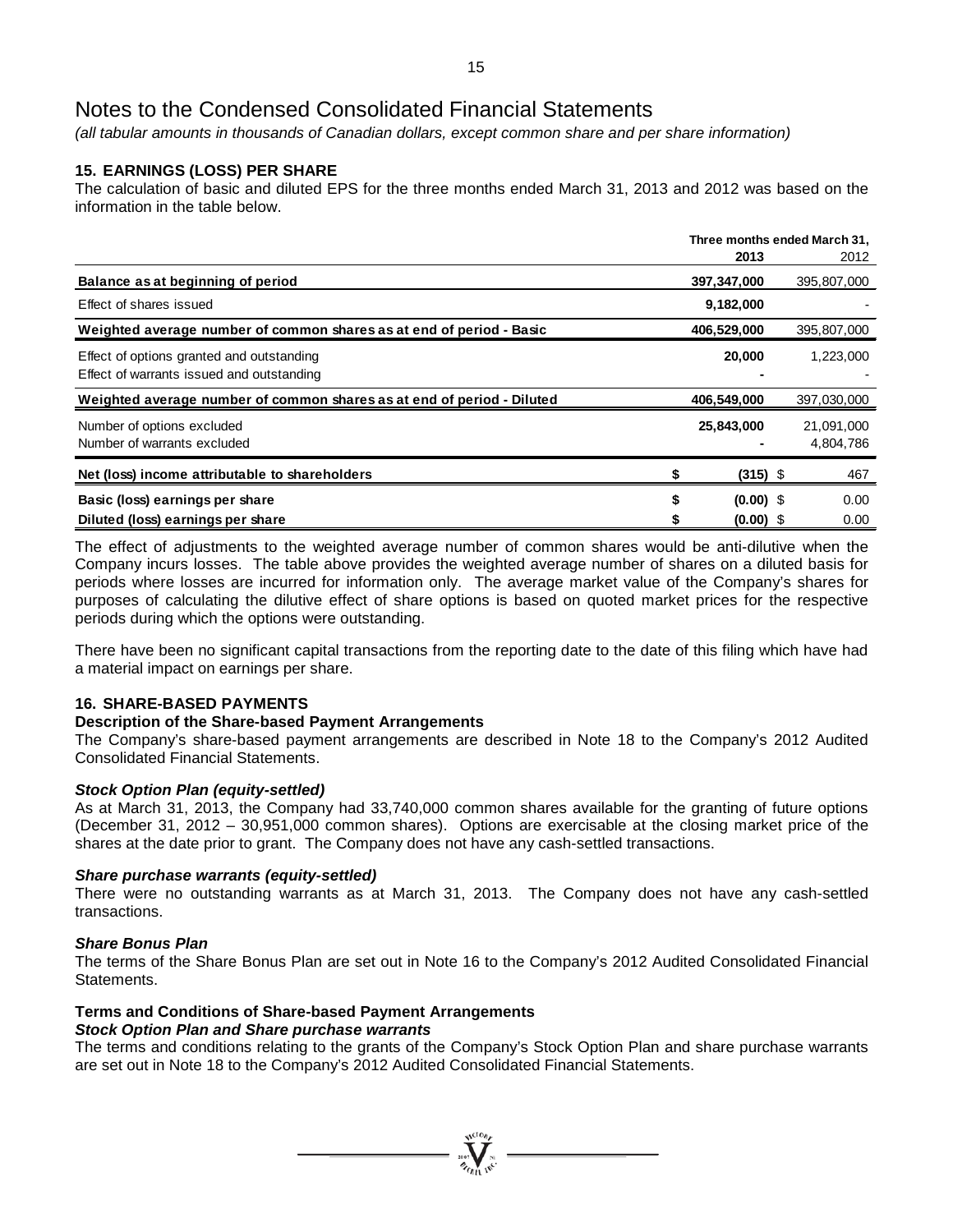*(all tabular amounts in thousands of Canadian dollars, except common share and per share information)*

#### **Disclosure of Share-based Payment Arrangements** *Stock Option Plan*

The number and weighted average exercise prices of options are as follows:

|                                       |             |                          |                    |   | Weighted               |
|---------------------------------------|-------------|--------------------------|--------------------|---|------------------------|
|                                       |             | <b>Number of options</b> |                    |   | average exercise price |
|                                       | March 31.   | December 31.             | March 31.          |   | December 31.           |
| As at and for the periods ended       | 2013        | 2012                     | 2013               |   | 2012                   |
| Outstanding as at beginning of period | 28,651,500  | 27,074,736 \$            | $0.13 \quad $$     |   | 0.28                   |
| Granted                               |             | 8,050,000 \$             | ۰.                 | S | 0.05                   |
| Expired                               | (2,789,000) | $(6,473,236)$ \$         | $0.26$ \$          |   | 0.65                   |
| Outstanding as at end of period       | 25,862,500  | 28,651,500               | $0.11 \text{ }$ \$ |   | 0.13                   |
| Exercisable as at end of period       | 23,637,500  | 26,426,500               | $0.12 \text{ }$ \$ |   | 0.15                   |

There were no options exercised during 2013 or 2012.

|                          |            |                               |           | Weighted average remaining |
|--------------------------|------------|-------------------------------|-----------|----------------------------|
|                          |            | Number of options outstanding |           | contractual life (years)   |
|                          | March 31,  | December 31.                  | March 31. | December 31.               |
| As at                    | 2013       | 2012                          | 2013      | 2012                       |
| Range of exercise prices |            |                               |           |                            |
| \$0.03 to \$0.05         | 12,315,000 | 12,315,000                    | 3.06      | 3.31                       |
| \$0.06 to \$0.14         | 4,572,500  | 5,322,500                     | 3.08      | 2.86                       |
| \$0.15 to \$0.16         | 5,490,000  | 5,490,000                     | 1.76      | 2.01                       |
| \$0.17 to \$0.25         | 1,593,750  | 1,593,750                     | 0.82      | 1.07                       |
| \$0.26 to \$0.32         | 1,317,250  | 2,956,250                     | 0.31      | 0.34                       |
| \$0.33 to \$0.50         | 574.000    | 974.000                       | 0.28      | 0.40                       |
|                          | 25,862,500 | 28,651,500                    | 2.45      | 2.45                       |

Additional disclosures relating to the Company's options are as follows:

|                                                              |           | Three months ended March 31, |
|--------------------------------------------------------------|-----------|------------------------------|
|                                                              | 2013      | 2012                         |
| Number of options granted during the period                  |           |                              |
| Weighted average fair value of options granted at grant date | n/a       | n/a                          |
| Number of options subject to vesting as at end of period     | 2,225,000 | 742.500                      |
| Share-based payment expense - vesting options                | 19 S      | 14                           |
| Unvested options not yet charged to operations               | 19 \$     | 6                            |

# *Share purchase warrants*

There were no warrants outstanding as at March 31, 2013 or December 31, 2012 and no activity during the three months ended March 31, 2013.

# **Inputs for Measurement of Grant-Date Fair Values**

The grant-date fair values of share-based payments are measured based on the Black-Scholes option-pricing model. Expected volatility is estimated by considering historic average share price volatility. There were no options or warrants issued during the three months ended March 31, 2013.

The inputs used in the measurement of the fair values at grant date of the share-based payments granted, modified or issued during 2012 are described in Note 18 to the 2012 Audited Consolidated Financial Statements.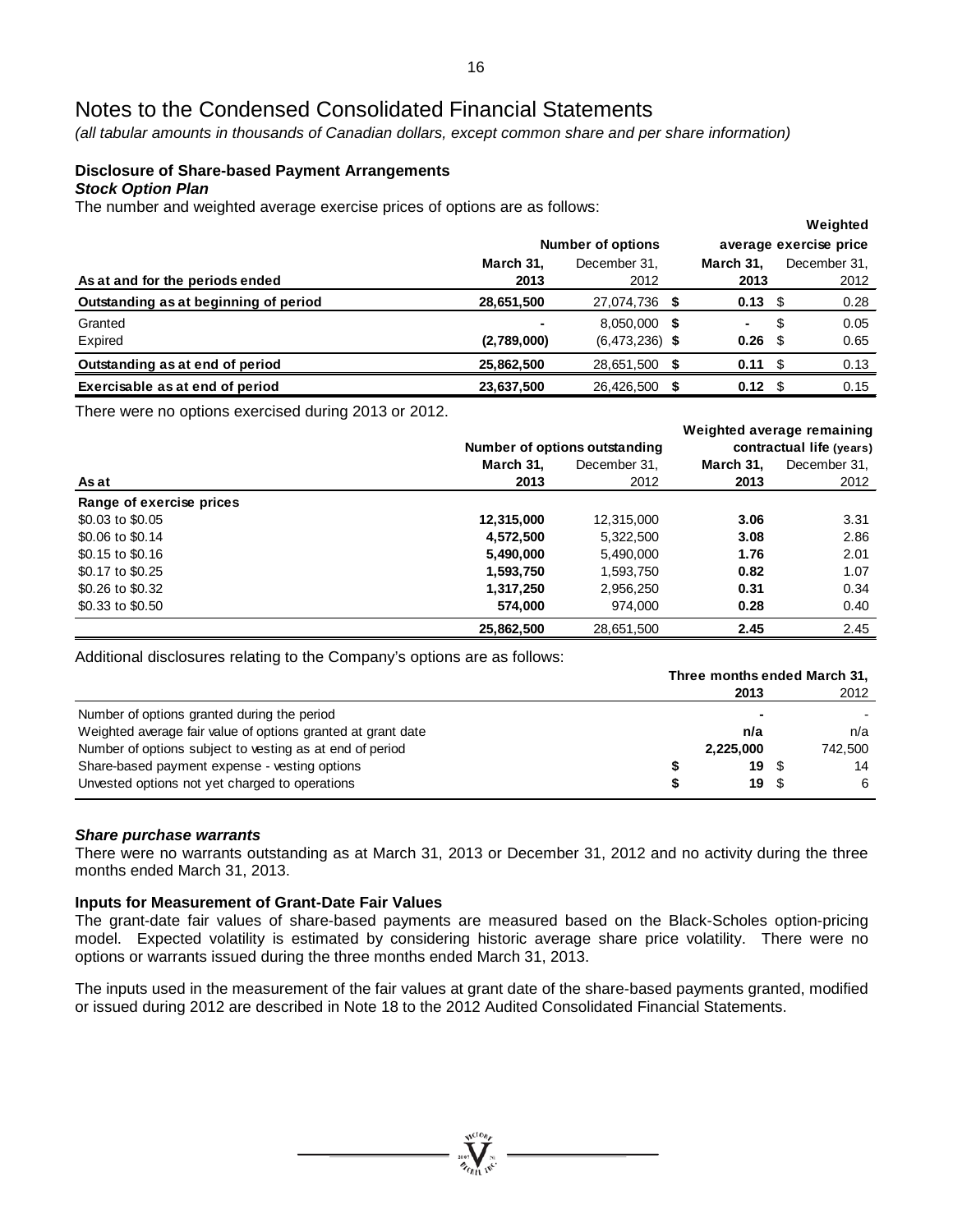*(all tabular amounts in thousands of Canadian dollars, except common share and per share information)*

# **17. FINANCE INCOME AND FINANCE COSTS**

|                                                            | Three months ended March 31, |        |      |  |
|------------------------------------------------------------|------------------------------|--------|------|--|
|                                                            |                              | 2013   | 2012 |  |
| Interest income on bank deposits                           |                              | - \$   |      |  |
| <b>Finance income</b>                                      |                              |        |      |  |
| Interest expense on loan                                   |                              | 37     |      |  |
| Net change in fair value of financial assets at fair value |                              |        |      |  |
| through operations                                         |                              |        |      |  |
| Net foreign exchange loss                                  |                              |        |      |  |
| <b>Finance costs</b>                                       |                              | 38     |      |  |
| <b>Net Finance Costs</b>                                   |                              | (37) S | (4)  |  |

# **18. OPERATING SEGMENT**

# **Reporting Segment**

The Company is engaged in the exploration, evaluation and development of properties for the mining and production of nickel and associated products. The Company does not have formal operating segments and does not yet have operating revenues, products, processes or customers. The corporate office operates to support the Company's projects, including pre-operating projects, and receives administrative support from Nuinsco (Note 19) to do so. The projects are all located in Canada. Senior management makes decisions by considering exploration potential and results on a project basis. Any applicable amounts relating to projects are capitalized to the relevant project as either *Exploration and evaluation projects* or *Mine property and development project* on the consolidated balance sheets.

# **Geographic Information**

|                     | March 31,        | December 31, |
|---------------------|------------------|--------------|
|                     | 2013             | 2012         |
| Canada              |                  |              |
| Corporate           | $3,740$ \$<br>\$ | 2,392        |
| Minago              | 38,034           | 37,897       |
| Lac Rocher          | 7,334            | 7,317        |
| Mel                 | 7,429            | 7,421        |
| <b>Total Assets</b> | 56,537           | \$<br>55,027 |

Revenues in each period are wholly attributable to the corporate office. There have been no changes in the reportable segment or the treatment of segmented assets and revenues period over period.

# **19. RELATED PARTIES AND MANAGEMENT AGREEMENT**

# **Related Party Balances and Transactions**

Short-term employee benefits provided by the Company to key management personnel include salaries, directors' fees, statutory benefit contributions, paid annual vacation and paid sick leave as well as non-monetary benefits such as medical care. The Company's non-monetary benefit package for key management personnel is the same as that available to all full-time employees. In addition to short-term employee benefits, the Company may also issue options and shares as part of the Stock Option Plan and Share Bonus Plan (Notes 14 and 16).

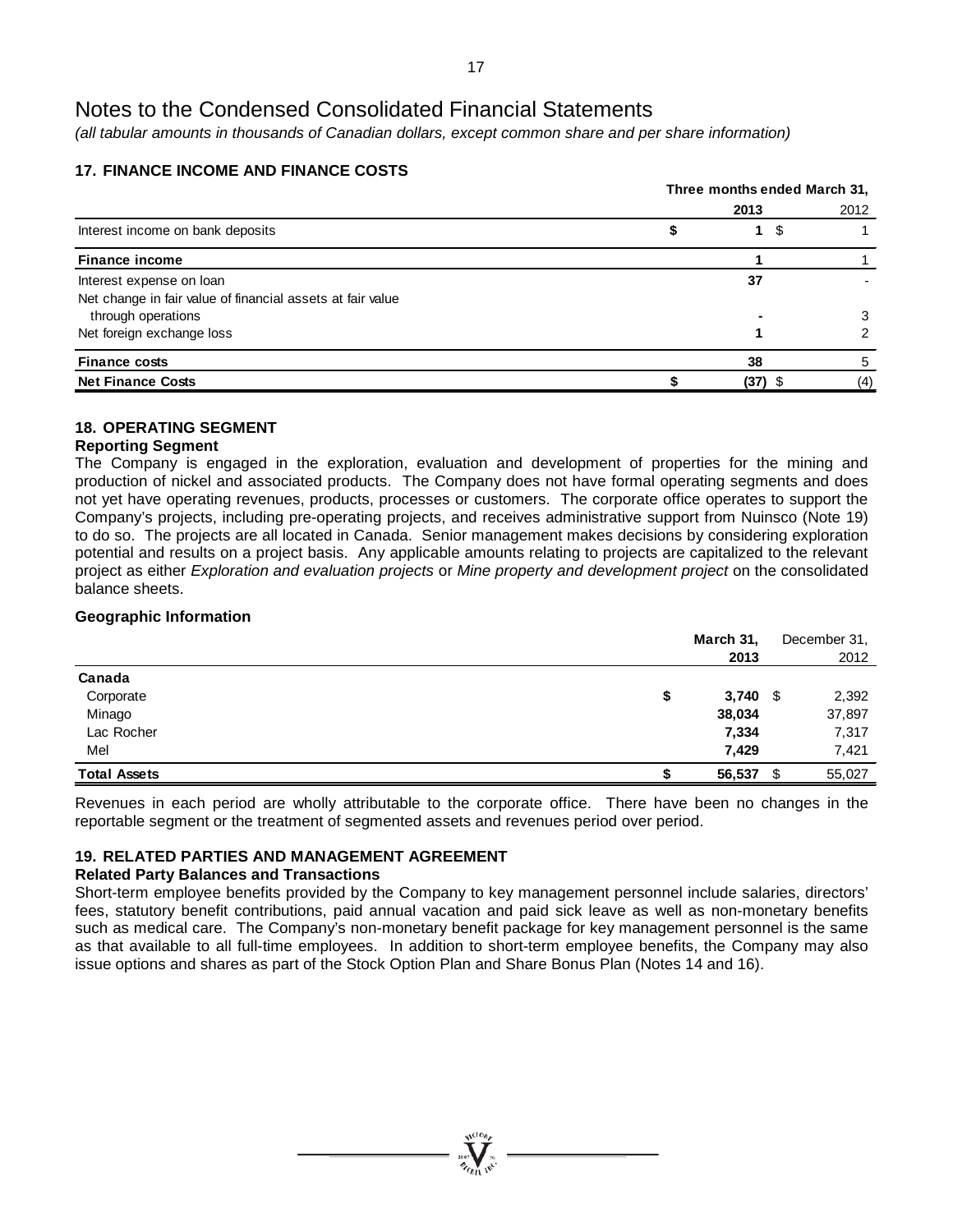*(all tabular amounts in thousands of Canadian dollars, except common share and per share information)*

Balances and transactions with related parties as at March 31, 2013 and December 31, 2012 and for the periods ended March 31, 2013 and 2012 are shown in the following tables:

|                                     | March 31, | December 31, |
|-------------------------------------|-----------|--------------|
|                                     | 2013      | 2012         |
| <b>Balances Outstanding</b>         |           |              |
| Payable to key management personnel | 68        | 157          |

Key management personnel compensation comprises:

|                              | Three months ended March 31, |  |      |  |
|------------------------------|------------------------------|--|------|--|
|                              | 2013                         |  | 2012 |  |
| Short-term employee benefits | 184                          |  | 221  |  |
|                              | 184                          |  | 221  |  |

# **Balances and Transactions with Nuinsco under the Management Agreement**

The Company shares management, administrative assistance and facilities with Nuinsco pursuant to a management agreement; management operates under the supervision of the respective board of directors of each respective company; there is only one common director. The costs charged by Nuinsco are recorded at the cost to Nuinsco of such services plus 10 per cent. The management agreement commenced February 1, 2007 and is terminable by the Company upon 180 days' notice and by Nuinsco upon 90 days' notice.

Balances and transactions with Nuinsco under the management agreement as at March 31, 2013 and December 31, 2012 and for the periods ended March 31, 2013 and 2012 are shown in the following tables:

|                                                            | March 31.                    |      | December 31, |  |  |
|------------------------------------------------------------|------------------------------|------|--------------|--|--|
|                                                            | 2013                         |      | 2012         |  |  |
| <b>Balances Outstanding under the Management Agreement</b> |                              |      |              |  |  |
| Payable to Nuinsco Resources Limited                       | 25                           | - 35 |              |  |  |
| Receivable from Nuinsco Resources Limited                  | $\blacksquare$               | \$.  | 37           |  |  |
|                                                            | Three months ended March 31, |      |              |  |  |
|                                                            | 2013                         |      | 2012         |  |  |
| <b>Transaction Values under the Management Agreement</b>   |                              |      |              |  |  |
| Overhead charges from Nuinsco Resources Limited            | 158 <sup>°</sup>             |      | 214          |  |  |
| Overhead charges to Nuinsco Resources Limited              | 6                            |      |              |  |  |
| Project costs charged to Nuinsco Resources Limited         | 8                            |      | 9            |  |  |
| Project recoveries charged by Nuinsco Resources Limited    | ٠                            |      | 5            |  |  |

Amounts due to or from Nuinsco under the management agreement are unsecured, non-interest bearing and due on demand. Amounts due to or from Nuinsco thereby are settled on a regular basis; Nuinsco had agreed to defer the payment of a portion of its charges related to management salaries consistent with deferrals accepted by the Company's executive employees, these charges will be settled in the second quarter. Payables to key management personnel generally relate to directors' fees, consulting fees, deferred salaries and expense reimbursements.

# **20. SIGNIFICANT COMPANY ENTITIES**

On June 19, 2012, the Company announced the creation of Victory Silica. While the balances and transactions are presently minimal, the Company expects activity to increase in future periods as the business expands.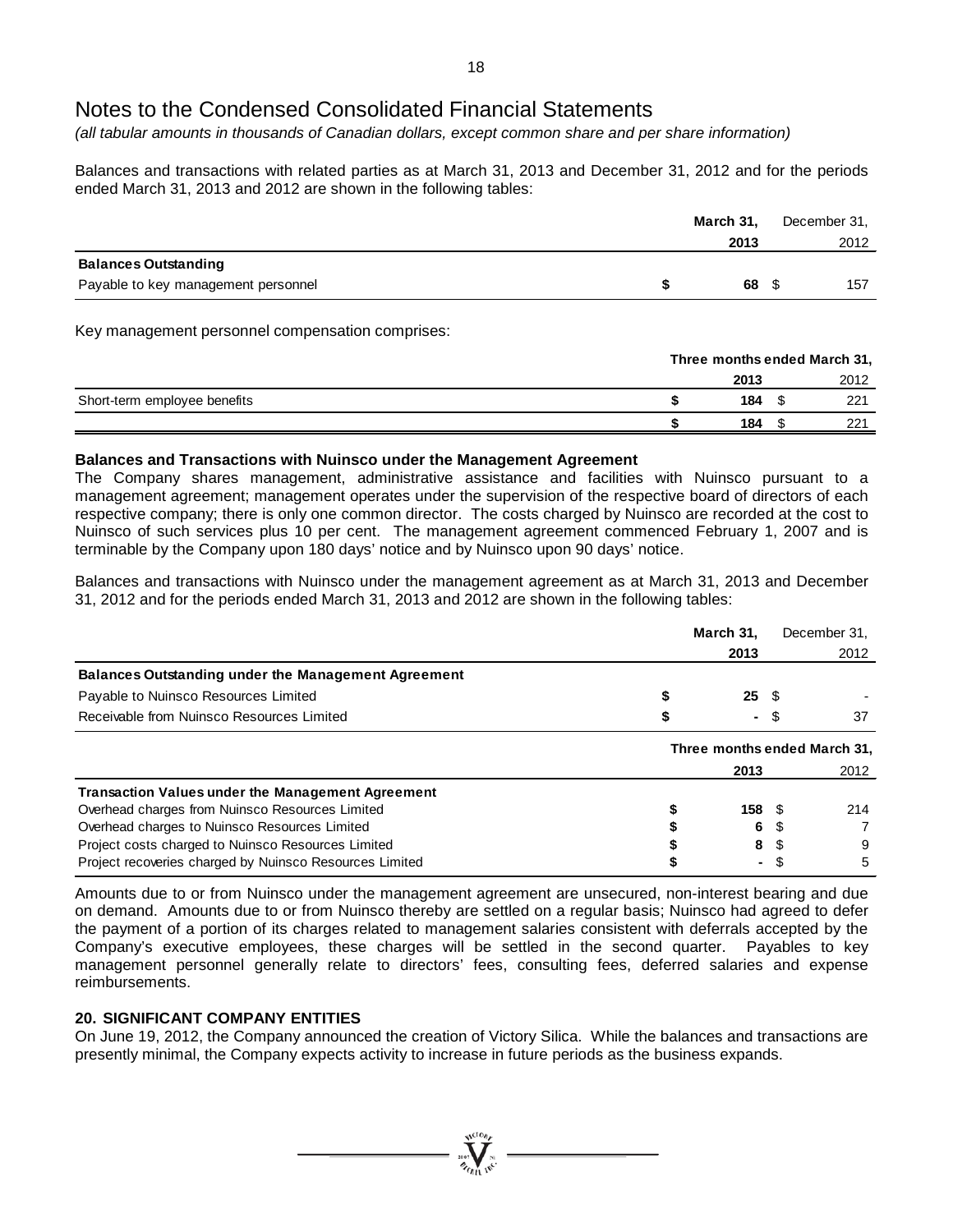*(all tabular amounts in thousands of Canadian dollars, except common share and per share information)*

# **21. COMMITMENT**

# **Transformer Equipment**

On May 10, 2010, the Company entered into an agreement to purchase equipment for the Minago project. The total price is US\$2,840,000. The Company has made aggregate deposits of \$1,334,000 as at March 31, 2013; a further \$50,000 was paid in April, 2013.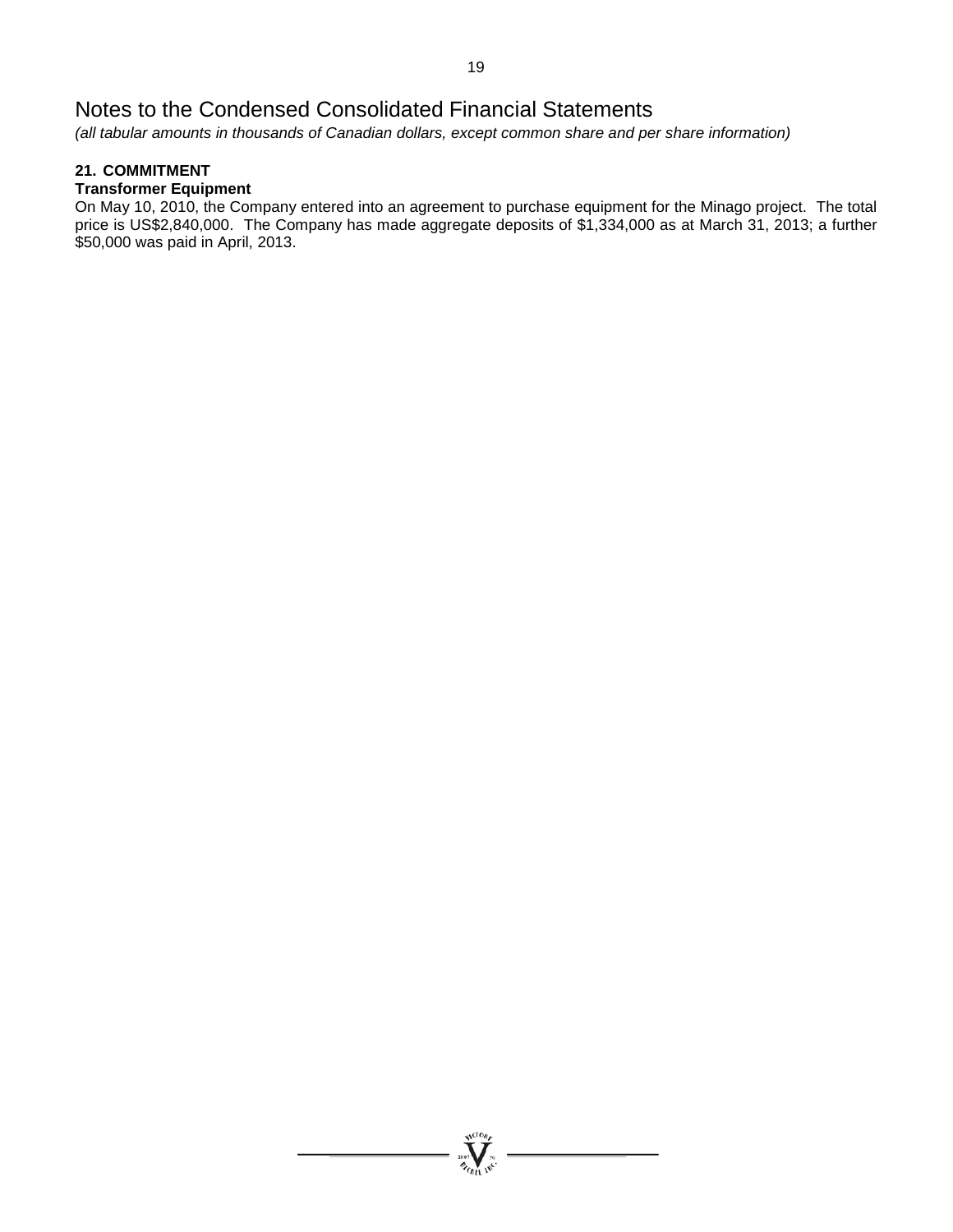

# **VICTORY NICKEL INC.**

# **MANAGEMENT'S DISCUSSION AND ANALYSIS**

# **FOR THE THREE MONTHS ENDED MARCH 31, 2013**

**DATED MAY 7, 2013**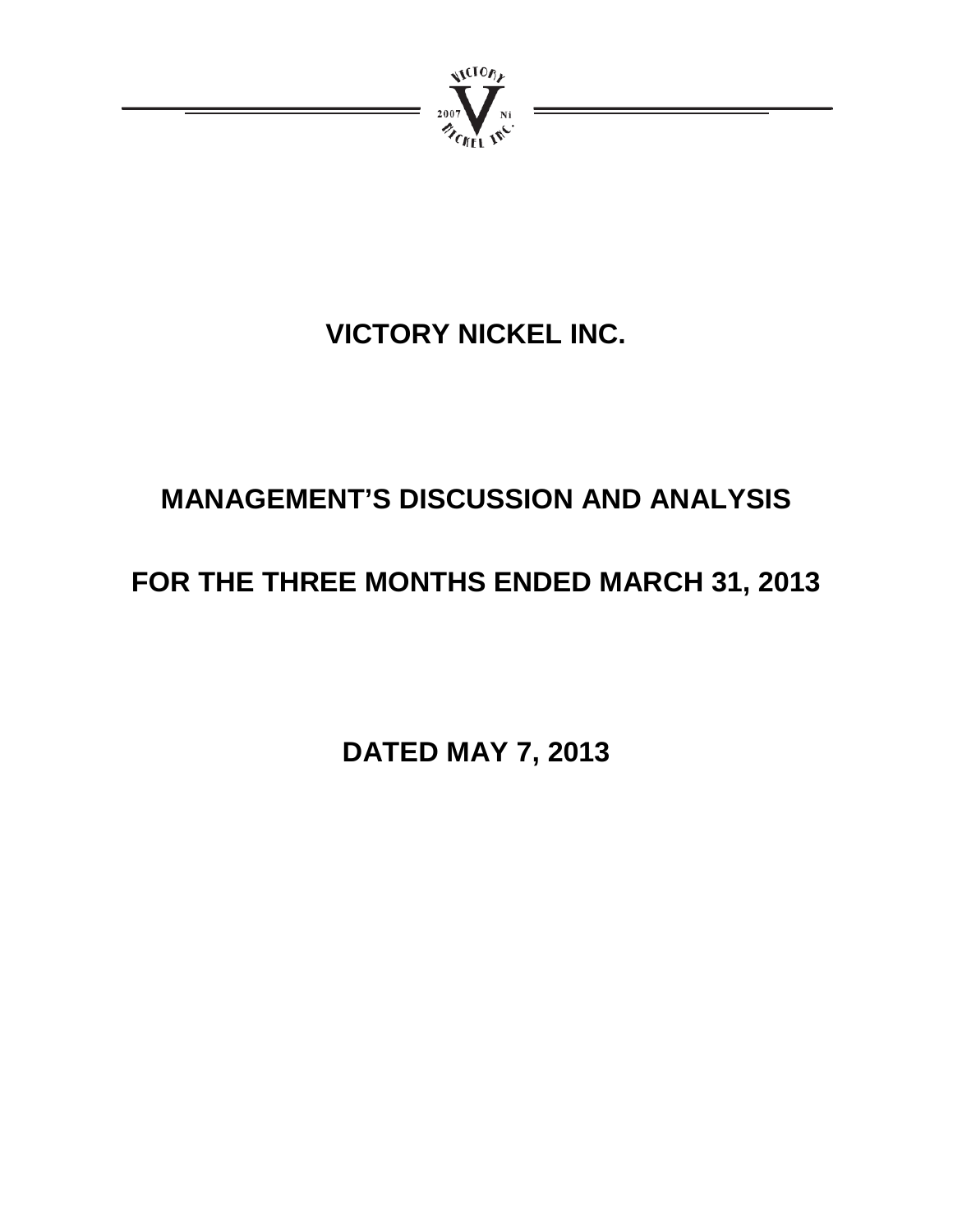# **VICTORY NICKEL INC. MANAGEMENT'S DISCUSSION AND ANALYSIS For the Three Months ended March 31, 2013**

The following discussion of the results of operations, financial condition and cash flows of Victory Nickel Inc. ("Victory Nickel" or the "Company") prepared as of May 7, 2013 consolidates management's review of the factors that affected the Company's financial and operating performance for the three months ended March 31, 2013, and factors reasonably expected to impact on future operations and results. This discussion is intended to supplement and complement the Company's condensed consolidated financial statements for the three months ended March 31, 2013 ("Unaudited Condensed Consolidated Financial Statements") and the notes thereto.

Certain information and discussion included in this management's discussion and analysis ("MD&A") constitutes forwardlooking information. Readers are encouraged to refer to the cautionary notes contained in the section Forward-Looking Statements at the end of this MD&A.

Readers are also encouraged to consult the audited consolidated financial statements for the years ended December 31, 2012 and 2011 ("2012 Audited Consolidated Financial Statements") which were prepared in accordance with International Financial Reporting Standards ("IFRS" or "GAAP"). The Unaudited Condensed Consolidated Financial Statements and the 2012 Audited Consolidated Financial Statements are available at www.sedar.com and at the Company's website www.victorynickel.ca. All amounts disclosed are in Canadian dollars unless otherwise stated. All tabular amounts are in thousands of Canadian dollars.

# **COMPANY OVERVIEW**

Victory Nickel is a Canadian exploration and development mineral resource company and is primarily engaged in the acquisition, exploration, evaluation and development of nickel projects and associated products in Canada.

Formed on February 1, 2007, Victory Nickel owns 100% of four advanced sulphide nickel projects: the Minago, Lynn Lake (under option with Prophecy Coal Corp. ("Prophecy Coal" – formerly Prophecy Resource Corp.) and as transferred to Prophecy Platinum Corp. ("Prophecy Platinum") as described below) and Mel projects in Manitoba and the Lac Rocher project in Québec. The results of a feasibility study on the Minago Project ("FS") were announced in December 2009, the Environmental Impact Study ("EIS") was filed in May 2010 with subsequent improvements to the project announced in June 2010 and July 2011. Receipt of the Environmental Act Licence ("EAL") was announced in August 2011. A preliminary economic assessment of Lac Rocher ("PEA") was announced in November 2008 indicating that a nickel price in excess of US\$10 per pound is necessary to make the project economic, absent other changes. At the Mel project, now 100%-owned, ongoing updating of data is being conducted; when completed, additional modelling of the resource will be continued.

A significant by-product of the Minago project is frac sand. Frac sand is a particular sand meeting certain specifications and is used in the drilling for oil and gas. On June 19, 2012, the Company announced the creation of Victory Silica Ltd. ("VSL" or "Victory Silica") a wholly-owned subsidiary that has been established to enter the frac sand distribution and sales market. VSL expects to establish itself as a frac sand provider by acquiring raw sand and processing it into finished product, initially for sale in the Saskatchewan, Manitoba and North Dakota markets. If successful, this strategy is expected to generate cash flow for Victory Nickel and establish a presence in the frac sand market in preparation for development and sale of frac sand from its Minago project.

On October 21, 2009, the Company announced that it had optioned its Lynn Lake property ("Lynn Lake") to Prophecy Coal. In 2011, the agreement, with the consent of Victory Nickel, was assigned to Prophecy Platinum pursuant to a corporate transaction between Prophecy Coal and Prophecy Platinum. The sole remaining term of the original agreement wherein Prophecy Platinum can acquire a 100% interest in Lynn Lake was the payment of \$1,000,000 due on or before March 1, 2013.

On March 1, 2013, the Company agreed to an additional amendment to the option agreement which allows Prophecy Platinum to make a series of payments through 2013 and 2014 aggregating \$1,125,000 in satisfaction of the remaining option conditions. On March 1, 2013, the Company received the first payment of \$125,000; \$450,000 remains due across 2013 and an additional \$550,000 is payable by August 29, 2014. Upon receipt of the final option payment in 2014, the Company will transfer ownership of Lynn Lake to Prophecy Platinum.

Failure on the part of Prophecy Platinum to meet any of the terms, as recently amended, and failure of Prophecy Coal to remedy any such deficiency will result in cancellation of the option and Lynn Lake will revert to the Company.

 $= \sum_{i=1}^{N_{\text{GLO},i}} \sum_{j=1}^{N_{\text{GLO},i}}$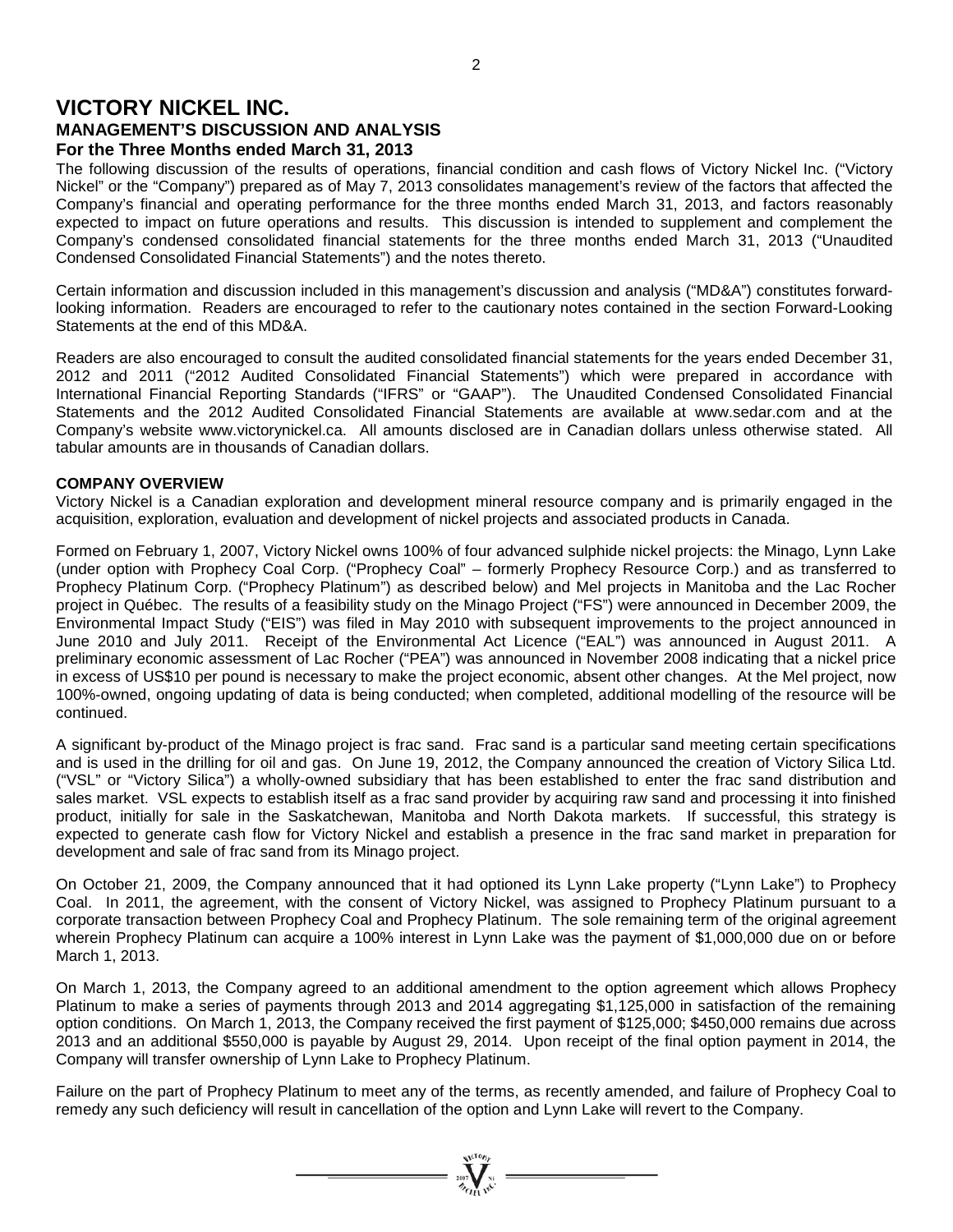The Company has no reason to believe that Prophecy Platinum will not make its final payments and accordingly expects the property to be transferred at that time.

Because of the stage of the option agreement, the Company no longer considers Lynn Lake to be a material project of the Company.

Notwithstanding the significant improvement in the Company's financial condition, it is subject to the risks and challenges experienced by other companies at a comparable stage. These risks include, but are not limited to, continuing losses, dependence on key individuals and the ability to secure adequate financing or to complete corporate transactions to meet the minimum capital required to successfully complete its projects and fund other operating expenses. Advancing the Company's projects through exploration and development to the production stage will require significant financing. Refer to the Risks and Uncertainties and Liquidity and Capital Resources sections for additional information.

The Company's Unaudited Condensed Consolidated Financial Statements have been prepared using the going concern assumption which contemplates the realization of assets and settlement of liabilities in the normal course of business as they come due. As at March 31, 2013, the Company had working capital of \$1,397,000, (December 31, 2012 – working capital deficiency of \$583,000; this included approximately \$176,000 of agreed-upon deferrals owing to directors and senior management and accounts payable of \$118,000 settled in the Company's common shares post year-end). Working capital is defined as current assets less current liabilities. GAAP requires the Company to treat \$625,000 of the long-term loan due January 31, 2015 as current since the lender has the right to require prepayment from the Lynn Lake option receipts to be received in the future. This is in spite of the fact that the receipts are not reflected in the assets of the Company; taking this into account, adjusted working capital would be \$2,022,000 which, combined with funds remaining from the Amended Loan should be sufficient to fund the Company's activities.

The Company has initiatives underway to improve working capital which are expected to be announced shortly.

# **HIGHLIGHTS**

During and subsequent to the quarter ended March 31, 2013, the Company:

# **Corporate**

- Announced a loan agreement for \$1,000,000 (the "Facility").
- Entered into a subsequent loan agreement with Nuinsco Resources Limited ("Nuinsco") to increase the facility by up to \$2,000,000 (the "Amended Loan") to be used for capital expenditures related to the Seven Persons sand recycling facility (the "7P Plant").
- Completed a private placement financing for approximately \$2,209,000 with a key investor. Proceeds of the private placement were to be used for expenditures related to Victory Nickel and Victory Silica, and for general corporate purposes.

# **Victory Silica**

- Completed an asset purchase agreement to acquire the 7P Plant, subject to certain conditions.
- Filed a reclamation plan with the Alberta Energy Resources Conservation Board (the "ECRB") to convert the 7P Plant site to a frac sand processing facility; it is currently licensed as a sand recycling facility.

# **Minago**

- Extended the Minago and Mel mining leases for 21 years.
- Received a permit from the Manitoba government to drill 12 water wells to be used for the dewatering of the Minago open pit.
- Advanced the compilation of exploration information that is required to submit an environmental impact statement for the Mel project.
- Initiated a review of pumping technology as part of evaluating the viability of hydro-transport, rather than trucking, frac sand from the Minago site to the railhead 60km north at Ponton, Manitoba.

# **OUTLOOK**

Victory Nickel has achieved many major milestones since it was created in February 2007. After Nuinsco Resources Limited ("Nuinsco") completed a PEA on its Minago project ("Minago PEA") in November 2006, the Company was created and distributed to Nuinsco shareholders. The economic results of the Minago PEA prepared by Nuinsco were sufficiently robust to justify the preparation of a FS. Although the Minago PEA was prepared based on the mining of resources not only from an open pit but also from underground, under the rules for preparation of feasibility studies only measured and indicated resources can be included and, as such, the FS could only be based on the open pit portion of the resource. The decision was made to proceed with the FS without the underground portion as it would have been too costly and time

 $=\sum_{\alpha}$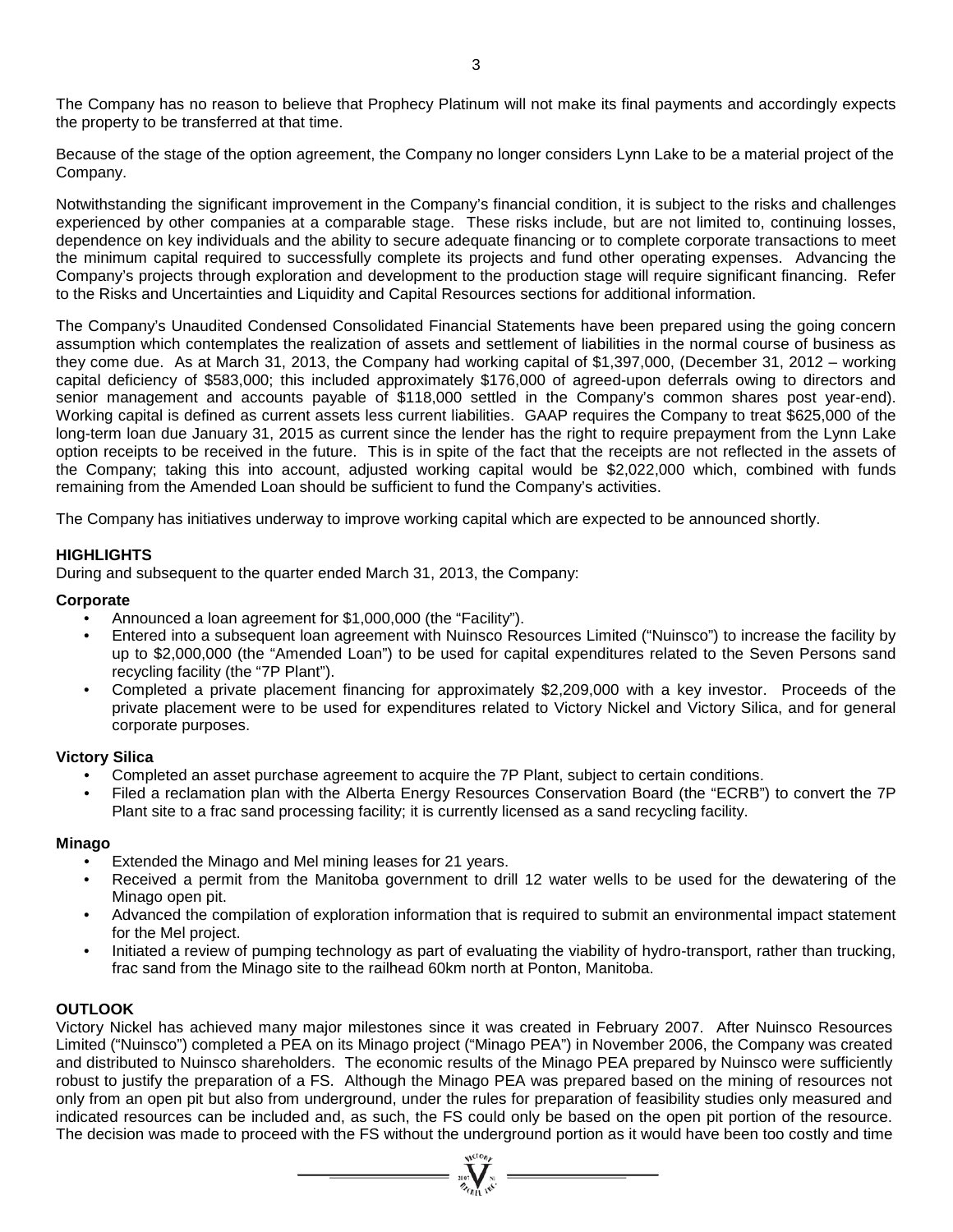consuming to complete the drilling required to upgrade the inferred resource at depth into the measured and indicated categories for use in the FS. As it turns out, this was the right decision as the open pit portion has proven to be adequate to produce a positive FS. The underground portion is there for the future and will add to the mine life at Minago. The North Limb is also turning out to be very promising for extending the mine life.

In December 2009, another milestone was achieved. The FS was completed showing very positive results indicating that the Minago project should be advanced. The next major step on the road to development was the preparation of the EIS. The preparation of this major study was a significant effort and in May 2010, the EIS was filed - another major milestone.

The Company took the concerns of all stakeholders into consideration when preparing the EIS. Numerous meetings with the federal and provincial governments and agencies, the First Nations and the Métis communities took place and on August 3, 2011, the Manitoba Government issued Victory Nickel's final EAL for the Minago project. Receiving the EAL is the most significant milestone achieved so far. It means that Victory Nickel is one of the few companies to have successfully permitted a green-fields hard-rock mining project in Canada in many years. This licence allows us to move ahead with the development of this outstanding project.

With the EAL in hand, in September, 2011, the board of directors approved Minago development and has charged management with the challenge of financing the project to development and production. One of the conditions is that the financing structure keeps shareholder dilution to a minimum.

The pre-production cost to bring the Minago mine to production is in the range of \$550-600 million over a three to four year period. The first year's initial requirement in the Base Case scenario FS is in the range of \$75-100 million excluding any cost associated with ordering long lead time equipment. This amount will provide the funds necessary to remove the surface water, install pumps, prepare the camp, bring Manitoba Hydro electricity to the site, remove the top layer of overburden comprising 11 million tonnes of muskeg and clay and begin detailed engineering. Electricity from Manitoba Hydro is approximately one sixth the cost of diesel generated power so it is important to bring it in as early as possible. Discussions with equipment providers to structure a lease or other financing arrangements have been successful and, at the necessary time, management is confident that a leasing arrangement can be completed which will fund approximately \$100 million of mobile equipment.

The objective was to get the first year's requirement funded in time to start removal of the overburden during the 2011/2012 winter. Unfortunately, due to market conditions, the Company has not yet been able to obtain the necessary funding. This is not to say that progress has not been made over the last year. Management has received, and continues to receive, serious expressions of interest but the uncertainty in the financial and equity markets is continuing to delay decisions by potential investors and joint venture partners.

The plan to enter into the frac sand business prior to development of the Minago project is intended to provide the confidence in the frac sand portion of the FS. Initially, frac sand will be processed from concentrated sand purchased in Wisconsin and shipped to Medicine Hat Alberta. Once in operation, it is expected that the cash flow from the frac sand business will be sufficient to support financing of the Minago project which will eventually displace a portion of the Wisconsin sand.

# **Frac Sand**

The expected cash flow from frac sand production at Minago makes a very significant contribution to the Minago economics. Although the frac sand will be mined during the first three years, the FS assumed that it will only be sold over a ten-year period. The recent growth in the frac sand market suggests that this assumption is very conservative. This market continues to expand and indications are that, if Minago was in production, Victory Nickel would sell all the frac sand it could produce. In transactions completed during 2012, Preferred Sands purchased the assets of Winn Bay Sand, including its Hanson Lake frac sand mine in Saskatchewan, for \$200 million. Winn Bay is on the same geological structure as Minago, just a bit farther north and west. US Silica took its frac sand business public in February 2012 by completing an initial public offering ("IPO") aggregating US\$200 million through 11,764,705 shares at US\$17. Further, Hi-Crush Partners LP has filed documents with US regulators to raise in excess of US\$200 million through an IPO. To Victory Nickel, these transactions are an indication of the attractiveness and value of its Minago sand deposit.

For these reasons, and to enhance the profile of Minago within the frac sand industry, Victory has decided to immediately establish itself in the frac sand business. To this end, Ken Murdock has joined the Company as Chief Executive Officer of Victory Silica, a wholly-owned subsidiary created for this purpose. The business plan is a three phase approach with the first phase being the acquisition of a plant in Canada to process wet sand concentrate purchased from Wisconsin. This sand will be initially sold into the Saskatchewan, Manitoba and North Dakota markets.

=  $\sum_{\substack{i=1\\ i\neq j}}^{\infty} \sum_{\substack{i=1\\ i\neq j}}^{\infty}$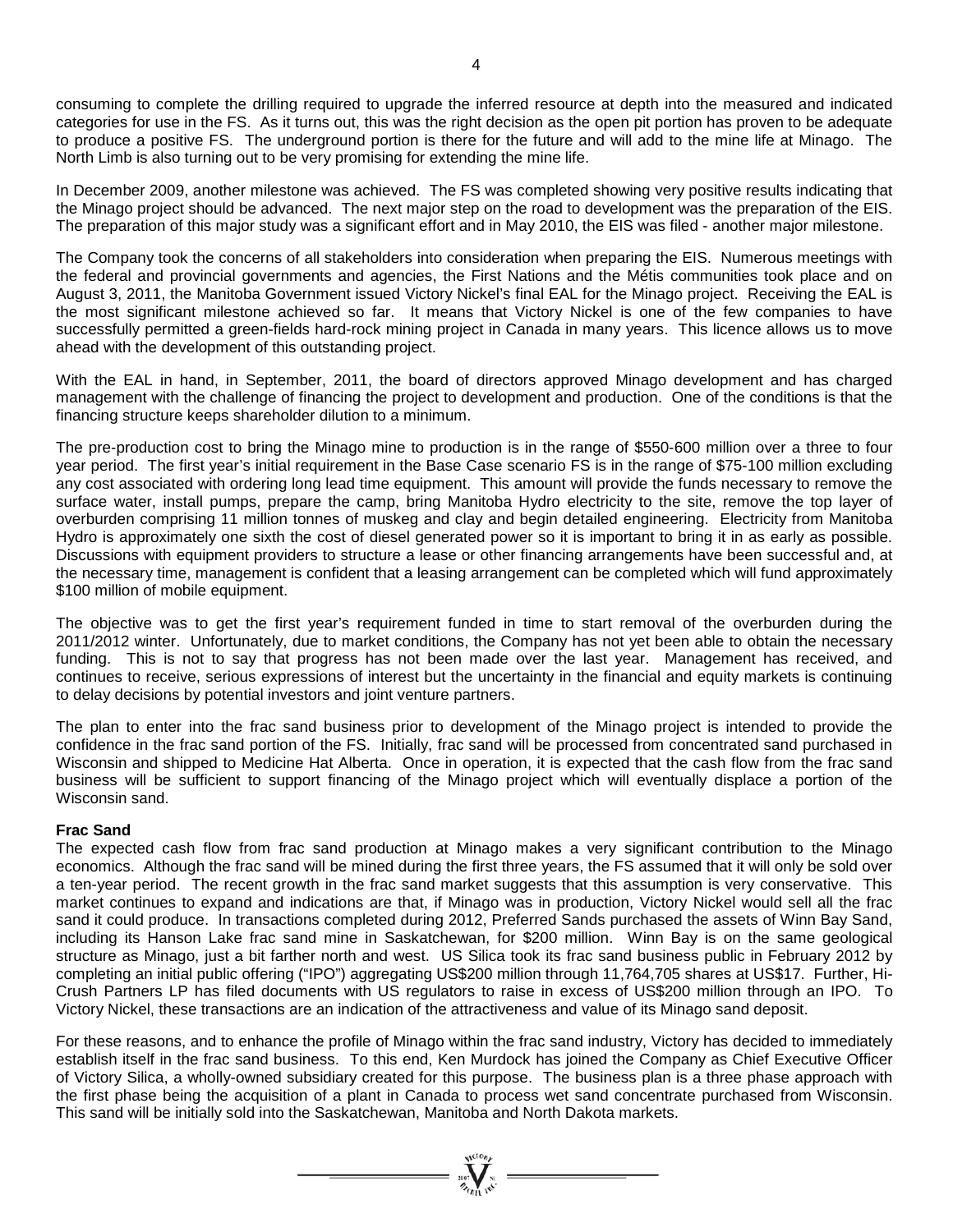Initial production is planned at the 7P Plant in Medicine Hat, Alberta at the annual rate of 400,000 tons with a second facility to be built in Winnipeg to produce an additional 1,000,000 tons. This facility will be used to accommodate sand delivered from Minago once the mine is developed.

Over the last quarter we have had numerous discussions with suppliers of both raw sand and concentrated sand to be processed at Victory Silica's 7P Plant. The asset purchase agreement for the 7P Plant has been completed and ownership will transfer upon completion of certain conditions, expected to be met during the second quarter of 2013. The 7P Plant is well located in the centre of oil and gas drilling activity. We should be processing sand by the third quarter of 2013. We have received several proposals for the supply of sand and will make a decision as soon as the plant acquisition is complete.

The Company is planning a three phase entry into the frac sand business. Initially, wet sand concentrate will be purchased to feed Victory Silica's dry plant facility which will produce high grade finished product of various grades. As Victory Silica becomes established, phase 2 will be to partially replace purchased sand with sand from a mine in Wisconsin operated by Victory Silica. The phase 3 plan is to build a second dry plant in Winnipeg to process both sand from Wisconsin and Minago. The plan is to eventually produce approximately 1.5 million tonnes of imported (from Wisconsin) and domestic (from Minago) frac sand annually.

# **General**

Economic and political unrest continue to cause a lack of confidence in the natural resources investment community.

As we wait for greater certainty and investor confidence to firm up, management intends to continue to pursue a partner in its efforts to finance the Minago mine to production. Investors are only looking to investments that are generating cash or will be generating cash in the very near term. Victory Nickel is quickly advancing to fill this investor requirement by getting into the frac sand business. Successful entry into the frac sand business by Victory Silica is expected to make a significant positive contribution by generating significant cash flow in the near term. On March 22, 2013, the Company issued 44,178,500 common shares for approximately \$2,209,000 under a private placement from a key investor giving them an interest in Victory Nickel of approximately 9.9%. Furthermore, on March 25, 2013, the Company extended its loan arrangement with its lender to up to \$3 million under certain circumstances. The Amended Loan is convertible to a participating interest in Victory Silica's net cash flows no later than June 30, 2014.

Notwithstanding the funds available from the private placement and the Amended Loan, the Company recognizes that liquidity is a luxury due to the lack of other cash available from the equity markets. This situation is not unique to Victory Nickel, as valuations and trading volumes of junior exploration and development companies are generally low at the present time. We have implemented a program to ensure that expenditures are only made on a "need to" basis. Unless immediate return can be measured, the expenditure is not made.

We continue to review the Minago FS to make sure that we have considered all options to reduce not only the capital cost of development but also the operating costs. With that in mind, a detailed study to relocate the tailings facility is being completed and early indications are that significant savings will be realized. In addition, a study has been initiated to establish whether or not there is a better way to deliver the frac sand to the rail head at Ponton. To this end, a study of the hydro-transport options is underway.

The expected cash flow from the proposed frac sand business will not only provide some of the liquidity required to develop Minago, but could also provide sufficient cash to begin paying cash dividends to its well-deserving shareholders.

# **RESULTS OF OPERATIONS**

#### *Three Months Ended March 31, 2013 Compared with Three Months Ended March 31, 2012*

For the three months ended March 31, 2013, the Company had a net loss of \$315,000, or \$0.00 per share, (March 31, 2012 – net income of \$467,000, or \$0.00 per share).

The results are mainly a function of general and administrative expenses of \$351,000 (March 31, 2012 - \$435,000), , net finance costs of \$37,000 (March 31, 2012 – net finance costs of \$4,000) and pre-operating costs related to Victory Silica of \$95,000 (March 31, 2012 - \$nil); these costs were offset by a \$121,000 recovery (March 31, 2012 - \$1,000,000) with respect to the Lynn Lake property as a result of option amounts received in excess of the recorded value of the property. Results in the three months ended March 31, 2013 also include an income tax recovery of \$70,000 (March 31, 2012 – an expense of \$76,000).

General and administrative expenses decreased by \$84,000, to \$351,000 from \$435,000, for the three months ended March 31, 2013 and 2012, respectively. The main reason for the decrease is reduced cost allocations under the

 $\sum_{\substack{i=1\\ \text{with } i\in I}}^{\text{NLOP}}\sum_{\substack{i=1\\ \text{with } i\in I}}^{\text{NLOP}}$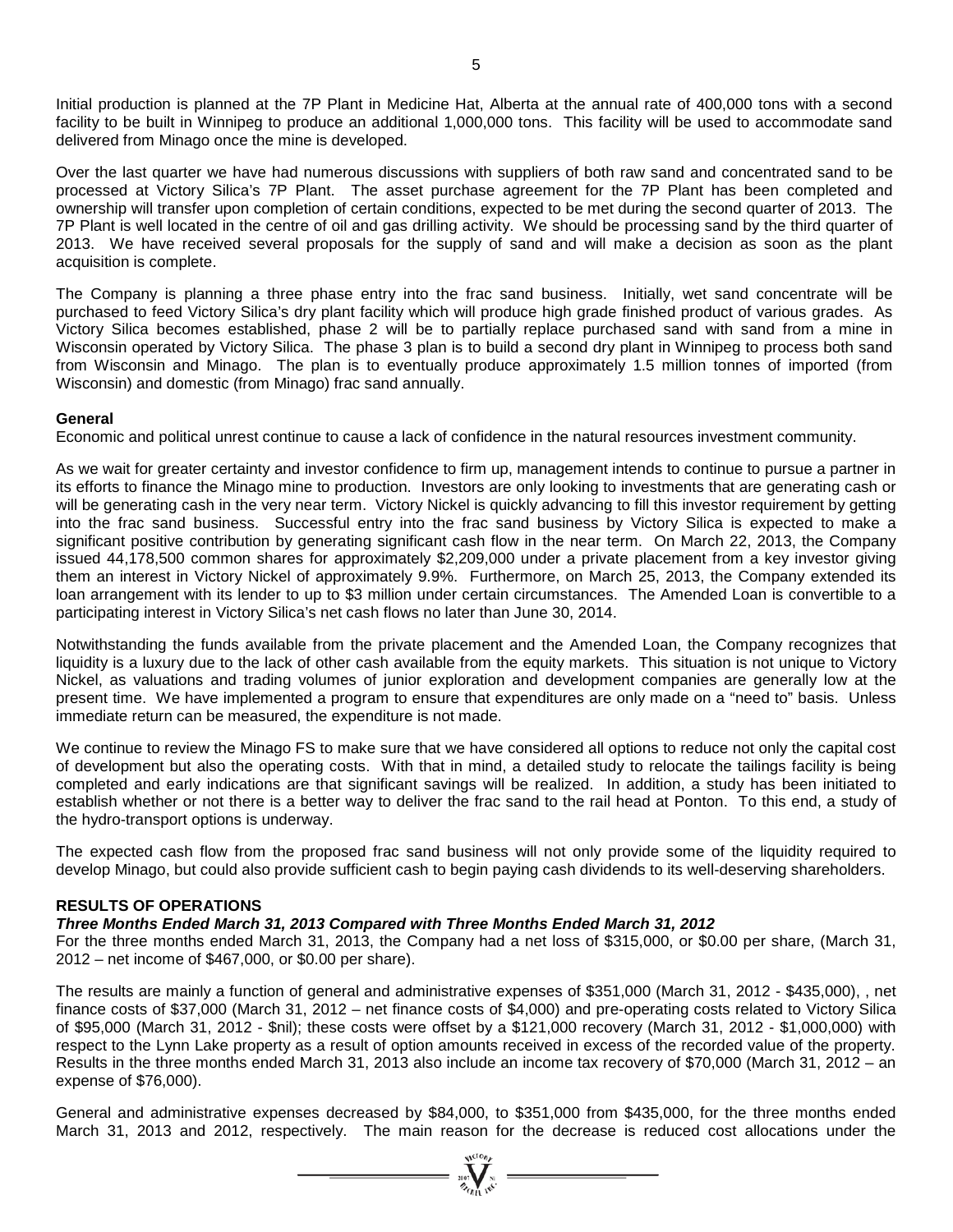management agreement with Nuinsco. Effective August 1, 2012, senior management of Victory Nickel had accepted salary deferrals until better economic times prevail; Nuinsco had also accepted deferral of payment by Victory Nickel for a portion of allocations of executive salaries charged under the management agreement, consistent with deferrals accepted by the Company's executive employees. Given the change in economic circumstances, these deferrals are now due and have been settled.

General and administrative expenses include \$158,000 in costs charged by Nuinsco for administrative services, partly offset by \$6,000 charged to Nuinsco by Victory as described under Transactions with Related Parties and Management Agreement below (March 31, 2012 - \$214,000 and \$7,000, respectively). Costs allocated from Nuinsco pursuant to the management agreement are activity related; the decrease in costs is primarily a result of decreased people costs allocated under the agreement along with the effects of a reduced proportion of fixed costs since Nuinsco entered into a further management agreement with a third party. This arrangement allows the Company to have access to disciplines which would otherwise be cost-prohibitive to a junior company.

The costs of public company compliance for Victory Nickel for the three months ended March 31, 2013 are approximately \$199,000 (2012 - \$229,000). The decrease period over period is mainly due to lower costs allocated from Nuinsco; compliance costs are generally weighted towards the first half of a year.

In March, 2012, the Company received additional cash consideration from the Lynn Lake option with Prophecy Platinum of \$1,000,000; in 2013 under an amended agreement with Prophecy, \$125,000 was received with additional payments due until mid-2014. Accordingly, the Company recorded a recovery of \$121,000 (net of \$4,000 expenditures) through operations in the three months ended March 31, 2013 (March 31, 2012 - \$1,000,000).

There were no writedowns necessary for impairment of projects in 2013 or 2012. Furthermore, there were no preexploration expenditures incurred in either period.

In 2012, the Company announced the creation of Victory Silica as described earlier. Victory Silica pre-operating costs of \$95,000 expensed in 2013 comprise start-up consulting fees and related expenses incurred on the frac sand project during the period; this brings aggregate expenditures to date to \$246,000; no such costs were incurred in the first quarter of 2012. As announced on January 9, 2013, the Company has completed an asset purchase agreement for a sand recycling facility, in Seven Persons, near Medicine Hat, Alberta.

For the three months ended March 31, 2013, net finance costs were \$37,000 (March 31, 2012 – net finance costs were \$4,000). Finance costs increased to \$38,000 from \$5,000 in the three months ended March 31, 2013 and 2012, respectively, mainly due to the interest expense on the loan. There are two components to the interest expense: amortization of loan fees which include cash and share elements and cash-based interest expense. Amortization in the period amounted to \$7,000 and \$30,000 represented cash paid for interest relating to 2013.

The Company continues to believe that it is more-likely-than-not that the benefit associated with certain of the losses and costs creating future income tax assets will be realized prior to their expiry. Accordingly, the Company may record periodic future income tax recoveries. Note that the Company has not recognized any income tax recovery for its subsidiary company Victory Silica since it has not yet commenced operations.

In the three months ended March 31, 2013, the Company recorded an income tax recovery of \$70,000 (March 31, 2012 – an expense of \$76,000). The change in the income tax amount is primarily a function of increased operating loss because of a significantly reduced recovery on Lynn Lake combined with a reduction in the availability of investment tax credits. Furthermore, the Company has estimated it has \$68,000 in unrecognized deferred tax assets in relation to the Victory Silica business; given this is a new venture which has not yet started operation, it is not currently assessed as more-likely-than-not that losses and costs incurred in Victory Silica will be realized prior to their expiry.

Other comprehensive income ("OCI") in the three months ended March 31, 2013 relates to a decrease of \$145,000 (March 31, 2012 – an increase of \$256,000) in the market value of the Company's financial assets at fair value through OCI along with income tax recoveries recorded through OCI of \$20,000 (December 31, 2011 – income tax expense of \$34,000). These changes are a result of net market value changes in marketable securities.

The changes in other balances not specifically addressed in other sections of this MD&A are as follows:

Marketable securities as at March 31, 2013 consist of the Company's financial assets at fair value through OCI and operations; the Company's investment in shares is at fair value through OCI and the investment in warrants is at fair value through operations. Any volatility in the market value of shares will be recorded through OCI whether generated from sales or unrealized market changes. Marketable securities decreased by \$204,000 from December 31, 2012 as a result

 $\sum_{\alpha_{\alpha}}$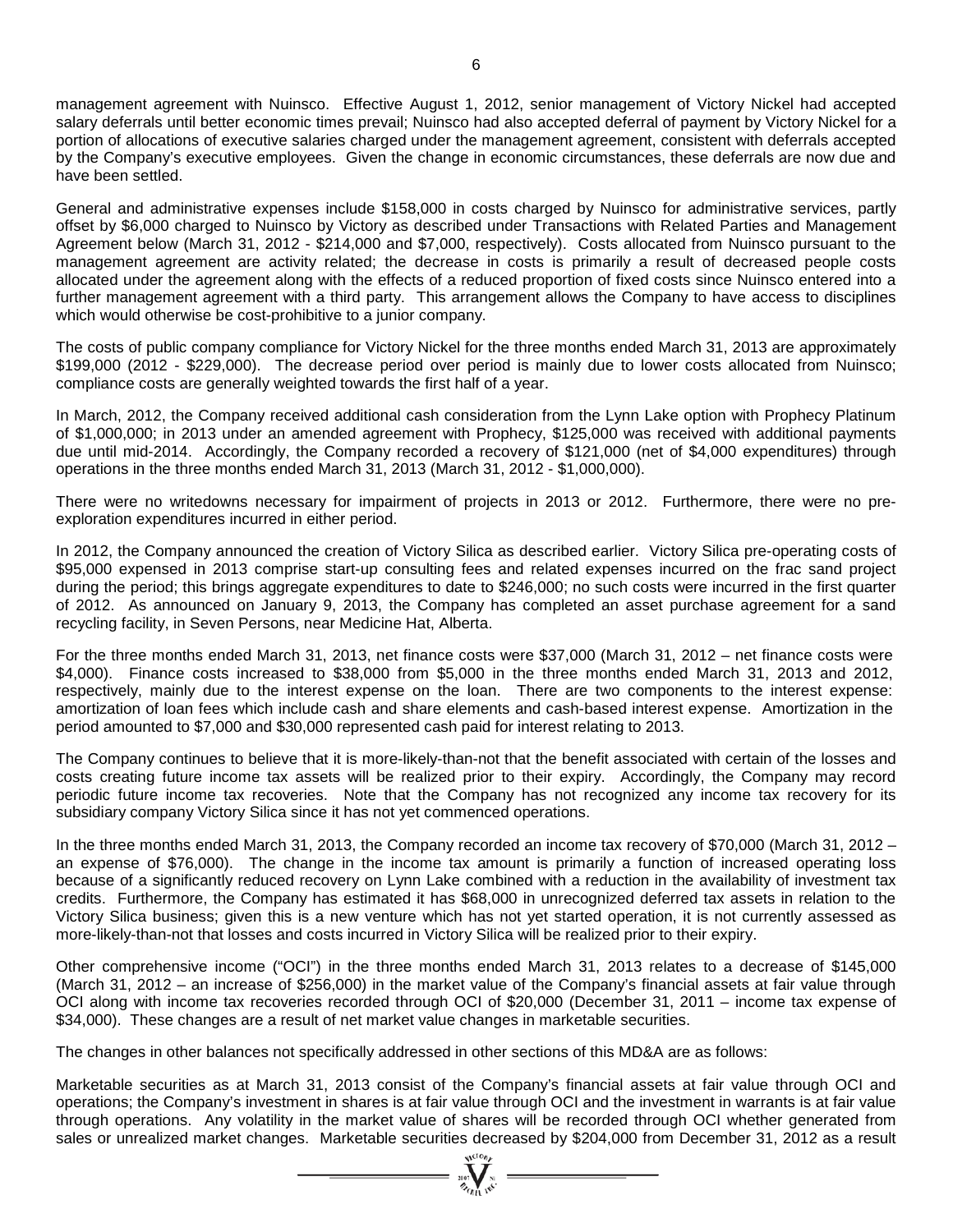of sales and declines in market prices of shares. The Company's interest in warrants had a value of \$nil at the end of both periods and the warrants expired unexercised in April 2013. The Company generated \$59,000 in sales proceeds in the first quarter of 2013 from sales of marketable securities (2012 - \$415,000).

Project expenditures are described below in Mine Property and Development Activities ("MP&D") and Exploration and Evaluation Activities ("E&E").

The reduction in trade and other payables of \$253,000 relates primarily to the settlement of deferred directors' fees of \$121,000 and settlement of \$118,000 of accounts payable in shares in the first quarter.

Victory Nickel entered into a loan agreement and \$1,000,000 was advanced prior to December 31, 2012. At the option of the lender, and under certain circumstances, the lender can elect to receive prepayment of the loan from up to \$1,000,000 of the proceeds of the Lynn Lake option payments. Accordingly, under the option agreement in effect at December 31, 2012, \$1,000,000 of the loan was classified as a current liability due within one year since this matches the Lynn Lake option payments which were available to be diverted to the lender at their option under agreements in place as at December 31, 2012.

As described in Note 12 to the 2012 Audited Consolidated Financial Statements, the option agreement was amended March 1, 2013 and the classification of the loan payable as current or long-term will be based upon the ability of the lender to divert payments based on the amended schedule which includes \$450,000 due in 2013 and \$550,000 due in 2014; \$125,000 was paid to Victory Nickel on March 1, 2013 and was not diverted to the lender. As at March 31, 2013, \$625,000 in future option payments are due within one year; accordingly, despite no such payments being received yet, GAAP requires \$625,000 of the loan to be classified as a current liability. The balance of the loan is disclosed as a longterm liability and is shown net of unamortized loan costs which are accounted for under the effective interest rate method. Note 13 to the Unaudited Condensed Consolidated Financial Statements includes an analysis of the loan balance.

The loan was amended and extended in the first quarter of 2013 to up to \$3,000,000 pursuant to certain conditions and is subject to conversion to a net profits interest in the Victory Silica business or repayment by January 31, 2015. Refer to the Liquidity and Capital Resources section for additional discussion of the Amended Loan.

The deferred tax liability balance amounts to \$2,383,000 as at March 31, 2013 compared with \$2,473,000 as at December 31, 2012. The main components of the balance relate to the tax effects of Exploration and Evaluation ("E&E") projects and the Mine Property and Development Project ("MP&D"), partly offset by the tax value of net operating tax losses carried forward.

# **SUMMARY OF QUARTERLY RESULTS**

Selected financial information for each of the last nine quarters ended March 31, 2013 is as follows:

|              |                                                              |              |                                    |                |                      |                           | 1 <sup>st</sup> Quarter |
|--------------|--------------------------------------------------------------|--------------|------------------------------------|----------------|----------------------|---------------------------|-------------------------|
|              |                                                              |              |                                    |                |                      | S                         | (37)                    |
|              |                                                              |              |                                    |                |                      | \$                        | (315)                   |
|              |                                                              |              |                                    |                |                      | \$                        | (440)                   |
|              |                                                              |              |                                    |                |                      | \$                        | (0.00)                  |
| Quarter      |                                                              | Quarter      |                                    | Quarter        |                      | 1 <sup>st</sup>           | Quarter                 |
| \$<br>(9)    | \$                                                           | (2)          | \$                                 | $\overline{2}$ |                      | \$                        | (4)                     |
| \$<br>(139)  | \$                                                           | (2)<br>60    | \$                                 | (571)          |                      | \$                        | (5)<br>467              |
| \$           | \$                                                           | 6            | \$                                 | (1, 252)       |                      | \$                        | (6)<br>689              |
| \$<br>(0.00) | \$                                                           | 0.00         | \$                                 | (0.00)         |                      | \$                        | 0.00                    |
| Quarter      |                                                              | Quarter      |                                    | Quarter        |                      |                           | Quarter                 |
| (46)         | \$                                                           | 82           | \$                                 | (62)           |                      | \$                        | (95)                    |
| \$<br>(328)  | \$                                                           | (7)<br>(605) | \$                                 | (505)          |                      | \$                        | 301                     |
| \$<br>(652)  | \$                                                           | (8)<br>307   | \$                                 | (2,795)        |                      | \$                        | 306                     |
| \$<br>(0.00) | \$                                                           | (0.00)       | \$                                 | (0.00)         |                      | \$                        | 0.00                    |
|              | $4^{\text{th}}$<br>$(193)$ <sup>(1)</sup><br>4 <sup>th</sup> |              | 3 <sup>rd</sup><br>3 <sup>rd</sup> |                | $2^{nd}$<br>$2^{nd}$ | (3)<br>(4)<br>(9)<br>(10) | 1 <sup>st</sup>         |

(1) Total comprehensive loss for the period includes \$49,000 net after-tax decline in the market value of securities.

(2) Net income includes \$450,000 recovery on the Lynn Lake option with Prophecy Platinum.

(3) Includes an increase in income taxes of approximately \$150,000 which was reversed in the fourth quarter as it was not necessary.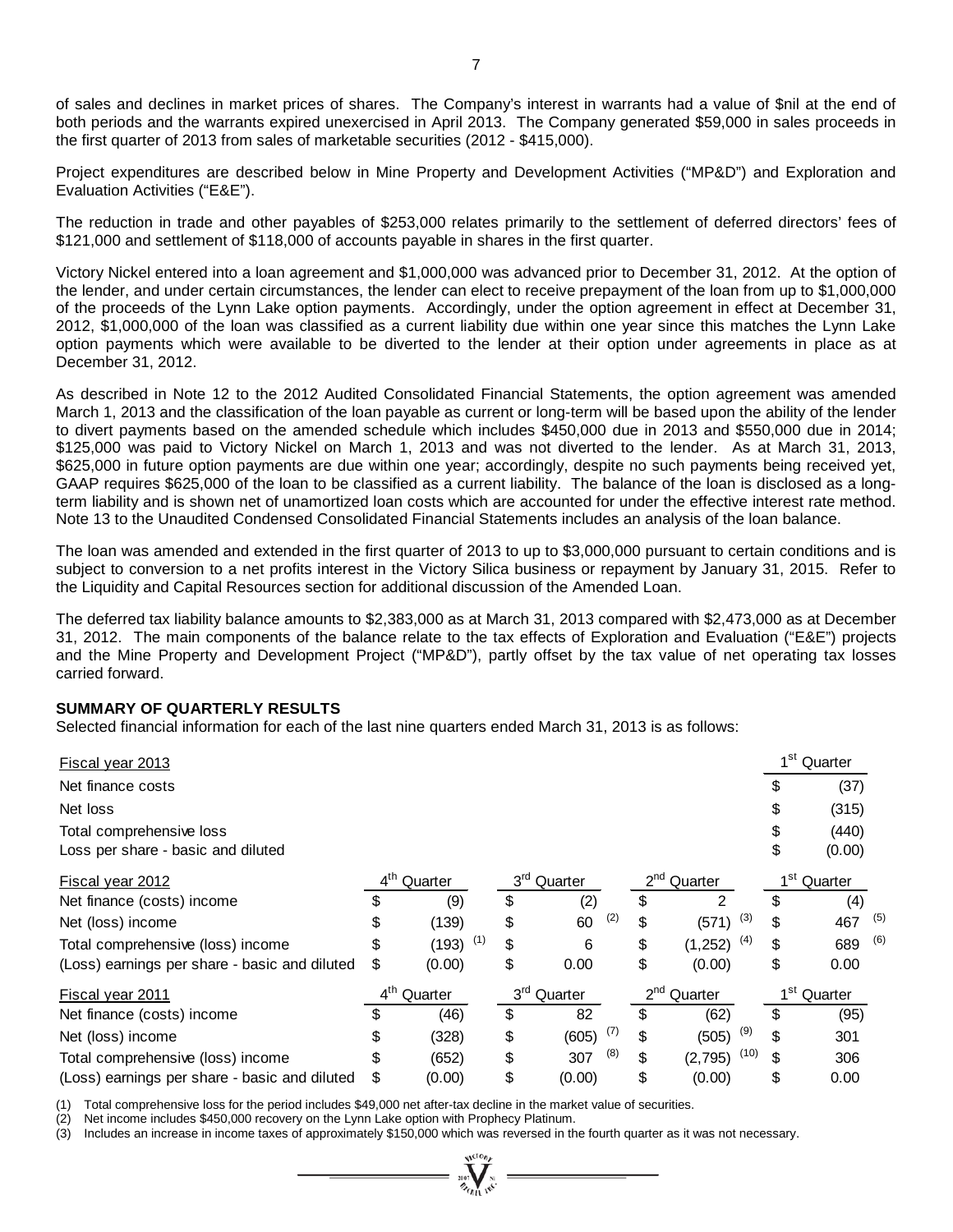- (4) Total comprehensive loss for the period includes \$681,000 net after-tax decline in the market value of securities.
- (5) Net income for the period includes \$1,000,000 recovery on the Lynn Lake option with Prophecy Platinum.
- (6) Total comprehensive income for the period includes the recovery noted above as well as \$222,000 net after-tax improvement in the market value of securities.
- (7) Net loss for the period includes \$186,000 for share-based payments and \$97,000 for bonus expense.
- (8) Total comprehensive income for the period includes \$1,054,000 improvement in the market value of the Company's securities, partly offset by income taxes of \$142,000.
- (9) Net income for the period includes share-based payments of \$140,000 for options granted and vesting in the period.
- (10) Total comprehensive loss for the period includes \$2,648,000 decline in market value of the Company's securities, partly offset by income taxes of \$358,000.

#### **LIQUIDITY AND CAPITAL RESOURCES**

As at March 31, 2013, the Company had working capital of \$1,397,000, including cash and cash equivalents and marketable securities; working capital is disclosed net of approximately \$625,000 of current loans and borrowings representing option payments due within one year over which the lender has a right to divert, despite the receipts not having yet been received. As at December 31, 2012 the Company had a working capital deficiency of \$583,000 which includes approximately \$176,000 of agreed-upon deferrals owing to directors and senior management as well as accounts payable of \$118,000 subsequently settled in shares of the Company. The main reason for the improvement is a result of the private placement of \$2,209,000 (described further below) entered into with a key investor during March 2013. The Company had recently relied upon its portfolio of marketable securities for the funding of its operations and programs. As the markets have declined, access to equity and debt financing became more difficult for all companies and Victory Nickel had to extend its regular payment periods. With the funds from the private placement, combined with the Amended Loan entered into in March, the Company has access to funds for operations and the Victory Silica initiative.

Recognizing the sea-change in financing availability, the Company entered into a loan agreement with a third party, \$1,000,000 of which was advanced prior to December 31, 2012 and was used for working capital purposes; the Amended Loan provides additional funds of up to \$2,000,000 under certain circumstances and as outlined below. As described earlier, as at December 31, 2012, despite the loan having a contractual repayment term of January 31, 2015, the ability of the lender to divert payments under the Lynn Lake option agreement required the Company to classify the whole principal balance as being due within one year. On March 1, 2013, the Lynn Lake option agreement was amended to include \$125,000 due March 1, 2013 which was received and retained by Victory Nickel and \$450,000 due over 2013 with \$550,000 due by August 29, 2014. Accordingly, ongoing assessments of the loan as being current or long-term will be driven by the updated option agreement.

As at March 31, 2013, \$625,000 of the option payments are due within one year, therefore that amount of the net loan outstanding is classified as a current liability. This is a peculiar accounting result since the related payments are not yet due and are not recognized on the Company's balance sheet. Therefore, the Company feels that adjusted working capital which adds back the current portion of the long-term liability of \$2,022,000 is a more relevant measure of the Company's liquidity.

On March 25, 2013, the Company amended and extended the loan agreement to up to \$3,000,000 under certain circumstances. The Amended Loan bears interest at 12% per annum, payable quarterly, and matures on January 31, 2015. Prior to June 1, 2014, the Lender has the right to convert the outstanding balance of the Amended Loan into a participating interest (the "Conversion") whereby the Lender is entitled to receive a share of cash flows earned from the sale of frac sand from the 7P Plant. The Lender's participation is capped at \$10 million, with a minimum of \$7.5 million, and is subject to adjustment under certain circumstances. On Conversion, the Amended Loan would be considered paid in full. The Lender has also agreed to backstop an equity issue, if any is announced, with cash or by converting a portion of the Amended Loan into shares, at the Lender's option to an amount up to \$1,500,000 under certain circumstances. No equity issue has been announced by the Company.

Presently, the frac sand business is not in operation and cash is not being generated; the lender has not exercised its conversion right. Therefore, the Company has valued the net conversion right at \$nil. The Company will re-evaluate the probability of conversion by the lender and will reassess the value of that right as circumstances warrant.

The Company will pay, with shares, an arrangement fee of up to \$300,000 plus a commitment fee of 1.5% per annum on unutilized balances. Effective March 2013, \$250,000 of the arrangement fee was paid with shares. Such fees are amortized into interest expense using the effective interest rate method. An aggregate of \$39,000 in interest expense was paid in cash for interest accrued to March 31, 2013; interest is due in cash at the end of each calendar quarter.

On March 22, 2013, the Company issued 44,178,500 common shares under a private placement with a key investor at \$0.05 per share, generating gross proceeds of approximately \$2,209,000. This, along with the Amended Loan, has significantly improved available working capital.

=  $\sum_{\nu \in \mathcal{N}}^{\nu \in \mathcal{N}(D_{\rho})}$  =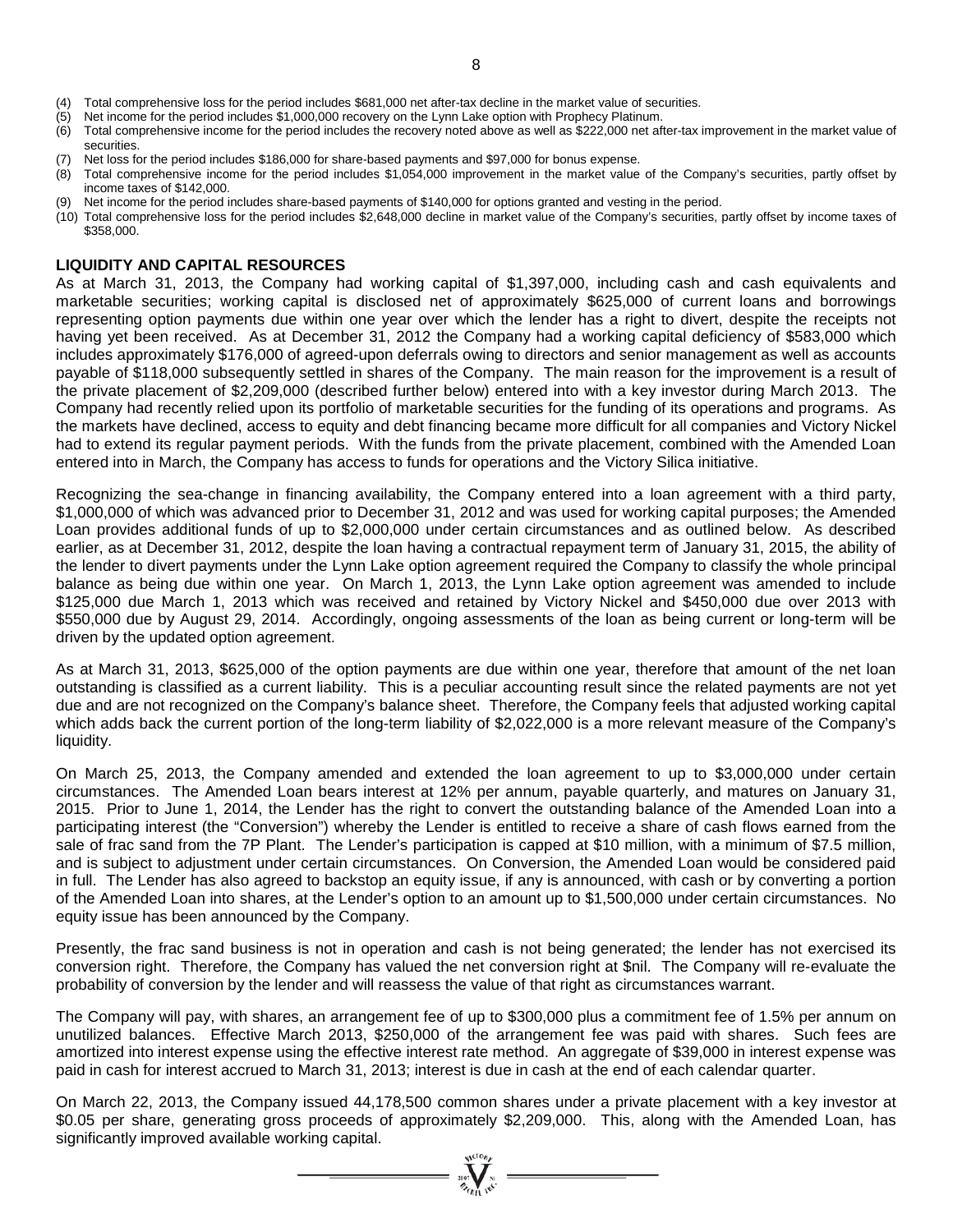Other asset sales, as well as the sale of royalties on certain properties, are possibilities which would provide liquidity during this difficult period. With lower trading volumes, marketable securities are not as saleable as they have been in the past. Consequently, management is looking to realize on the sale of other assets as a mechanism to improve liquidity. The Company is also investigating the possibility of generating cash through the sale of new royalty arrangements on its properties.

Cash equivalents as at March 31, 2013 and December 31, 2012 were held with major Canadian banks. The Company has a corporate policy of investing its available cash in Canadian government instruments and certificates of deposit or other direct obligations of major Canadian banks, unless otherwise specifically approved by the Board. Marketable securities are available to be sold for liquidity purposes, as the Company requires, providing funds for its operations and exploration, evaluation and development activities.

For the three months ended March 31, 2013, the Company used cash in operating activities of \$450,000 (March 31, 2012 - \$508,000). As the Company is in the exploration, evaluation and development stage, there are no revenues to recover expenses and the operating activities represent the corporate and administrative costs incurred mostly to maintain a public company. The Company estimates that such costs in the three months ended March 31, 2013 amounted to \$199,000. Many of these costs are incurred in the early part of the year. In the same period of 2012, such costs were approximately \$229,000, calculated on a comparable basis. Consequently, the Company's liquidity is reduced unless and until there are financing activities or sales of assets to provide funds. Note that the costs cited above do not include the costs of financing arrangements which are deducted directly from equity. Costs incurred to advance the Company's projects are capitalized, as summarized below under the discussion of investing activities.

During the three months ended March 31, 2013, net cash used by investing activities was \$185,000, compared with cash generated of \$572,000 in the prior comparable period. Aggregate amounts of \$389,000 and \$26,000 were used to advance the MP&D project and E&E projects, respectively, during the first quarter of 2013 (2012 - \$637,000 and \$56,000).

During the period, the Company sold shares for aggregate proceeds of \$59,000 (2012 – \$415,000); the Company continues to sell marketable securities for liquidity purposes when pricing is acceptable. Aggregate funds of \$1,000,000 were received with respect to the option agreement with Prophecy Platinum for the Lynn Lake property in the first quarter of 2012 compared with \$125,000 received in 2013 under the amended option agreement as described earlier.

The Company made a deposit of \$10,000 in the three months ended March 31, 2013 with respect to the 7P Plant. In the first quarter of 2012 \$150,000 deposits were made under an agreement to purchase transformers and other electrical equipment at an aggregate cost of US\$2,840,000. The balance is due prior to shipping. An additional \$50,000 in deposits has been made in April 2013.

There were no financing activities in the first quarter of 2012; as stated above, the Company received cash of \$2,209,000 pursuant to a private placement with a key investor in the first quarter of 2013. Loan interest of \$39,000 was paid in the first quarter of 2013, \$9,000 relates to interest accrued in 2012. Cash interest on the Amended Loan is due at the end of every calendar quarter.

There were no equity financings completed during the year ended December 31, 2012, although the Company received \$1,000,000 under the Facility. The significant cost to maintain and comply with regulatory requirements for the Company's public listing cannot be financed with flow-through shares. Proceeds from the Company's warrants and nonflow-through financings are "hard" dollars and can be utilized without restriction. However, no such financings have occurred in 2012 and the Company's operations in 2012 were financed through sales of marketable securities, option payments and the loan advance. The Company's remaining portfolio of marketable securities had a market value of \$353,000 as at March 31, 2013, the option payment remaining under the Lynn Lake Option agreement has been significantly extended with \$125,000 received on March 1, 2013, another \$625,000 due within one year with the remainder due by August 29, 2014 and the amount available under the Amended Loan is finite.

The Company's activities in the first quarter of 2013 provided cash and cash equivalents of \$1,556,000, compared with cash generated of \$64,000 during the same period of 2012.

Since there were no flow-through financings completed during 2012, there is no flow-through commitment outstanding for Victory Nickel as at December 31, 2012 or March 31, 2013.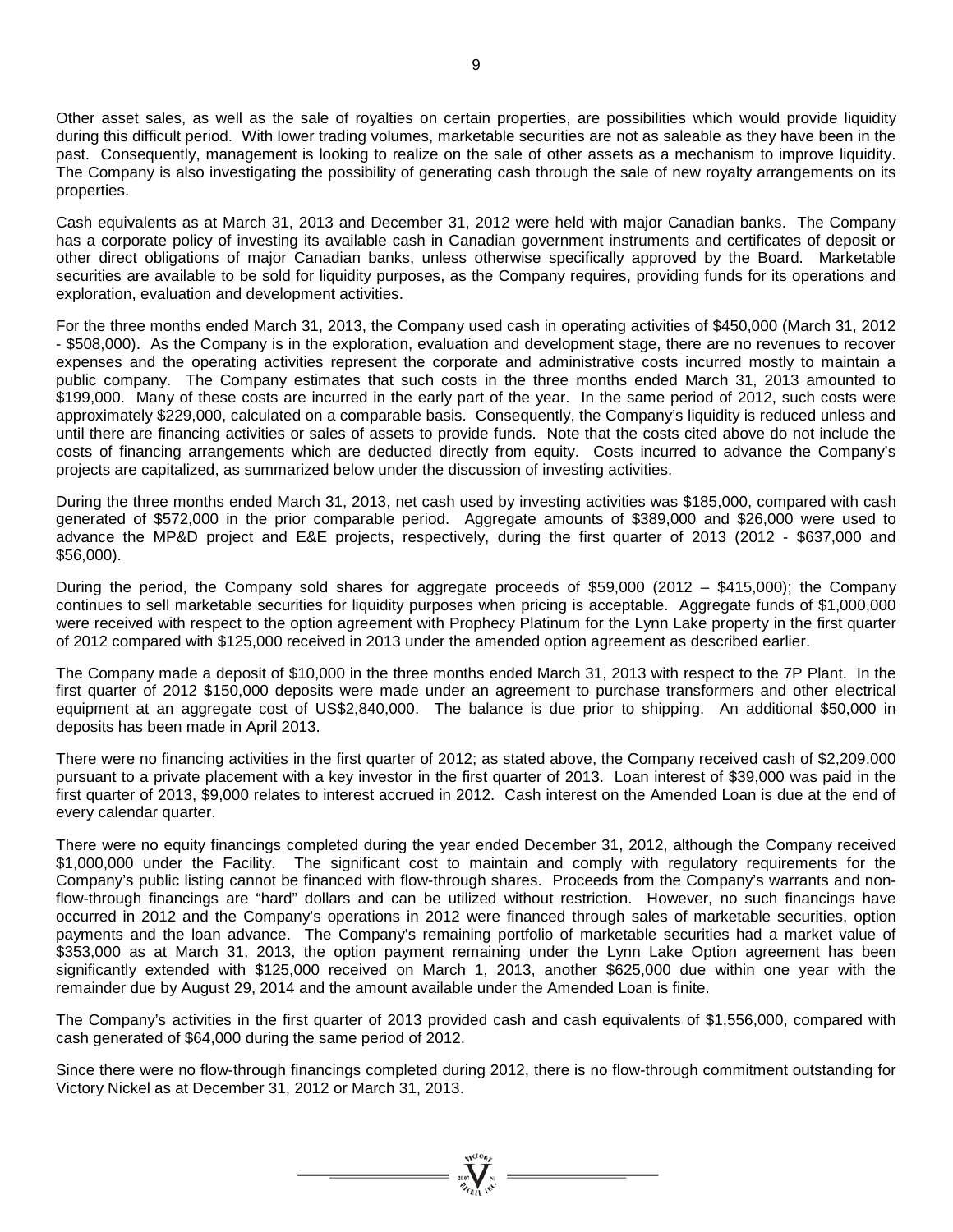**Table of Contractual Commitments**

|                                      | Due Date                            | Currency         | May 7, 2013 |      | March 31, 2013  |      | December 31, 2012 |
|--------------------------------------|-------------------------------------|------------------|-------------|------|-----------------|------|-------------------|
| Transformer and electrical equipment | On shipping                         | <b>US Dollar</b> | 1.496 \$    |      | $1.546$ \$      |      | 1,546             |
| Flowthrough expenditures outstanding | Not applicable                      | Canadian Dollar  | $\sim 100$  | - \$ | $\sim$          | - \$ |                   |
| Loans and borrowings                 | January 31, 2015                    | Canadian Dollar  | $1.012$ \$  |      | $1.000 \quad $$ |      | 1,009             |
| Purchase of 7P Plant                 | Refer to note below Canadian Dollar |                  | 700 \$      |      | 700 \$          |      |                   |

Note that the payment of \$700,000 for the 7P Plant is subject to conditions precedent, including the transfer of leases which requires regulatory approval. (Note 25 to the Company's 2012 Audited Consolidated Financial Statements). Further note that the long-term loan is contractually payable on January 31, 2015, however, because up to \$650,000 of option payments due within one year may be diverted to the lender as prepayments under agreements in force March 31, 2013, that amount is classified as a current liability on the Unaudited Condensed Consolidated Balance Sheet.

As described above, exploration, evaluation and development companies such as Victory Nickel have historically been heavily reliant upon the equity markets to fund their activities as they have no short-term sources of revenue other than through monetization of assets. Opportunities available to Victory Nickel for financing would normally be through private placements in the equity markets. Despite experiencing some improvements during 2011, circumstances have toughened during 2012 and today's equity markets continue to make this alternative difficult if not impossible without incurring significant dilution to existing shareholders. For this reason, the Company has recently chosen to liquidate portions of its securities holdings rather than raise equity financing. However, the results of this are also dependent upon market conditions which are outside the control of the Company, and market circumstances have also impacted the Company's investees and their market values.

In the first quarter of 2013, an opportunity was identified to enter into a private placement with a key investor at an appropriate price. On March 22, 2013, the Company completed a private placement of 44,178,500 shares which generated approximately \$2,209,000 in cash. While this is dilutive to existing shareholders, alternative financing sources, if any, take considerable time to complete. This equity issue was completed with a key investor with a view to finding the funding required to develop the frac sand business and ultimately Minago.

The Company will continue to balance its financing choices as a function of availability and market activity. During 2011, the Company took advantage of market activity to dispose of marketable securities at opportune pricing. Such opportunities have all but disappeared; however, the Company has had no choice but to liquidate securities to maintain liquidity at prices that were less favourable. The value of the Company's portfolio of securities is approximately two-thirds of the same portfolio valued at 2011 prices and has further declined since then.

Managing in challenging times takes as much, if not more, senior management effort. However, senior management of both the Company and Nuinsco agreed, effective August 1, 2012, to accept salary deferrals averaging 25% until better economic times prevail. Although Nuinsco has now been able to pay its deferrals, Nuinsco had continued to defer payment of the respective amounts by Victory Nickel until recently. Directors had also accepted deferrals of fees – these were brought up to date in the first quarter of 2013.

As at March 31, 2013, trade and other payables included approximately \$32,000 in deferred salaries for Victory Nickel employees which were paid to employees in April 2013. In addition, during the first quarter of 2013, approximately \$118,000 of accounts payable outstanding as at December 31, 2012, was settled through issuing shares in 2013.

The Company will continue to consider all financing alternatives given acceptable pricing and other market conditions to advance its projects and maintain liquidity. The optioning of the Lynn Lake property is one example of a corporate transaction that can generate cash and add value for shareholders while maintaining participation in the upside in the subject property. Unfortunately, economic circumstances affecting the option holder caused a renegotiation of the remaining option amount of \$1,000,000 originally due by March 1, 2013. As described earlier, the Company agreed to an additional amendment to the option agreement which allows Prophecy Platinum to make a series of payments through 2013 and 2014 aggregating \$1,125,000 in satisfaction of the remaining option conditions. On March 1, 2013, the Company received the first payment of \$125,000; \$625,000 remains due within one year and the remaining \$375,000 is payable by August 29, 2014.

The loan advance of \$1,000,000 in 2012 was the first stage of an expanded loan agreement announced by the Company in March 2013. The initial advance was for working capital purposes and the remaining amount under the Amended Loan of \$1,500,000 (\$2,000,000 under certain circumstances) is available to fund capital requirements for the Victory Silica initiative as described below and/or to support any financing initiative announced by the Company. The Amended Loan is

 $= \sum_{\substack{i=1\\ i\neq j}}^{q_i(10j)_{ji}}$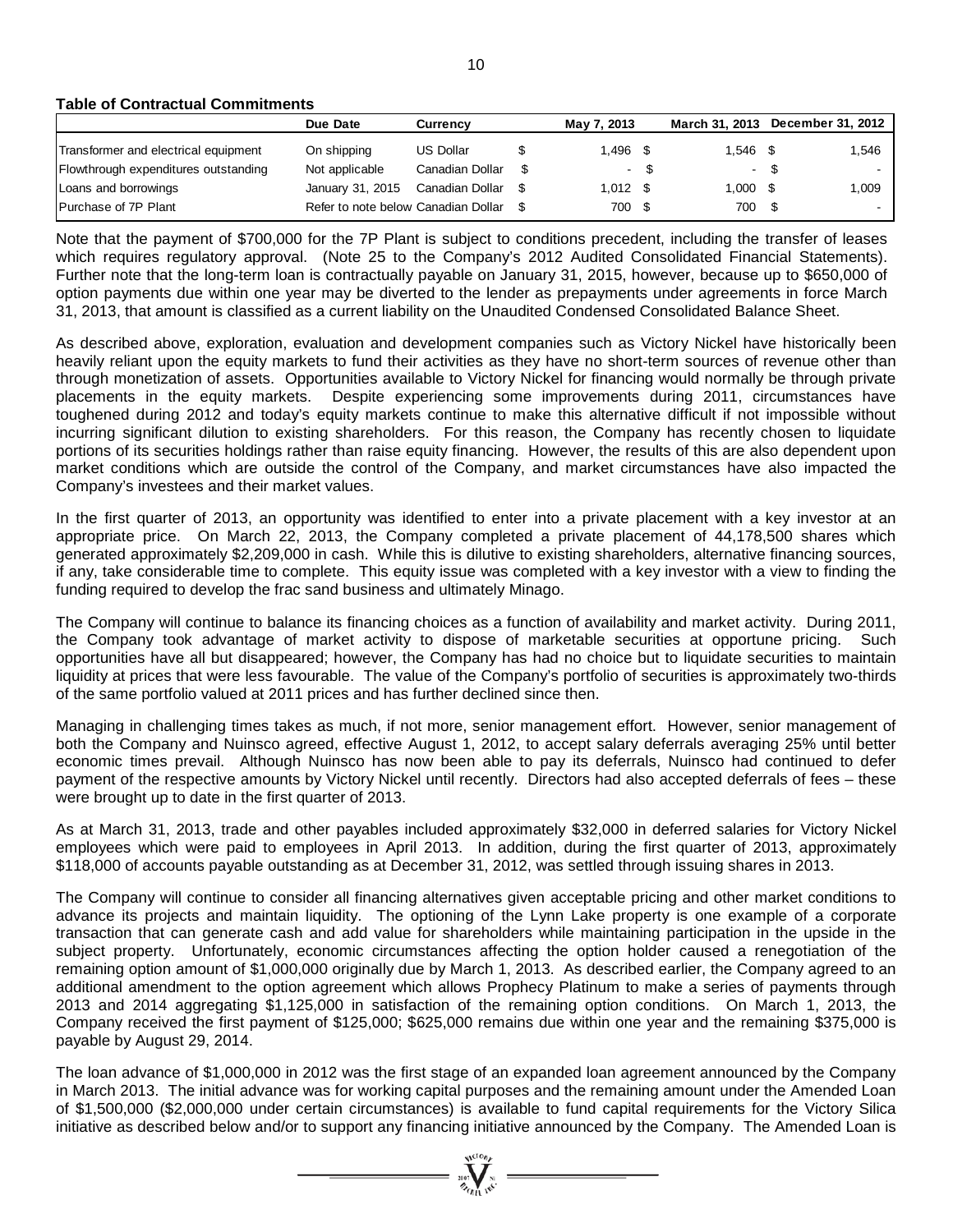also subject to a conversion right by the lender which would allow the lender to convert its debt into a cash flow participation in funds expected to be generated by the Victory Silica frac sand initiative.

In addition to generating cash flow, the Victory Silica initiative is intended to generate cash flow for the Company as well as to enhance the Company's credibility in the frac sand market. However, this initiative, while relatively near-term compared with mine-building, is not expected to begin generating cash flow until later in 2013. As reported already, the Company has announced the acquisition of the 7P Plant which is subject to certain conditions precedent, including the transfer of leases.

As at May 7, 2013, the aggregate market value of the Company's marketable securities held in public company shares is approximately \$310,000. The market value of such shares may go up or down. Trading volumes have experienced declines and it is generally acknowledged that equities are being undervalued.

As at March 31, 2013, the Company had options outstanding which could bring in additional cash funds of approximately \$2,822,000. Most of those instruments are presently not "in-the-money" however and the receipt of such funds cannot be relied upon.

As described above, the equity markets continue to be volatile and it is uncertain how future financing initiatives will be received, what the future market value of securities will be and how successful liquidity efforts will be in generating cash to finance activities. In particular, the financing required for the development of the Minago project is considerable.

The Company has good title to its projects and will continue to maintain the projects in good standing. Prophecy Platinum had expenditure commitments to meet on the Lynn Lake project as described earlier which maintained ongoing investment in the property. The Company expects the remaining amended option terms to be fulfilled and for the ownership of Lynn Lake to be transferred to Prophecy Platinum in August 2014.

Monthly average administrative costs for 2013 are budgeted at \$119,000 – or approximately \$1.4 million on an annual basis, most of which are incurred to meet statutory requirements; actual monthly cash-based costs for 2012 were \$123,000. These figures include amounts which have been agreed to be deferred but exclude salary amounts capitalized as part of project expenditures which need to be considered as part of annual cash requirements. Annual capitalized salaries in 2012 (including some part-time workers) amounted to \$487,000; for 2013 these are budgeted at approximately \$370,000. The Company's budgeted cash operating requirements for 2013 are approximately \$1,800,000 before project expenditures. Calculated on the same basis, average monthly costs in the first quarter of 2013 were approximately \$170,000 which is on budget; such costs are weighted towards the beginning of a year because of statutory requirements such as audit.

Controls on minimizing discretionary expenditures are in place and non-essential services have been cancelled. The Company continues to control operating costs; Victory Nickel and Nuinsco did not implement an across-the-board salary increase for 2012 and salary increases will not occur in 2013 in either company until the success of the Victory Silica initiative; executive salaries for both companies have remained at 2011 levels.

The Company continues to have amounts owing to fulfil the electrical equipment purchases initiated during 2010.

Through the combination of sales of marketable securities, the private placement completed in March 2013, the amended option receipt from Prophecy Platinum and the funds under the Amended Loan and any future financing, the Company expects to be able to meet its annual operating obligations and finance the acquisition of the 7P Plant as a minimum. Successful completion of any financing will largely determine the extent to which the frac sand initiative moves ahead to generate near-term cash for the Company.

Development of the Minago mine will require considerable financial resources. Management is monitoring the outcome of various financing initiatives being undertaken in the marketplace. The Company has put together a financing strategy which includes several components; the relative proportion of each will be dependent upon the market conditions at the time the strategy is executed. Components include: securing a joint venture partner for nickel and/or frac sand, off-take agreements for both nickel concentrate and frac sand, plant and equipment leasing for the mine and frac sand processing plant, bank borrowing and/or equity issues (which may include one or more of: rights offering, private placement or a fullymarketed prospectus issue).

The Company continues to hold discussions with local and overseas financiers and potential business partners with respect to the nickel and frac sand opportunities. The completion of the private placement in March 2013 with a key partner represents the culmination of some of those discussions.

=  $\sum_{i=1}^{N} \sum_{i=1}^{N}$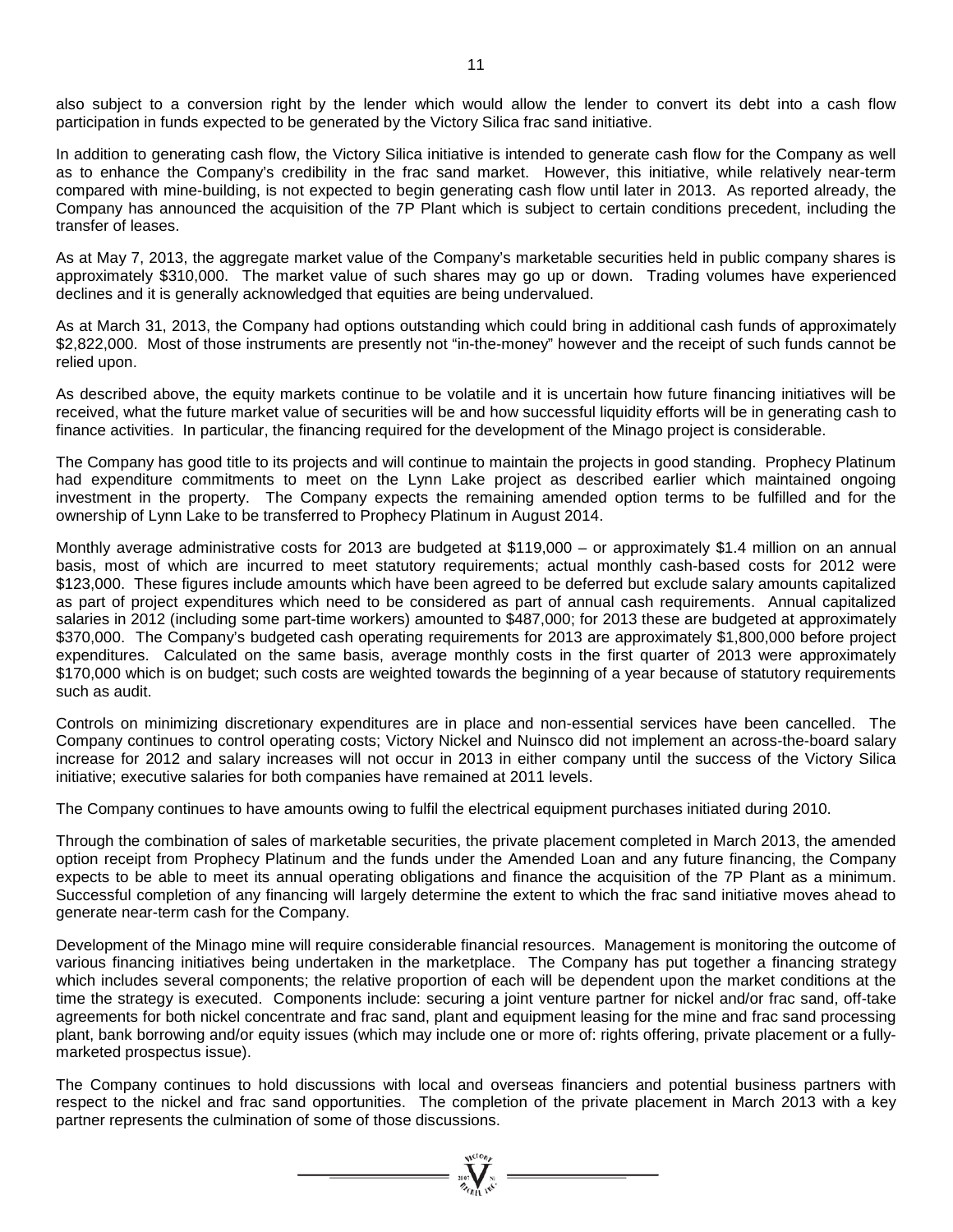**Paul Jones, Vice-President, Exploration, is a "qualified person" as defined under NI-43-101, and he has supervised and approved the preparation of the information relating to the material mineral projects of the Company described herein.**

# **MINE PROPERTY AND DEVELOPMENT ACTIVITIES**

During the three months ended March 31, 2013, \$137,000 was incurred on the Minago project (March 31, 2012 \$1,393,000 before receipt of a government grant of \$50,000).

#### **Minago Project**

The Company's 100%-owned Minago project is a permitted project ready for development. It is located on the unexposed southern part of the Thompson Nickel Belt in Manitoba, and is one of Canada's largest undeveloped sulphide nickel deposits. Minago has been shown to be capable of producing a nickel concentrate grading from 22.3% up to 35.0%, making it reportedly the world's highest grade nickel concentrate. In addition to metal by-products such as copper, cobalt, gold, platinum, palladium, silver and rhodium, a layer of silica sand averaging approximately nine metres thick overlies the nickel mineralization within the open pit. Approximately 84% of the sand is marketable as hydraulic fracturing "frac" sand, which is used to improve well recoveries in the oil and gas industry. The frac sand forms part of the overburden that must be removed prior to mining the nickel ore. According to the FS, production of frac sand could begin 20 months after the start of mine development.

The analytical data and geological interpretations obtained from a work program in 2010 were incorporated into an updated geological model and resource estimate. The updated resource incorporates a 24% increase (over the previous resource estimate) in the NI 43-101-compliant measured and indicated, pit-constrained, sulphide nickel resource used in the Minago FS. The FS is posted at [www.sedar.com.](http://www.sedar.com/) Note that all resources are contained in the Nose Deposit and the update below does not include the results of the 2011 drilling program.

|                                         |                 | <b>April 2011 Pit-Constrained</b><br>Resource <sup>1</sup> |                   | March 2010 In-Pit Resource <sup>2</sup> |                   | Increase (Decrease) in<br><b>Contained Metal</b> |                   |        |
|-----------------------------------------|-----------------|------------------------------------------------------------|-------------------|-----------------------------------------|-------------------|--------------------------------------------------|-------------------|--------|
|                                         | Tonnes          | Grade                                                      | <b>Ni Content</b> | Tonnes                                  | Grade             | Ni Content                                       | <b>Ni Content</b> | Change |
| Category                                | <b>Millions</b> | $%$ Ni $S^3$                                               | M Lb              | <b>Millions</b>                         | %NiS <sup>3</sup> | M Lb                                             | M Lb              | %      |
| <b>Measured</b>                         | 8.2             | 0.473                                                      | 85.0              | 6.6                                     | 0.488             | 71.4                                             | 13.7              | 19.2   |
| <b>Indicated</b>                        | 22.8            | 0.432                                                      | 217.2             | 19.1                                    | 0.410             | 172.6                                            | 44.6              | 25.9   |
| M&I                                     | 31.0            | 0.443                                                      | 302.2             | 25.7                                    | 0.430             | 243.9                                            | 58.3              | 23.9   |
| <b>Inferred</b><br>$\sim$ $\sim$ $\sim$ | 0.2<br>.        | 0.380<br>.                                                 | 1.4<br>2          | 1.4                                     | 0.402             | 12.2                                             | (10.8)            | (88.4) |

 $1$  Lerch-Grossman pit optimization shell  $2^2$  Whittle pit optimization shell  $3^3$  Nickel in sulphide form

A winter work program was conducted at Minago in 2011. The program comprised 8,793m of diamond drilling in 20 drill holes with associated ground and borehole electromagnetic geophysics. The program was intended to evaluate parts of the project that have seen little work to date as well as to build upon the existing data-set of the Nose Deposit nickel mineralization. The entire pit-constrained resource is located within the Nose Deposit. A total of 15 holes were collared to intersect the "North Limb", a domain of nickel-bearing ultramafic rock extending at least 1.5km north from the Nose Deposit. A single deep hole was collared on the Nose Deposit to evaluate the depth extension of the ultramafic host rock and nickel mineralization. The hole was drilled to a total length of 1,527m and intersected approximately 160m of ultramafic rock near the bottom of the hole – confirming the extension of the host rock to depths several hundred metres below that previously tested. A single drill hole was collared in the western part of the property in order to test the thickness of the Winnipeg Formation sand horizon. As anticipated, the hole successfully intersected the Winnipeg Formation sandstone layer (frac sand horizon) immediately above the unconformity with the Thompson Nickel Belt rocks.

A 3,500m winter work program was conducted in early 2012. The program tested a number of targets around the property that have been identified in previous work programs as well as areas that are scheduled for Minago mine infrastructure development. In part, the drilling evaluated the nickel-bearing Ospwagan Group/Pipe Formation rocks in the vicinity of the Minago Nose Deposit. Given the widespread nature of nickel mineralization on the Minago property and the number of targets identified, the possibility of intersecting completely new nickel mineralization was considered good. The drilling intersected magnetite bearing amphibolite domains, pyrite-pyrrhotite intervals and minor serpentinite.

Importantly, two holes of the 2012 program tested known nickel-bearing serpentinite that underlies mining lease ML-003 approximately 5km south of the Nose Deposit. Thirteen historic drill holes are known to have been drilled by previous operators in the area between 1968 and 1971. Ten of the thirteen holes intersected serpentinized ultramafic rock, while seven of these holes obtained significant intersections of nickel-mineralized serpentinite from within a body interpreted to be >2 km long. The most extensive intersection, in MXB-70-60, was 605m grading 0.3% Ni from 154m down hole. DDHs

 $\sum_{\alpha_{\text{crit}}}^{N}$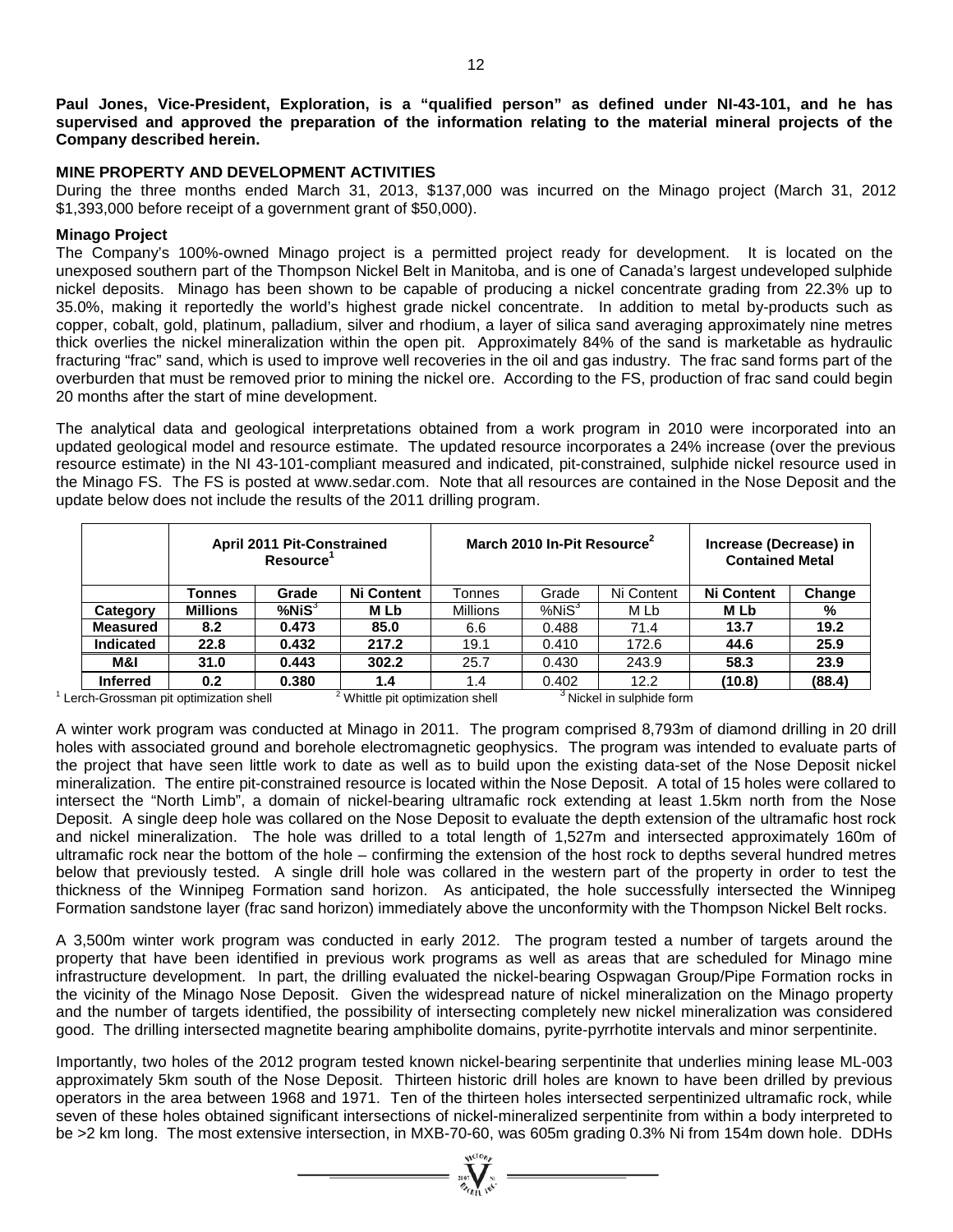V-12-07 and V-12-09 completed this past winter both intersected significant widths of serpentinite and obtained analytical results consistent with historic results.

No fieldwork was conducted on the project subsequent to the Winter 2012 work program; all current work is related to reporting and evaluation of existing results. An application to renew the Minago mining leases ML-002 and ML-003 was successful and both leases have been renewed for a 21-year term (as per the Manitoba Mines Branch website – formal written notification is pending).

#### *Frac Sand*

An indicated resource of 15 million tonnes of sandstone has been estimated to occur within the current Minago pit shell. The frac sand component of this resource is a significant contributor to the positive economics at Minago. As part of the FS, Outotec produced a feasibility-level design for a frac sand plant complete with capital and operating costs to produce 1,140,000 tonnes of frac sand annually for a ten-year period. Considerable potential exists to expand the resource beyond the limits of the current pit. The Company has also announced the creation of Victory Silica.

#### **Victory Silica**

On June 19, 2012, the Company announced a new initiative through the creation of Victory Silica and the hiring of Ken Murdock as its CEO. The objective is to generate cash flow while establishing VSL as a supplier of premium frac sand prior to commencing frac sand sales from the Minago project. Expenditures are presently classified as pre-operating expenditures and are charged through operations. On January 9, 2013, the Company announced that it had completed an asset purchase agreement for the purchase of the 7P Plant located near Medicine Hat, Alberta.

# **EXPLORATION AND EVALUATION ACTIVITIES**

For the three months ended March 31, 2013, the Company incurred exploration expenditures on its E&E projects of \$29,000 (March 31, 2012 - \$36,000). Expenditures have been minimal due to the tight equity markets. The 2013 expenditures are shown before the transfer of \$121,000 through operations (March 31, 2012 - \$1,000,000) with respect to the Lynn Lake option receipts in excess of carrying value.

#### **Lac Rocher**

Lac Rocher is located in northwestern Québec and has measured (0.29 million tonnes grading 1.23% Ni) and indicated (0.51 million tonnes grading 1.05% Ni) resources of 0.80 million tonnes grading 1.12% nickel, at a 0.5% nickel cutoff, for approximately 20 million pounds of in-situ nickel located between surface and 125 vertical metres. Additional inferred resources total 0.44 million tonnes grading 0.65% Ni. Mineralization remains open to the southwest. The breakeven price of nickel per lb in the Lac Rocher PEA was US\$9.74 with copper at US\$3.65.

The Lac Rocher property is subject to a discovery incentive plan (the "DIP") to reward certain individuals involved in the discovery of Lac Rocher with a 2% net smelter royalty ("NSR") for mines that were discovered on certain properties prior to the expiry of the DIP. The NSR is payable only on revenues earned after recovery of all development costs for any mine on the property. The terms of the DIP provide the Company with a right of first refusal on any proposed disposition of the NSR. In addition, the DIP contains put/call provisions under which the Company may be required to purchase, or may exercise an option to purchase, the NSR at the value of its discounted cash flows, as defined therein. The Lac Rocher property is the only property subject to the DIP. As the Lac Rocher property is not yet in production, no royalties are currently payable.

Year round access is now available to the site. In December 2009, diamond drilling was conducted to provide geotechnical data deemed necessary for future portal and ramp development. An InfiniTem ground electromagnetic survey was conducted over a portion of the property to test for deeper extensions to the nickel mineralization. At the same time, evaluation of the availability of borrow material was also conducted in the local region. No fieldwork other than a brief examination of site conditions and drill core storage was conducted on the site during 2012 or the first quarter of 2013.

#### **Mel Project**

The Mel project is located on the Thompson Nickel Belt, just north of Thompson, Manitoba. It is a large property, approximately 25km east-west by about 6km north-south, and remains underexplored.

Mel has an indicated resource of 4.3 million tonnes grading 0.88% nickel (approximately 83 million pounds in-situ nickel) and an additional inferred resource of one million tonnes grading 0.84% nickel (approximately 19 million pounds in-situ nickel) and offers significant exploration upside as well as near-term production potential.

=  $\sum_{i=0}^{\infty} \frac{1}{i} \sum_{j=0}^{\infty} x^{i}$  =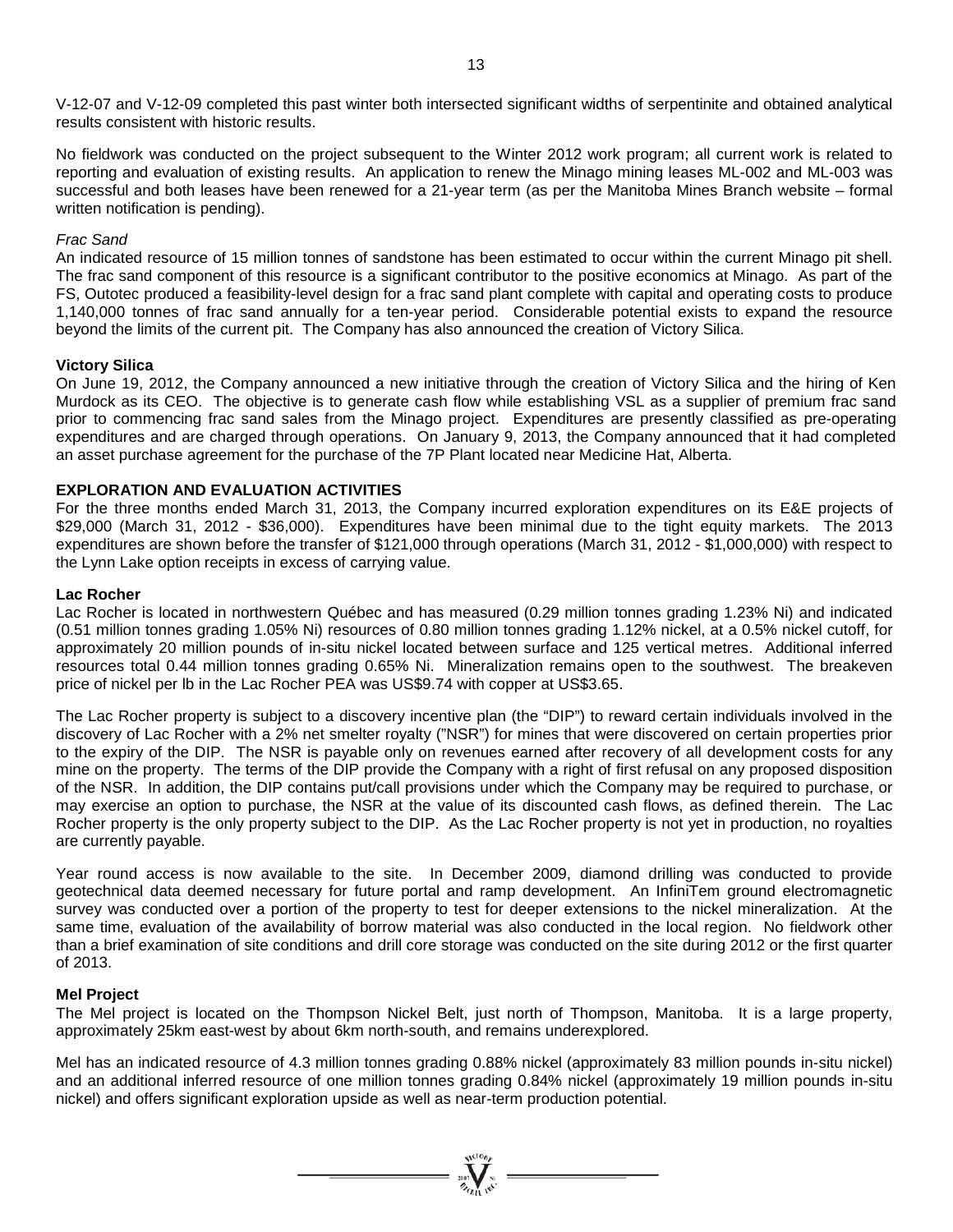The Company had earned a 100% ownership of Mel subject to a 51% Vale back-in right. During the third quarter of 2010, the Company announced that Vale had determined that it would not exercise its back-in right. Title to the property has been transferred. Accordingly, the Company is in a position to determine future programs at Mel in its sole discretion.

Ten drill holes, totalling 3,459m, comprised the 2011 winter work program on the Mel Property, the first managed by the Company. Two drill holes, totalling 739m, were collared to test a UTEM geophysical anomaly approximately 700m north of the Mel deposit associated with earlier prospective nickel results; no sulphide mineralization was encountered. Eight drill holes, totalling 2,720m, were collared to test the down-dip extension of the Mel resource shell; all holes intersected nickel mineralization of grade and width comparable to that obtained in holes that comprise the existing resource.

An ongoing evaluation of the Mel dataset is continuing at a pace consistent with the level of expenditures allocated to the program – this work will apply to both the drilling data on the Mel deposit as well as the considerable drilling (111 drill holes) conducted of the claims portion of the property. Following completion of this work, additional modelling of the resource is contemplated. No fieldwork was conducted during 2012 or the first quarter of 2013. An application to renew Mel mining lease ML-007 was successful and the lease has been renewed for a 21-year term (as per the Manitoba Mines Branch website – formal written notification is pending).

Under the terms of the option agreement, Vale must mill ore from the Mel project at cash costs plus 5% subject to capacity availability and metallurgy – this is unaffected by Vale's decision not to exercise its back-in right. Furthermore, in accordance with the terms of the agreement with Vale, they now are entitled to a 10% royalty on "distributable earnings" as defined in the agreement. Distributable earnings is defined as net revenue less operating expenses, before federal and provincial income taxes, after provincial mining taxes and less aggregate pre-production capital but before depreciation.

#### **Lynn Lake**

The Lynn Lake property is located in the historic mining town of Lynn Lake in northern Manitoba, about 320km by road northwest of the Thompson mining camp.

As discussed earlier and described in Note 12 to the 2012 Audited Consolidated Financial Statements, the Company has optioned Lynn Lake to Prophecy Coal with subsequent assignment to Prophecy Platinum. Failure on the part of Prophecy Platinum to meet any of the terms (or Prophecy Coal's rectification of Prophecy Platinum's deficiencies) will result in cancellation of the option on the property and it will revert to the Company. Among other things, the option included a commitment to make \$3,000,000 in expenditures on the property. As discussed earlier, on August 8, 2012, the Company received \$450,000 from Prophecy Platinum in consideration for waiving the remaining expenditure commitment. On March 1, 2013 the option agreement was amended to schedule out an aggregate of \$1,125,000 over the period to August 29, 2014; \$125,000 was received on March 1, 2013. There is no reason to believe that Prophecy Platinum will not meet its remaining option payments to acquire the property and it will transfer to Prophecy Platinum at that point in 2014. Given the stage of the option agreement, the Company no longer considers Lynn Lake to be a material mineral project of the Company; it is included here for completeness.

#### **IMPAIRMENT ANALYSIS UPDATE**

The Company performed a detailed impairment analysis on each of its E&E projects and the MP&D project as at December 31, 2012. The Company does not believe that there have been any material changes to date which would adversely affect this analysis or would cause the Company to initiate another recoverability assessment. Furthermore there has been no change in management's plans for the projects which would cause a reassessment.

Management concluded that no impairment existed in each of its projects effective March 31, 2013 and that costs incurred to date are recoverable. The Company will continue to monitor developments as they occur in the metals markets and the economy and will update its impairment analysis to take account of any such changes, as appropriate.

# **CRITICAL ACCOUNTING ESTIMATES AND JUDGEMENTS**

Critical accounting estimates and judgements used in the preparation of the consolidated financial statements include determining the carrying value of investments, MP&D and E&E projects, assessing the impairment and classification of long-lived assets, determining the recoverability of deferred income tax assets, the valuation of the convertibility feature of the loan, the valuation of share-based payments and the disclosure of contingencies and going concern matters. These estimates involve considerable judgement and are, or could be, affected by significant factors that are out of the Company's control.

=  $\sum_{i=1}^{N} \sum_{j=1}^{N}$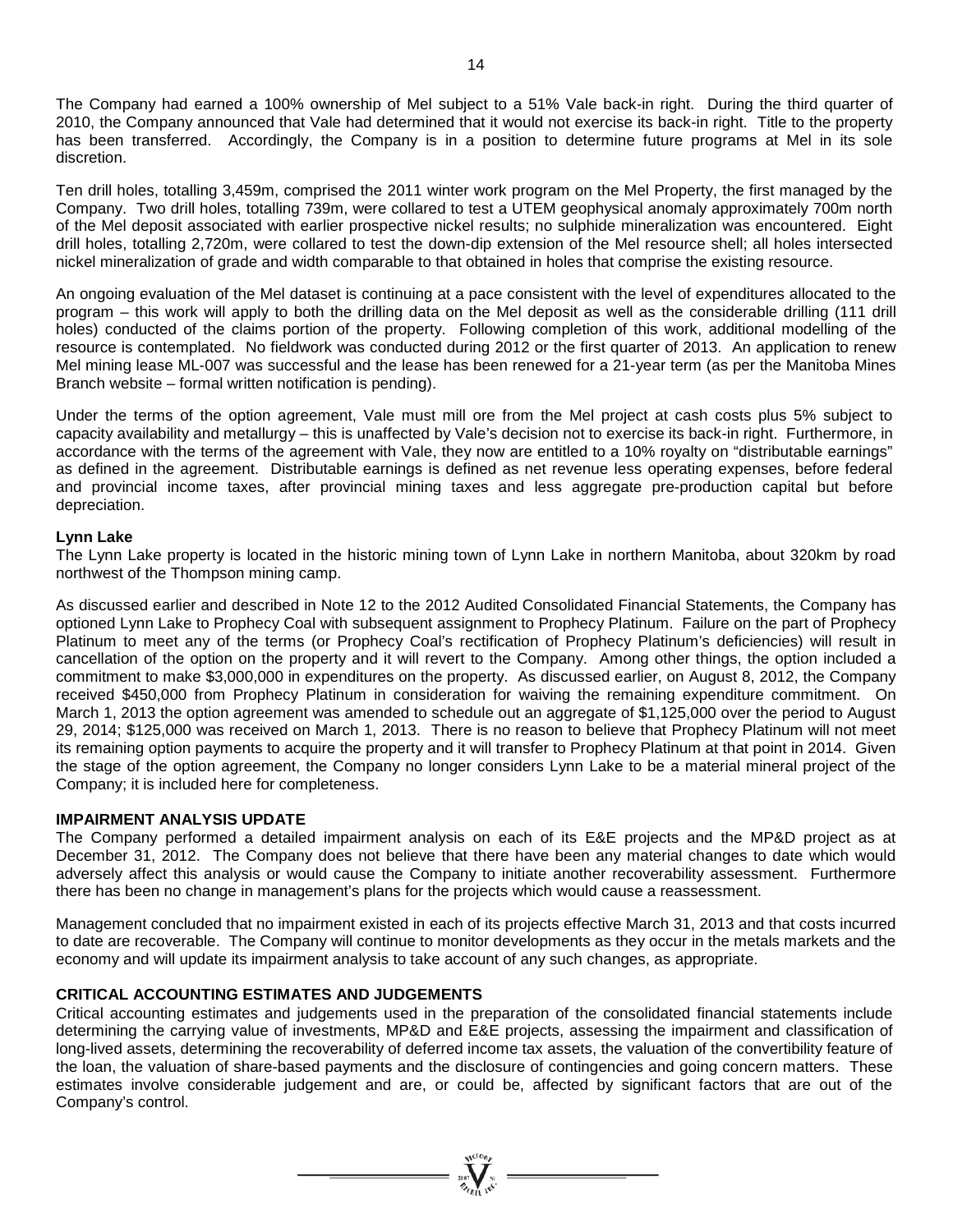For a complete list of the significant accounting policies as well as information concerning the use of estimates, judgements and measurement uncertainty, reference should be made to Note 3 to the Company's 2012 Audited Consolidated Financial Statements as updated by Note 3 to the Unaudited Condensed Consolidated Financial Statements. The Company's financial statements have been prepared using the going concern assumption; reference should be made to Note 1 to the Company's 2012 Audited Consolidated Financial Statements.

The recorded value of the Company's E&E projects and the MP&D project is based on historic costs that are expected to be recovered in the future. The Company's recoverability evaluation is based on market conditions for minerals, underlying mineral resources associated with the properties and future costs that may be required for ultimate realization through mining operations or by sale. The Company is in an industry that is exposed to a number of risks and there is always the potential for a material adjustment to the value assigned to these assets. Such risks also extend to the evaluation of fair values of net assets upon acquisition.

The fair value of the stock options and warrants is calculated using the Black-Scholes option-pricing model that takes into account the exercise price, expected life of the option/warrant, expected volatility of the underlying shares, expected dividend yield, and the risk-free interest rate for the term of the option/warrant.

The Company has determined that it is highly probable that Victory Nickel will generate returns sufficient to utilize its taxable losses prior to their expiry. This is a significant judgement that, dependent upon future events, may turn out to be incorrect. Presently, since Victory Silica is in its pre-operating phase, a full valuation allowance has been recorded against losses incurred in that subsidiary.

# **NEW ACCOUNTING POLICIES**

IFRS issued by the International Accounting Standards Board ("IASB") have been adopted in the Company's 2012 Audited Consolidated Financial Statements. Note 3 to those statements include the accounting policies that have been applied. Note 3 to the Unaudited Condensed Consolidated Financial Statements includes any new accounting policies – there have been none implemented to date.

# **FUTURE ACCOUNTING CHANGES**

#### **New Standards and Interpretations Not Yet Adopted**

Since the issuance of the Company's 2012 Audited Consolidated Financial Statements, the IASB and International Financial Reporting Interpretations Committee ("IFRIC") have issued no new and revised standard and interpretations which are applicable to the Company or which have caused changes to its accounting policies. Refer to Note 3 to those statements.

#### **CORPORATE GOVERNANCE**

The Company's Board of Directors is responsible for ensuring that management fulfils its responsibilities for financial reporting and internal control and exercises this responsibility principally through the Audit Committee. The Audit Committee, which is comprised of directors, none of whom are employees or officers of the Company, meets with management to review the Unaudited Condensed Consolidated Financial Statements to satisfy itself that management is properly discharging its responsibilities to the directors who approve the financial statements. The Board of Directors has also appointed compensation and corporate governance and nominating committees composed of non-executive directors.

#### **Design of Disclosure Controls and Procedures**

The Company's Chief Executive Officer and Chief Financial Officer, (collectively, the "Certifying Officers"), are responsible for designing a system of disclosure controls and procedures, or causing them to be designed under their supervision, to provide reasonable assurance that information required to be disclosed in reports filed with or submitted to, securities regulatory authorities is recorded, processed, summarized and reported within the time periods specified under Canadian securities laws and that material information relating to the Company is made known to them with respect to financial and operational conditions to allow timely decisions regarding required disclosure. For the fiscal quarter ended March 31, 2013, the Certifying Officers have concluded that the design of the Company's disclosure controls and procedures were effective as at March 31, 2013. Such controls are facilitated by the small size of the Company's senior management team and their access to material information.

There were no changes to the Company's disclosure controls and procedures that occurred the quarter ended March 31, 2013 that materially affected, or are reasonably likely to affect, the Company's disclosure controls and procedures.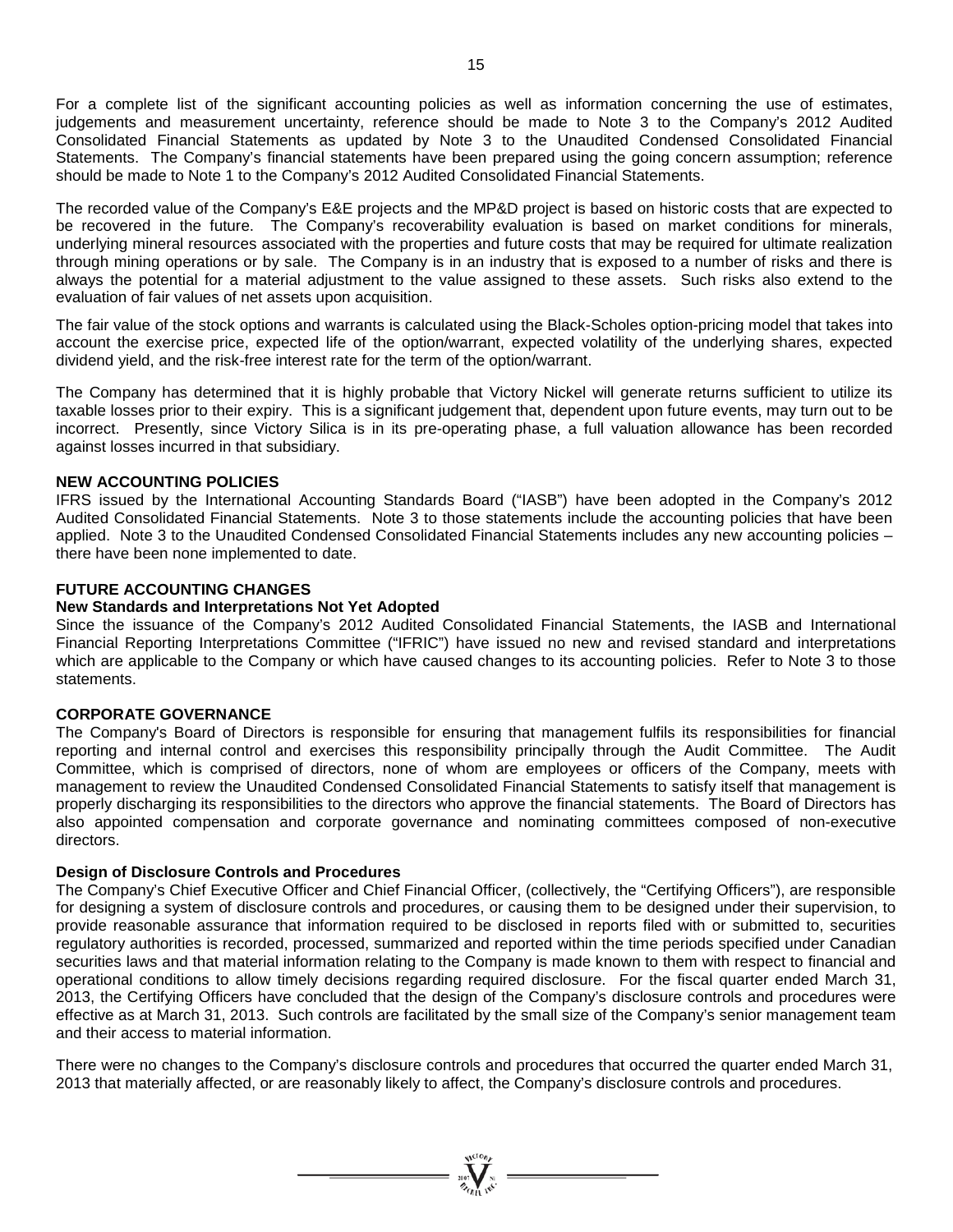#### **Design of Internal Control over Financial Reporting**

The Company's Certifying Officers are responsible for designing a system of internal controls over financial reporting, or causing them to be designed under their supervision, to provide reasonable assurance regarding the reliability of financial reporting and preparation of consolidated financial statements for external purposes in accordance with Canadian GAAP. The Company used the COSO control framework. For the fiscal quarter ended March 31, 2013, the Certifying Officers have concluded that the design of the Company's internal controls over financial reporting and procedures were effective as at March 31, 2013.

The management of the Company was required to apply its judgement in evaluating the cost-benefit relationship of possible controls and procedures. The result of the inherent limitations in all control systems means no evaluation of controls can provide absolute assurance that all control issues and instances of fraud, if any, have been detected.

There were no changes to the Company's internal controls over financial reporting that occurred during the quarter ended March 31, 2013 that materially affected, or are reasonably likely to affect, the Company's internal controls over financial reporting.

#### **TRANSACTIONS WITH RELATED PARTIES AND MANAGEMENT AGREEMENT Related Party Balances and Transactions**

Short-term employee benefits provided by the Company to key management personnel include salaries, directors' fees, statutory benefit contributions, paid annual vacation and paid sick leave as well as non-monetary benefits such as medical care. The Company's non-monetary benefit package for key management personnel is the same as that available to all full-time employees. In addition to short-term employee benefits, the Company may also issue options and shares as part of the Stock Option Plan and Share Bonus Plan (Notes 16 and 18 to the 2012 Audited Consolidated Financial Statements). Payables to key management personnel generally relate to directors' fees, consulting fees, deferred salaries and expense reimbursements.

Balances and transactions with related parties as at March 31, 2013 and December 31, 2012 and for the periods ended March 31, 2013 and 2012 are shown in the following tables:

|                                     | March 31. |  | December 31, |  |  |
|-------------------------------------|-----------|--|--------------|--|--|
|                                     | 2013      |  | 2012         |  |  |
| <b>Balances Outstanding</b>         |           |  |              |  |  |
| Payable to key management personnel | 68 \$     |  | 157          |  |  |

Key management personnel compensation comprises:

|                              | Three months ended March 31, |  |      |  |  |
|------------------------------|------------------------------|--|------|--|--|
|                              | 2013                         |  | 2012 |  |  |
| Short-term employee benefits | 184                          |  | 221  |  |  |
|                              | 184                          |  | 221  |  |  |

#### **Balances and Transactions with Nuinsco under the Management Agreement**

The Company shares management, administrative assistance and facilities with Nuinsco pursuant to a management agreement; management operates under the supervision of the respective board of directors of each respective company; there is only one common director. The costs charged by Nuinsco are recorded at the cost to Nuinsco of such services plus 10 per cent. The management agreement commenced February 1, 2007 and is terminable by the Company upon 180 days' notice and by Nuinsco upon 90 days' notice.

Balances and transactions with Nuinsco under the management agreement as at March 31, 2013 and December 31, 2012 and for the periods ended March 31, 2013 and 2012 are shown in the following tables:

|                                                            | March 31. |        | December 31, |  |
|------------------------------------------------------------|-----------|--------|--------------|--|
|                                                            | 2013      |        | 2012         |  |
| <b>Balances Outstanding under the Management Agreement</b> |           |        |              |  |
| Payable to Nuinsco Resources Limited                       | 25S       |        |              |  |
| Receivable from Nuinsco Resources Limited                  |           | $-$ \$ |              |  |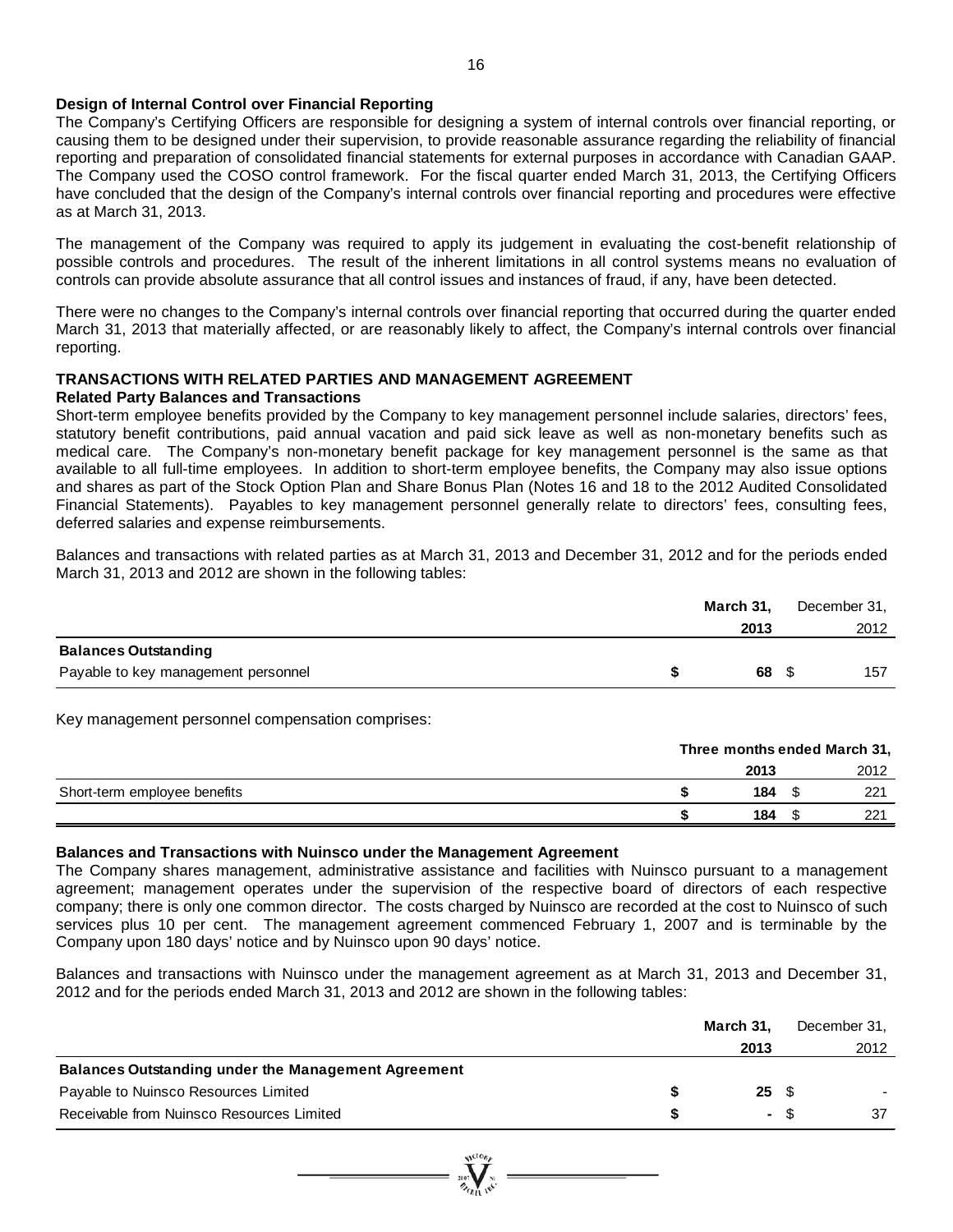|                                                          | Three months enged March 31. |                  |      |      |
|----------------------------------------------------------|------------------------------|------------------|------|------|
|                                                          |                              | 2013             |      | 2012 |
| <b>Transaction Values under the Management Agreement</b> |                              |                  |      |      |
| Overhead charges from Nuinsco Resources Limited          |                              | 158 <sup>°</sup> |      | 214  |
| Overhead charges to Nuinsco Resources Limited            |                              |                  | 6 \$ |      |
| Project costs charged to Nuinsco Resources Limited       |                              |                  | 8 \$ | 9    |
| Project recoveries charged by Nuinsco Resources Limited  |                              |                  | - \$ | 5    |

Amounts due to or from Nuinsco under the management agreement are unsecured, non-interest bearing and due on demand. Amounts due to or from Nuinsco thereby are settled on a regular basis; Nuinsco had agreed to defer the payment of \$36,000 of its charges related to management salaries consistent with deferrals accepted by the Company's executive employees; these amounts have been paid.

# **OUTSTANDING SHARE DATA**

As at May 7, 2013, the Company had 452,294,860 common shares issued and outstanding. In addition, there were 25,653,500 stock options outstanding which, if exercised and issued, would bring the fully diluted issued common shares to a total of 477,948,360 and would generate cash of approximately \$2,822,000. However, most of the options are not "in the money".

# **RECENT DEVELOPMENTS**

There have been no other additional developments not already discussed elsewhere in this MD&A.

# **RISKS AND UNCERTAINTIES**

The exploration and development of natural resources are speculative activities that involve a high degree of financial risk. The risk factors which should be taken into account in assessing Victory Nickel's activities and an investment in its securities include, but are not necessarily limited to, those set out in detail in the Company's 2012 MD&A. A summary is provided below.

The relative significance of each risk described below will vary as a function of several factors including, but not limited to, the state of the economy, the stage of Victory Nickel's projects, the availability of financing on acceptable terms and other matters.

Any one or more of these risks could have a material adverse effect on the value of any investment in Victory Nickel and the business, financial condition, operating results or prospects of Victory Nickel and should be taken into account in assessing Victory Nickel's activities.

# **Industry Risks**

# *Speculative Nature of Mineral Exploration*

Mineral exploration is highly speculative in nature, involves many risks and frequently is non-productive. There is no assurance that Victory Nickel's exploration efforts will be successful. No assurance can be given that Victory Nickel's exploration programs will result in the establishment or expansion of resources or reserves.

# *Evaluation Projects*

In general, evaluation and development projects have no operating history upon which to base estimates of future cash operating costs. For evaluation and development projects such as the mineral resource properties owned by Victory Nickel, estimates of proven and probable reserves are, to a large extent, based upon the interpretation of geological data obtained from drill holes and other sampling techniques and feasibility studies. The costs estimated under the FS for Minago differed from the PEA and may differ again upon actual development.

# *Competition*

The mineral exploration business is highly competitive in all of its phases. Victory Nickel competes with numerous other companies and individuals, including competitors with greater financial, technical and other resources than Victory Nickel, in the search for and acquisition of exploration and development rights on attractive mineral properties. There is no assurance that Victory Nickel will compete successfully in acquiring exploration and development rights on such other properties.

**Three months ended March 31,**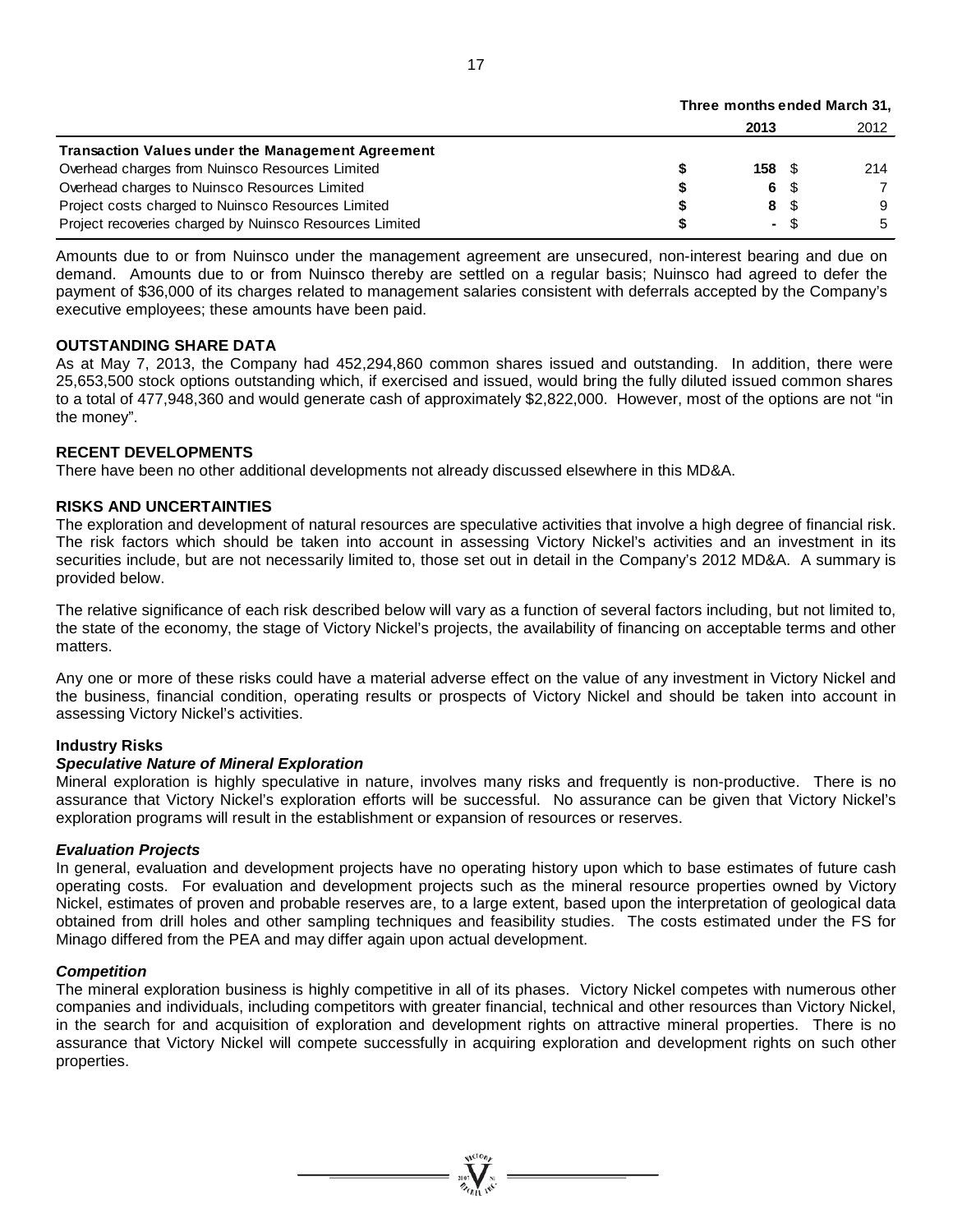# **Operational Risks**

# *Limited History of Operations*

Victory Nickel has no history of earnings and limited financial resources. Victory Nickel currently has no operating mines and its ultimate success will depend on the ability of active mining operations to generate cash flow in the future, as well as its ability to access capital markets for its development requirements.

In particular, Victory Silica represents a new initiative for Victory Nickel. While the Company believes it has mitigated the risks of entering a new market through the hiring of experienced personnel, there is no assurance that Victory Silica will be successful.

# *Development Targets, Permitting and Operational Delays*

There can be no assurance that Victory Nickel will be able to complete the planned development of its projects on time or on budget due to, among other things, delays in receiving required consents, permits and registrations, the delivery and installation of plant and equipment and cost overruns, or that the current personnel, systems, procedures and controls will be adequate to support Victory Nickel's operations. Any failure to meet development targets or other operational delays or inadequacies could have a material adverse effect. In particular, the Minago EAL was granted for a three-year period and expires on August 22, 2014. There is no guarantee that development work will commence on or before that date or that an extension will be granted.

# *Resources and Reserves*

The figures for mineral resources and mineral reserves are estimates and no assurance can be given that the anticipated level of recovery and/or grades of mineral reserves or mineral resources will be realized.

# *Title Risks*

Victory Nickel's ability to hold various mineral rights require licences, permits and authorizations and, in some cases, renewals of existing licences, permits and authorizations from various governmental and quasi-governmental authorities. However, Victory Nickel's ability to obtain, sustain or renew such licences, permits and authorizations on acceptable terms is subject to changes in regulations and policies and to the discretion of the applicable governmental and quasigovernmental bodies.

#### *Insurance Risk*

Victory Nickel faces all of the hazards and risks normally incidental to the exploration and development of base metals, any of which could result in damage to life or property, environmental damage and possible legal liability for any or all such damage caused. Not all such risks are insurable.

# **Financial and Investment Risks**

# *Substantial Capital Requirements*

Victory Nickel will have to make substantial capital expenditures for the development of and to achieve production from its projects. There can be no assurance that any debt or equity financing or cash generated by operations or asset sales will be available or sufficient to meet these requirements or for other corporate purposes or, if debt or equity financing is available, that it will be on terms acceptable to Victory Nickel. Moreover, future activities may require Victory Nickel to alter its capitalization significantly. The inability of Victory Nickel to access sufficient capital for its operations could have a material adverse effect on its financial condition, results of operations or prospects. Flow-through financing cannot be used to fund the Company's corporate costs.

# *Market Perception*

Market perception of junior exploration, development and mining companies may shift such that these companies are viewed less favourably. This factor could impact the value of investors' holdings and Victory Nickel's ability to raise further funds by issue of additional securities or debt.

#### *Metal and Mineral Prices*

There is no assurance that, even if commercial quantities of mineral resources are developed, a profitable market will exist for the sale of such product. Nickel and by-product prices fluctuate on a daily basis and are affected by numerous factors beyond Victory Nickel's control – including factors which are influenced by worldwide circumstances. However, these factors are of significant importance for the FS and decisions related thereto.

# *Areas of Investment Risk*

The common shares of Victory Nickel are listed on the TSX. The share prices of publicly-traded companies can be volatile as the price of shares is dependent upon a number of factors, some of which are general or market or sector specific and others that are specific to Victory Nickel.

 $\sum_{\substack{\mathbf{3007}}{300}}$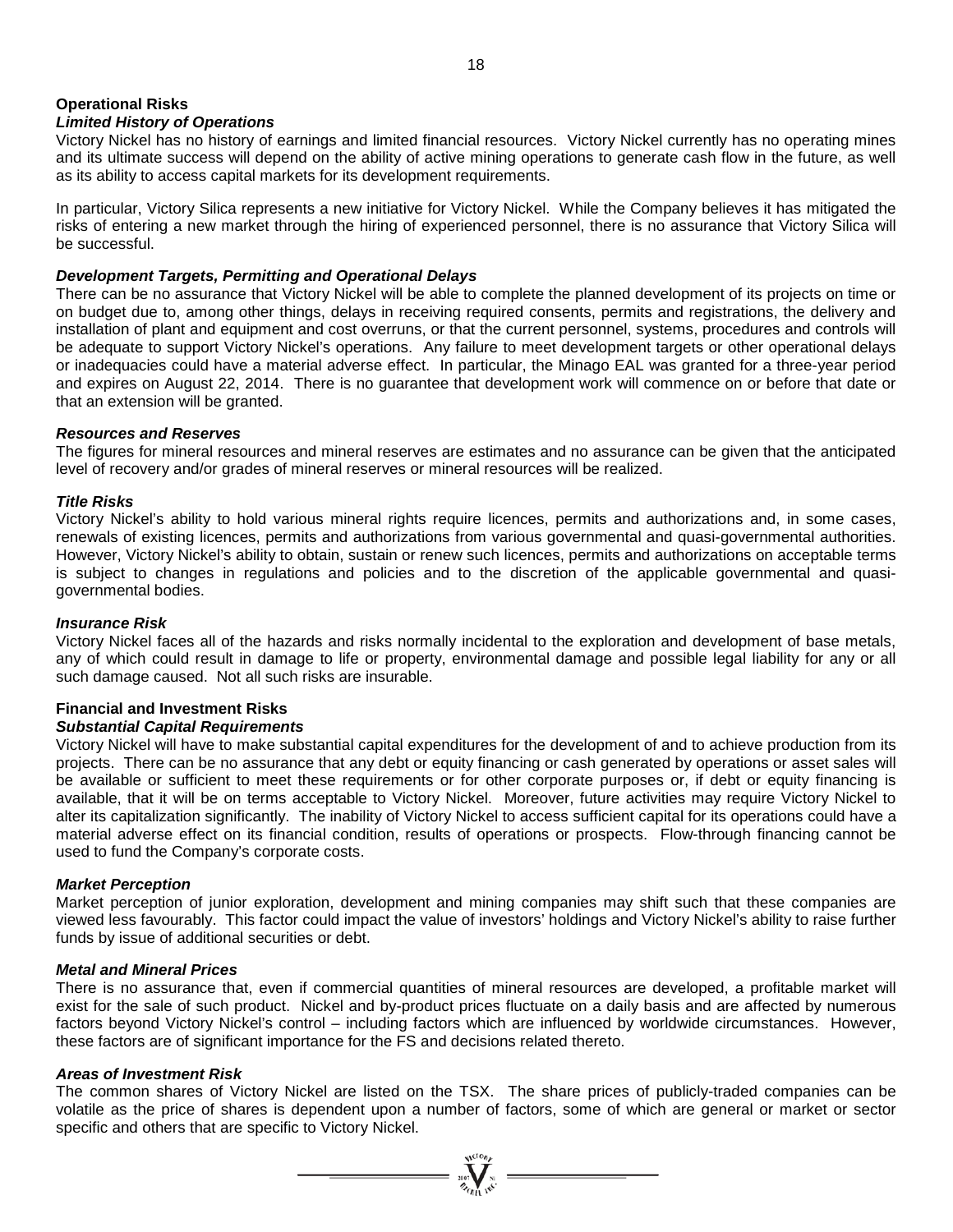The market for shares in small public companies is less liquid than for large public companies. Investors should be aware that the value of the Company's common shares may be volatile and may go down as well as up and investors may therefore not recover their original investment.

The market price of the Company's common shares may not reflect the underlying value of Victory Nickel's net assets. The price at which investors may dispose of their securities may be influenced by a number of factors, some of which may pertain to Victory Nickel and others of which are extraneous. On any disposal of their common shares, investors may realize less than the original amount invested.

# **Regulatory Risks**

# *Government Regulation*

Existing and possible future environmental and social impact legislation, regulations and actions, including the regulation of air and water quality, mining reclamation, solid and hazardous waste handling and disposal, the promotion of occupational health and safety, the protection of wildlife and ecological systems and the protection of the societies and communities of indigenous peoples, could cause significant expense, capital expenditures, restrictions and delays in activities, the extent of which cannot be predicted and which may well be beyond Victory Nickel's capacity to fund.

# *Economic, Political, Judicial, Administrative, Taxation or Other Regulatory Factors*

Victory Nickel may be adversely affected by changes in economic, political, judicial, administrative, taxation or other regulatory factors in the areas in which Victory Nickel does or will operate and holds its interests, as well as unforeseen matters.

# **Other Risks**

# *Environmental and Health Risks*

The Company has no significant exposure to environmental or health risks, although this will change as the Company's projects approach production (a normal characteristic of mineral industry projects). Lynn Lake, acquired pursuant to a takeover bid and subject to option by Prophecy Platinum, is a former operating mine; however indemnifications exist from the Manitoba Government with respect to any pre-existing environmental concerns at that property.

# *Key Personnel*

Victory Nickel relies on a limited number of key consultants and there is no assurance that Victory Nickel will be able to retain such key consultants or other senior management. The loss of one or more of such key consultants or members of senior management, if not replaced, could have a material adverse effect on Victory Nickel's business, financial condition and prospects. Directors and management had previously and, once more, have accepted deferrals of remuneration in order to assist the Company through the economic turmoil; however, this potentially adds to the risk of losing experienced personnel.

# *Conflicts of Interest*

Certain of the Company's directors and officers are also directors and officers of other natural resource companies. Consequently, there exists the possibility for such directors and officers to be in a position of conflict.

# *Investments and Other Agreements with Resource Companies*

In addition, Victory Nickel makes, from time to time, investments in the common shares of publicly-traded companies in the junior natural resources sector or may enter into option or other agreements therewith. These companies are subject to similar risks and uncertainties as is Victory Nickel, and Victory Nickel's investments in and agreements with these companies are subject to similar areas of risk as noted above. Victory Nickel seeks to manage its exposure by ensuring that appropriate recourse is included in such agreements upon the counterparty's or assignee's failure to meet contractual obligations.

# **Summary**

The future success of the Company is subject to a number of risk factors that are common to the junior natural resources sector. These include the extent to which it can outline natural resources on its properties and establish the economic viability of developing those properties and the political, economic and legislative stability of the territories in which the Company's interests are located. Another significant factor is the ability of the Company to obtain necessary financing or to find strategic partners to fund expenditure commitments as they fall due, as the Company currently has limited funds. Furthermore, the development of any natural resource interest may take years to complete and the resulting income, if any, from the sale of any natural resources produced by the Company is largely dependent upon factors that are beyond its control, such as costs of development, operating costs and the market value of the end product.

=  $\sum_{i=1}^{N^{(10)}_{N}}$